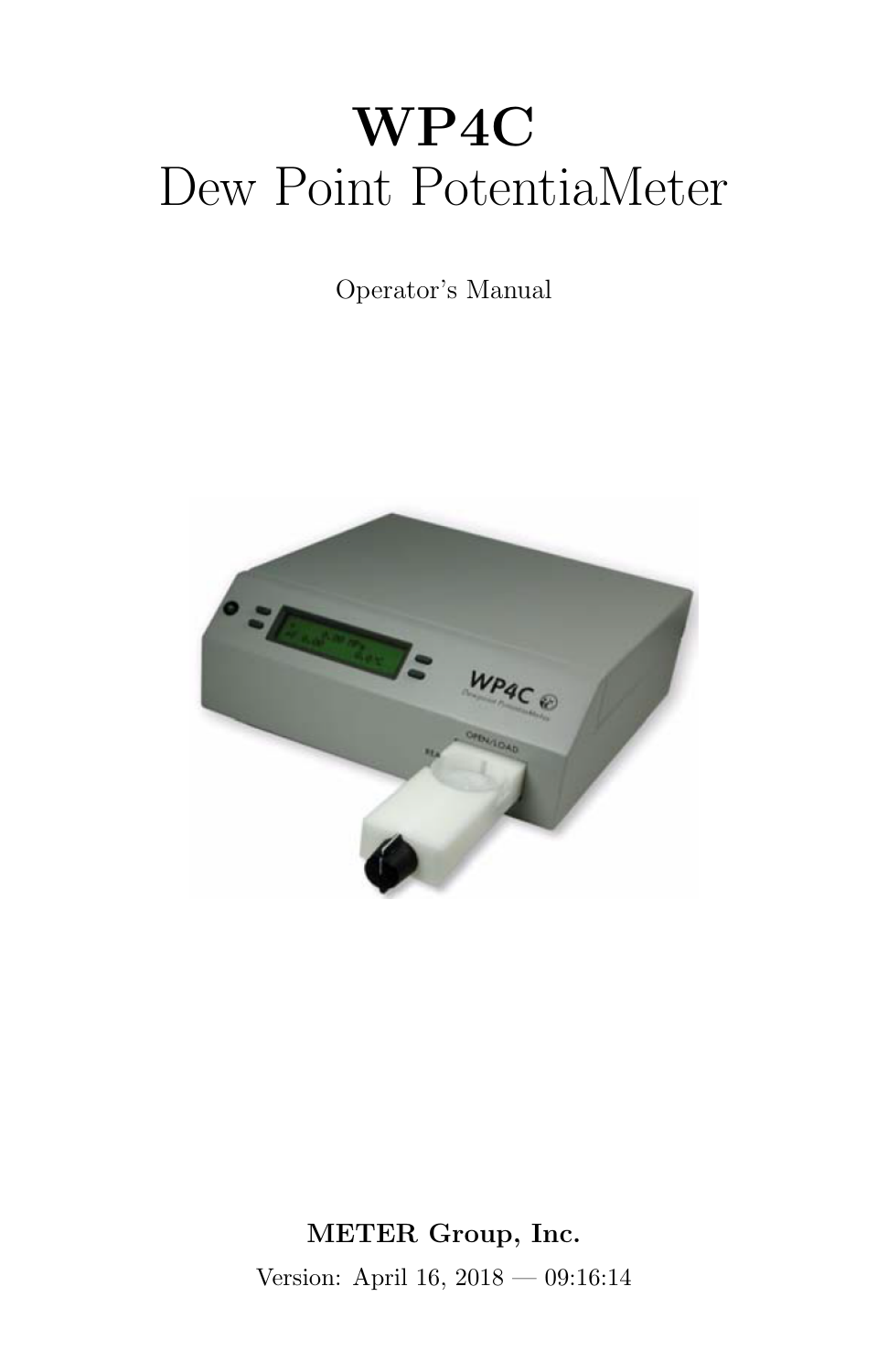#### <span id="page-1-0"></span>METER Group, Inc.

2365 NE Hopkins Court Pullman WA 99163

Phone: 509-332-5600 Fax: 509-332-5158 Website: www.metergroup.com Email: support.environment@metergroup.com or sales.environment@metergroup.com

#### Trademarks

 c 2018 METER Group, Inc. All Rights Reserved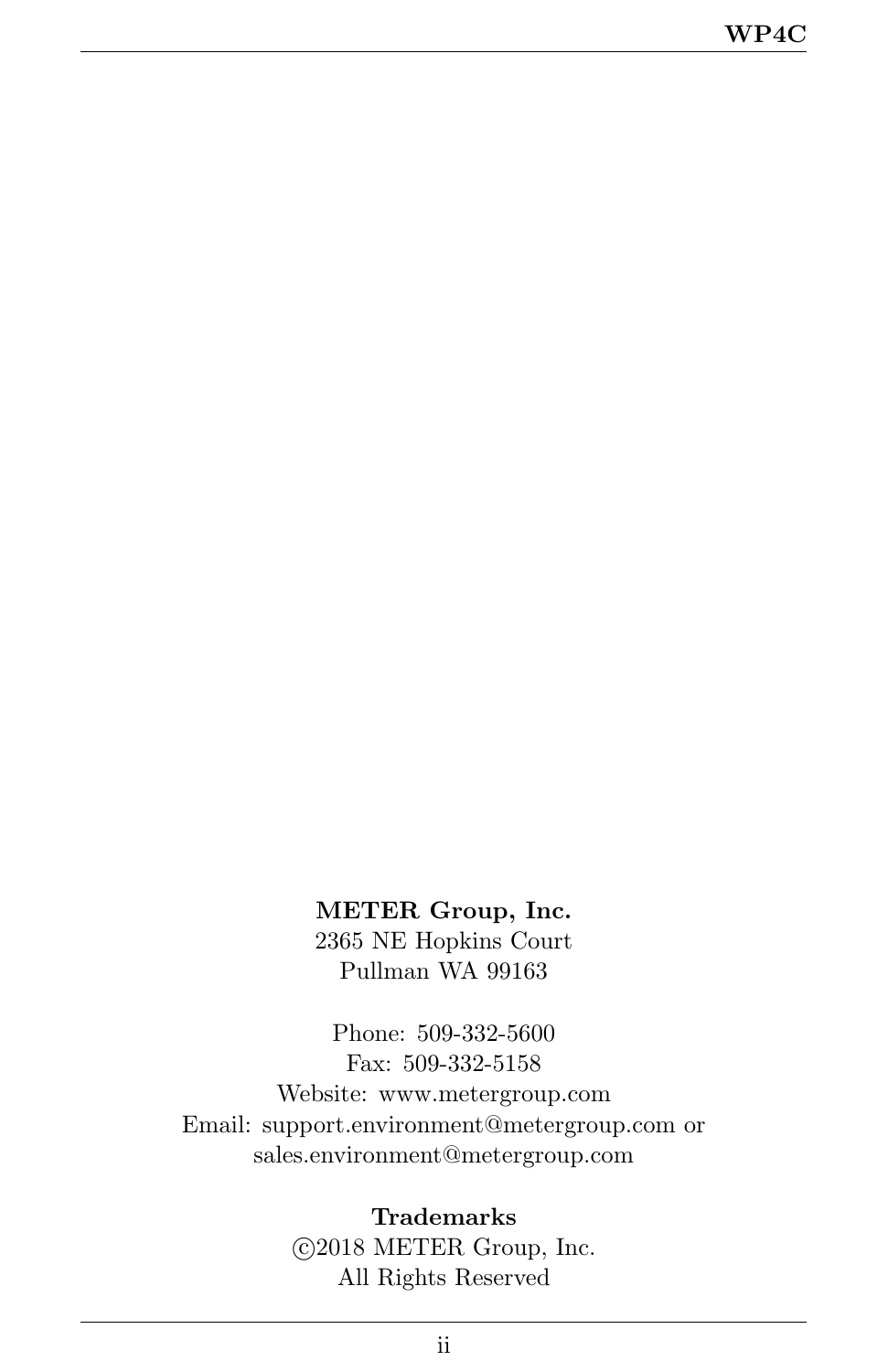# Contents

| 1        |                                           | Introduction                                                       | 1                       |  |  |  |  |  |  |
|----------|-------------------------------------------|--------------------------------------------------------------------|-------------------------|--|--|--|--|--|--|
|          | 1.1                                       |                                                                    | $\mathbf{1}$            |  |  |  |  |  |  |
|          | 1.2                                       |                                                                    | $\overline{2}$          |  |  |  |  |  |  |
|          | 1.3                                       |                                                                    | $\overline{2}$          |  |  |  |  |  |  |
|          | 1.4                                       | Seller's Liability                                                 | $\overline{2}$          |  |  |  |  |  |  |
| $\bf{2}$ |                                           | About the WP4C                                                     | $\overline{\mathbf{4}}$ |  |  |  |  |  |  |
|          | 2.1                                       |                                                                    | $\overline{4}$          |  |  |  |  |  |  |
|          | 2.2                                       | WP4C and Water Potential $\ldots \ldots \ldots \ldots \ldots$      | $\overline{5}$          |  |  |  |  |  |  |
|          | 2.3                                       | How the WP4C works                                                 | $\overline{5}$          |  |  |  |  |  |  |
|          | 2.4                                       |                                                                    | 6                       |  |  |  |  |  |  |
| 3        |                                           | <b>Getting Started</b>                                             | $\overline{7}$          |  |  |  |  |  |  |
|          | 3.1                                       | Components of your WP4C                                            | $\overline{7}$          |  |  |  |  |  |  |
|          | 3.2                                       |                                                                    | $\overline{7}$          |  |  |  |  |  |  |
|          | 3.3                                       |                                                                    | 8                       |  |  |  |  |  |  |
|          | 3.4                                       | Preparing the WP4C for Operation                                   | 8                       |  |  |  |  |  |  |
|          | 3.5                                       |                                                                    | 9                       |  |  |  |  |  |  |
| 4        |                                           | The Menus                                                          | 11                      |  |  |  |  |  |  |
|          | 4.1                                       |                                                                    | 11                      |  |  |  |  |  |  |
|          |                                           | 4.1.1<br>Changing Languages                                        | 11                      |  |  |  |  |  |  |
|          |                                           | 4.1.2                                                              | 12                      |  |  |  |  |  |  |
|          | 4.2                                       | System Configuration $\dots \dots \dots \dots \dots \dots$         | 14                      |  |  |  |  |  |  |
|          | 4.3                                       | Sample Equilibration Screen                                        | 17                      |  |  |  |  |  |  |
| 5        | <b>Calibration and Verification</b><br>19 |                                                                    |                         |  |  |  |  |  |  |
|          | 5.1                                       | Verification                                                       | 19                      |  |  |  |  |  |  |
|          | 5.2                                       | Verification Standards $\ldots \ldots \ldots \ldots \ldots \ldots$ | 19                      |  |  |  |  |  |  |
|          | 5.3                                       | When to Verify Calibration                                         | 19                      |  |  |  |  |  |  |
|          | 5.4                                       | How to Verify and Calibrate the WP4C $\dots \dots$                 | 20                      |  |  |  |  |  |  |
| 6        | <b>Sample Preparation</b><br>22           |                                                                    |                         |  |  |  |  |  |  |
|          | 6.1                                       | Choosing a Sample Cup $\ldots \ldots \ldots \ldots \ldots$         | 22                      |  |  |  |  |  |  |
|          | 6.2                                       |                                                                    | 22                      |  |  |  |  |  |  |
|          | 6.3                                       |                                                                    | 23                      |  |  |  |  |  |  |
|          | 6.4                                       | Samples and Temperature $\dots \dots \dots \dots \dots$            | 24                      |  |  |  |  |  |  |
|          | 6.5                                       | Measuring Plant Samples                                            | 25                      |  |  |  |  |  |  |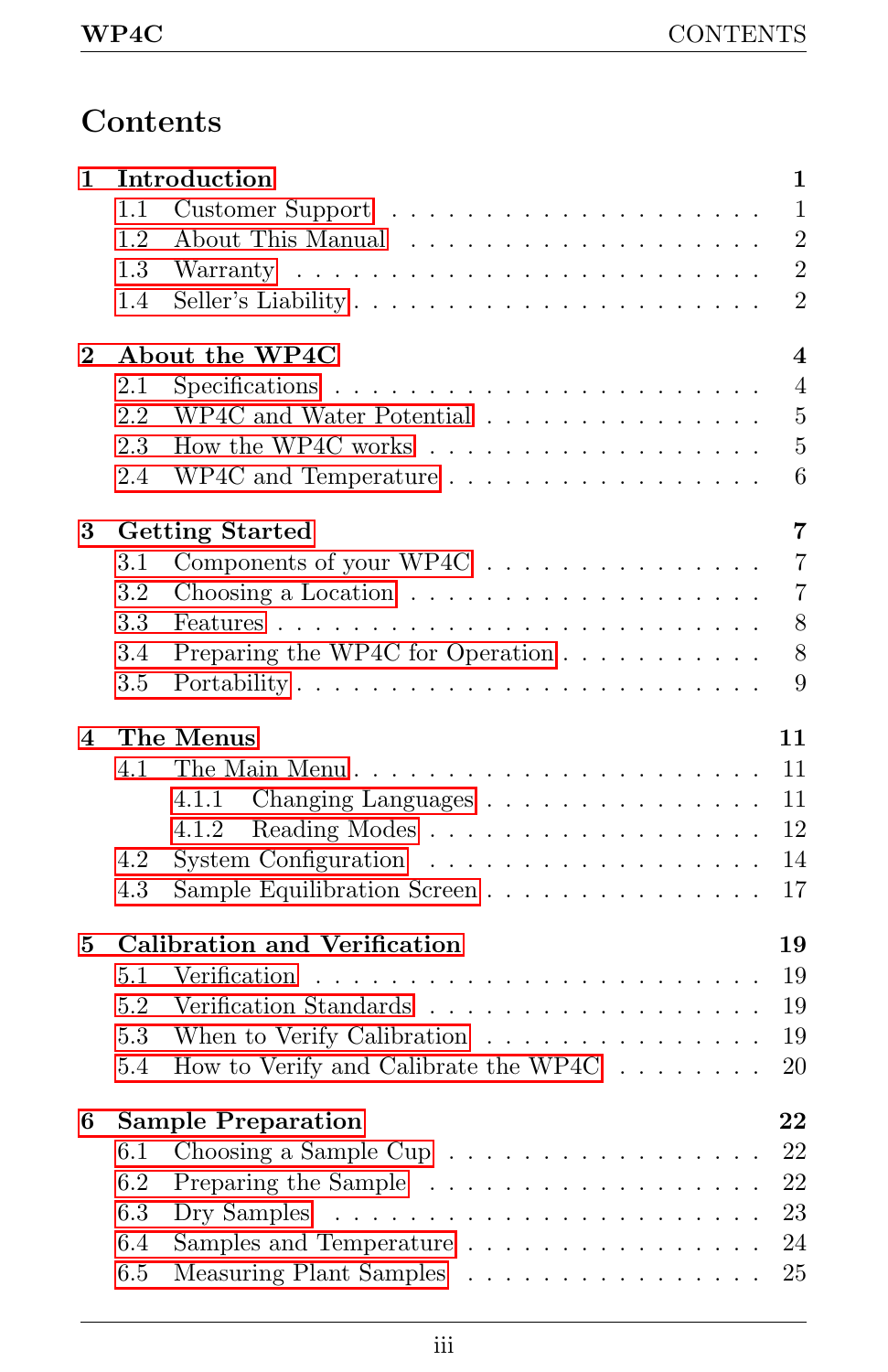|   | 6.6 |                                                                                                    | 25 |
|---|-----|----------------------------------------------------------------------------------------------------|----|
|   | 6.7 | How WP4C takes Readings $\ldots \ldots \ldots \ldots \ldots$                                       | 25 |
|   |     |                                                                                                    |    |
| 7 |     | <b>Computer Interface</b>                                                                          | 27 |
|   | 7.1 | AquaLink 4 Software                                                                                | 27 |
|   | 7.2 | Using a Communication Program                                                                      | 28 |
| 8 |     | Theory: Water Potential                                                                            | 30 |
|   | 8.1 |                                                                                                    | 30 |
|   | 8.2 | Measuring Water Potential                                                                          | 30 |
|   | 8.3 | Effect of Temperature on Water Potential                                                           | 31 |
|   | 8.4 | Estimating Osmotic Potential                                                                       | 32 |
|   |     |                                                                                                    | 33 |
| 9 | 9.1 | <b>Cleaning and Maintenance</b><br>Accessing the Block $\dots \dots \dots \dots \dots \dots \dots$ | 33 |
|   | 9.2 | Cleaning Procedure                                                                                 | 34 |
|   | 9.3 |                                                                                                    | 37 |
|   |     |                                                                                                    |    |
|   |     | <b>10 Repair Instructions</b>                                                                      | 38 |
|   |     |                                                                                                    | 38 |
|   |     |                                                                                                    | 39 |
|   |     |                                                                                                    | 39 |
|   |     | 11 Troubleshooting                                                                                 | 40 |
|   |     | 11.1 Problems and Solutions                                                                        | 40 |
|   |     | 11.2 Sensor Performance Screen                                                                     | 44 |
|   |     |                                                                                                    |    |
|   |     | 12 Further Reading                                                                                 | 46 |
|   |     |                                                                                                    | 46 |
|   |     | 13 Appendix A                                                                                      | 48 |
|   |     | 13.1 Preparing Salt Solutions                                                                      | 48 |
|   |     |                                                                                                    |    |
|   |     | 14 Appendix B                                                                                      | 49 |
|   |     | 15 Declaration of Conformity                                                                       | 50 |
|   |     | 16 Certificate of Traceability                                                                     | 51 |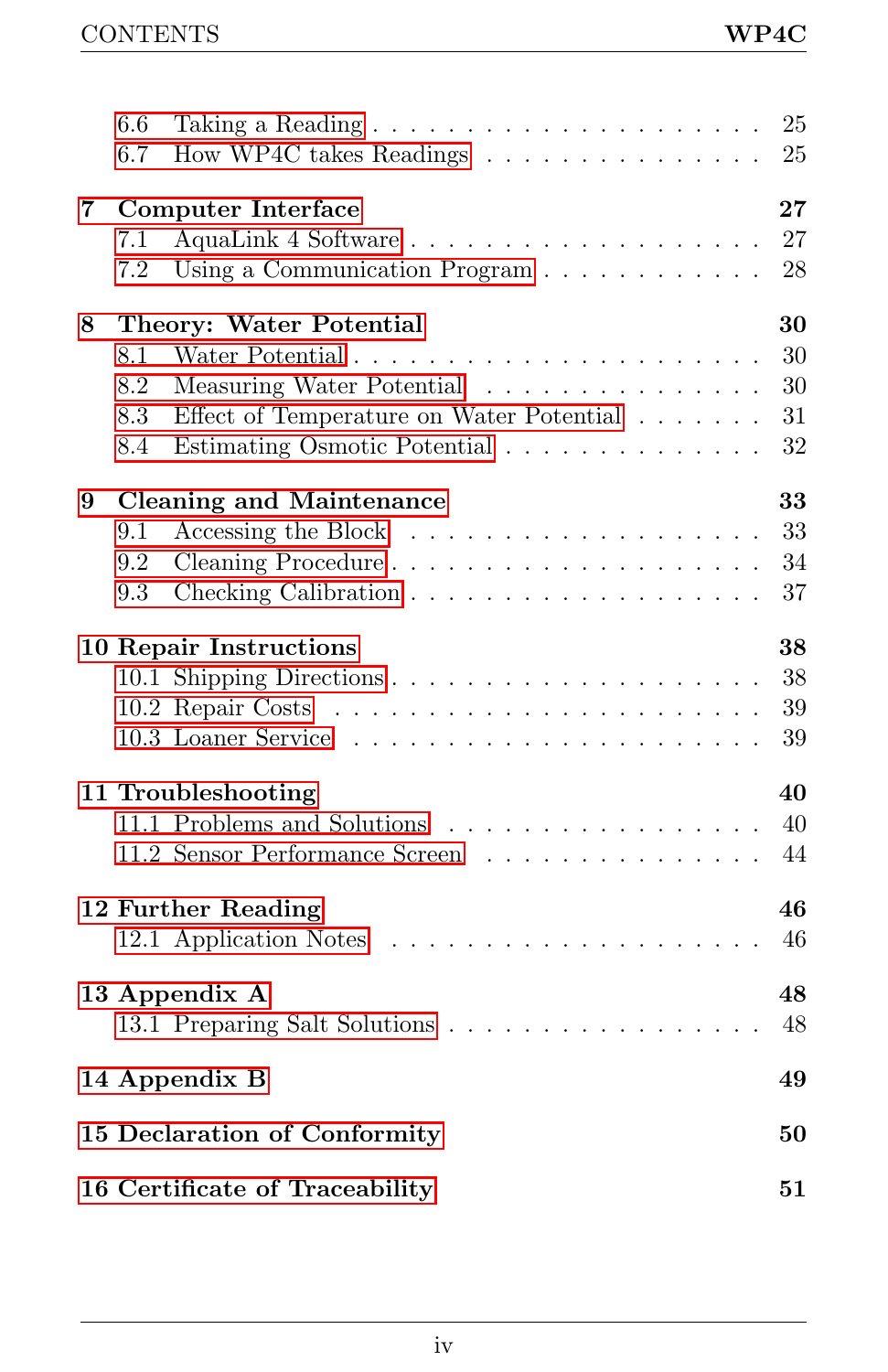# <span id="page-4-2"></span><span id="page-4-0"></span>1 Introduction

Welcome to METER's WP4C Dew Point PotentiaMeter, the research standard for measuring water potential. WP4C is the fastest, most accurate, and most reliable instrument available for measuring water potential using the chilled-mirror dew point technique. The WP4C suits the needs of the scientist and student. It is easy to use and provides fast, accurate results. We hope you find this manual informative and helpful in understanding how to maximize the capabilities of your WP4C.

# <span id="page-4-1"></span>1.1 Customer Support

There are several ways to contact METER if you ever need assistance with your product, have any questions, or feedback. METER has Customer Service Representatives available to speak with you Monday through Friday, between 7 am and 5 pm Pacific time.

Note: If you purchased your WP4C through a distributor, please contact them for assistance.

Email: support.environment@metergroup.com or sales.environment@metergroup.com

Phone: 509-332-5600

Fax: 509-332-5158

If contacting us by email or fax, please include as part of your message your instrument serial number, your name, address, phone, fax number, and a description of your problem or question.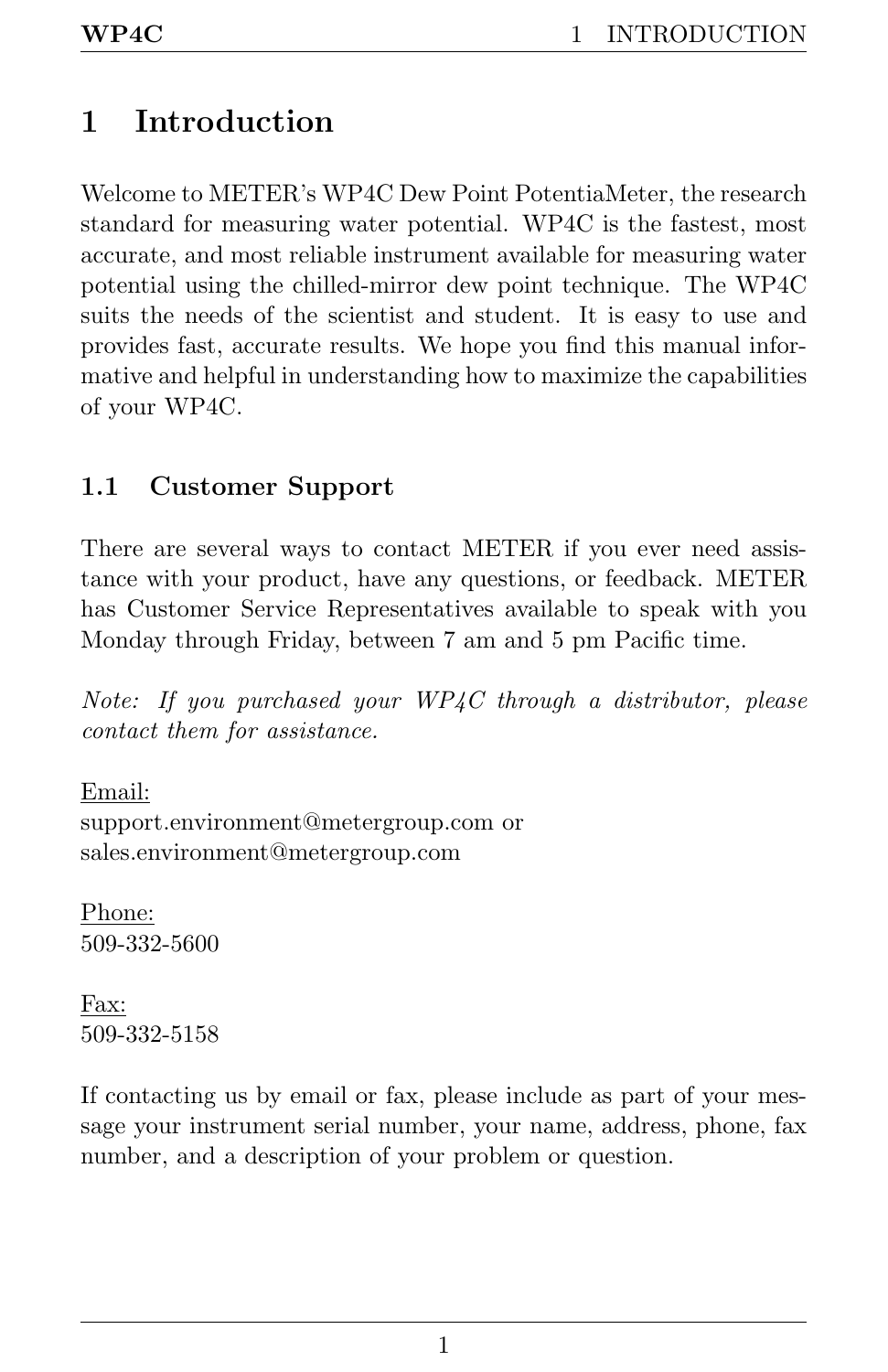# <span id="page-5-3"></span><span id="page-5-0"></span>1.2 About This Manual

Please read these instructions before operating your Potentia Meter to ensure that it performs at full potential. This manual includes instructions for setting up, calibrating, and maintaining the WP4C. Please read these instructions before operating WP4C to ensure that the instrument performs to its full potential. This manual will aid end users in understanding the basic concepts of water potential and enable them to use our instrument with confidence. Every effort has been made to ensure that the content of this manual is correct and scientifically sound.

# <span id="page-5-1"></span>1.3 Warranty

This device has a 30-day satisfaction guarantee and a one-year warranty on parts and labor. Your warranty is automatically validated upon receipt of the instrument.

# <span id="page-5-2"></span>1.4 Seller's Liability

Seller warrants new equipment of its own manufacture against defective workmanship and materials for a period of one year from the date of receipt of equipment.

Note: We do not consider the results of ordinary wear and tear, neglect, misuse, or accident as defects.

The Seller's liability for defective parts shall in no event exceed the furnishing of replacement parts "freight on board" the factory where originally manufactured. Material and equipment covered hereby which is not manufactured by Seller shall be covered only by the warranty of its manufacturer. Seller shall not be liable to Buyer for loss, damage or injuries to persons (including death), or to property or things of whatsoever kind (including, but not without limitation, loss of anticipated profits), occasioned by or arising out of the installation, operation, use, misuse, nonuse, repair, or replacement of said material and equipment, or out of the use of any method or process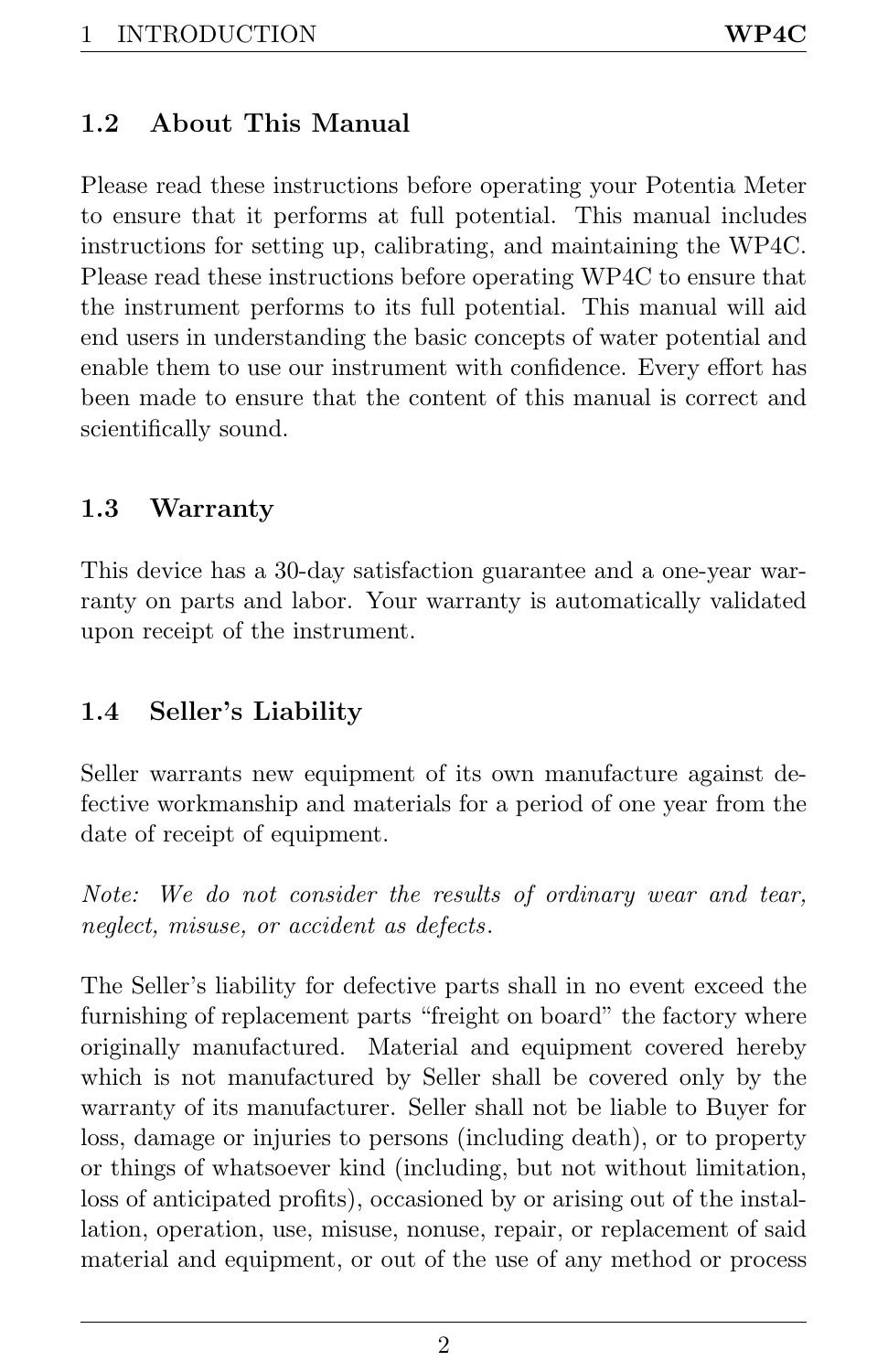for which the same may be employed. The use of this equipment constitutes Buyer's acceptance of the terms set forth in this warranty. There are no understandings, representations, or warranties of any kind, express, implied, statutory or otherwise (including, but without limitation, the implied warranties of merchantability and fitness for a particular purpose), not expressly set forth herein.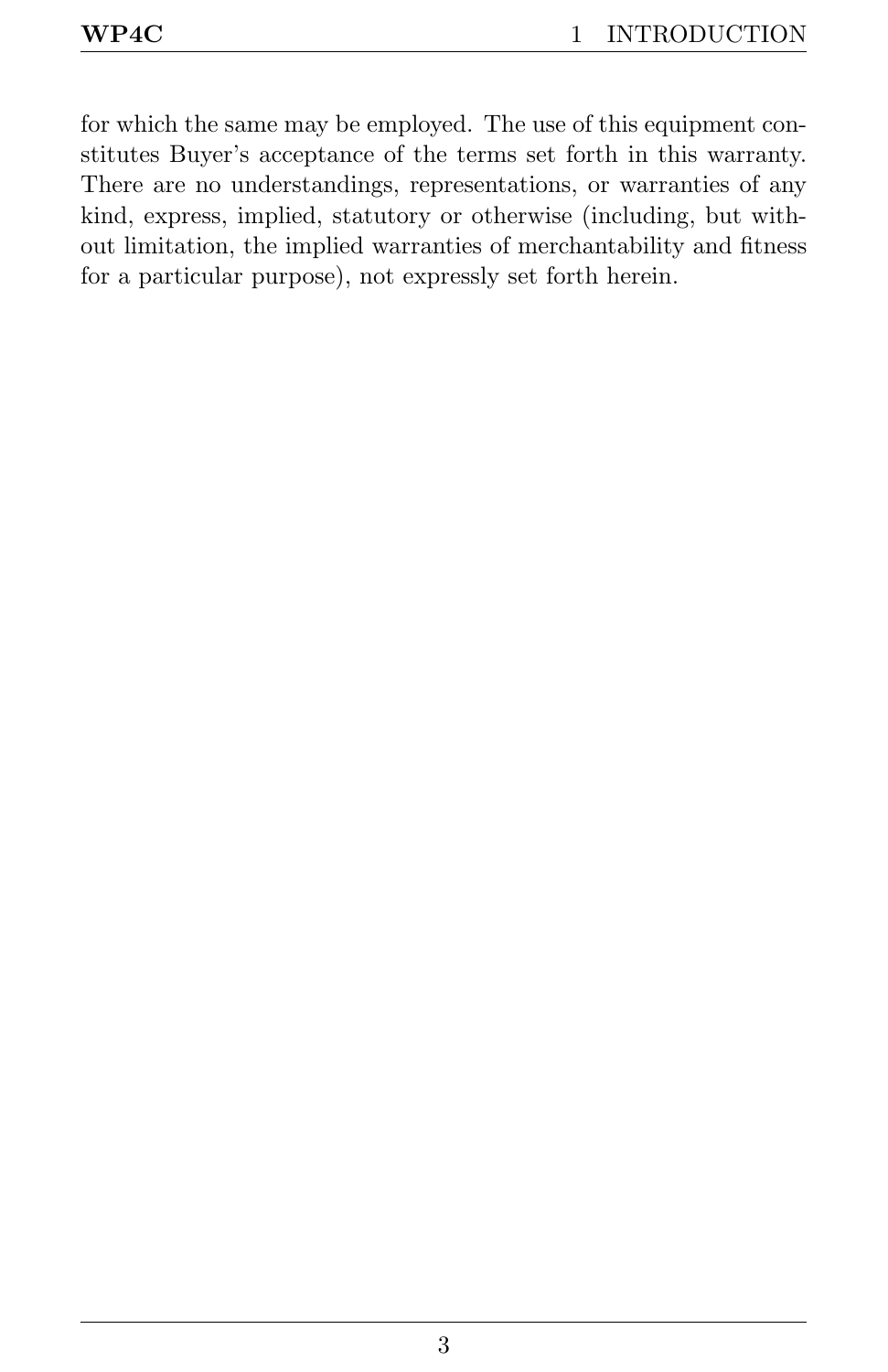# <span id="page-7-3"></span><span id="page-7-0"></span>2 About the WP4C

#### <span id="page-7-1"></span>2.1 Specifications

Range: 0 to  $-300$  MPa<sup>[1](#page-7-2)</sup>

Accuracy:  $\pm$  0.05 MPa<sup>1</sup> from 0 to -5 MPa  $1\%$  from  $-5$  to  $-300$  MPa

Measurement Time:

 $\sim$ 10 to 15 minutes for most soil samples in precise mode

 $\sim$ 20 min. for plant tissue samples

< 5 minutes in fast mode (reduced accuracy)

Temperature Control: 15 to 40 °C ( $\pm$  0.2 °C)

Operating Environment: 5 to 40 °C (41 to 104 °F)

Sensor Type: A chilled-mirror dew point sensor and an Infrared temperature sensor

Sample Cup Capacity: 7 mL recommended (15 mL full)

Dimensions: 24.1 x 22.9 x 8.9 cm (9.5 x 9.0 x 3.5 in)

Weight: 3.2 Kg (7.1 lbs)

Case Material: Powder Painted Aluminum

Display: 20 x 2 alphanumeric LCD with backlighting

Data Communication: RS232A compatible, 8-data bit ASCII code, 9600 baud, no parity, 1 stop bit

Power: 110 VAC to 220 VAC, 50/60 Hz

Interface Cable: Standard RS232 to USB cable (included)

Compatible Standards: ASTM D6836-07

Warranty: One year parts and labor

<span id="page-7-2"></span><sup>&</sup>lt;sup>1</sup>The WP4C (and all vapor pressure instruments) are limited by accuracy in the wet end of the water potential range. The range of 0 to −5 MPa has an accuracy of 0.05 MPa. For example, a measurement at −0.1MPa has an accuracy of ±50% of the reading and −1 MPa has an accuracy of ±5% of the reading. The WP4C will not measure water potential accurately near field capacity.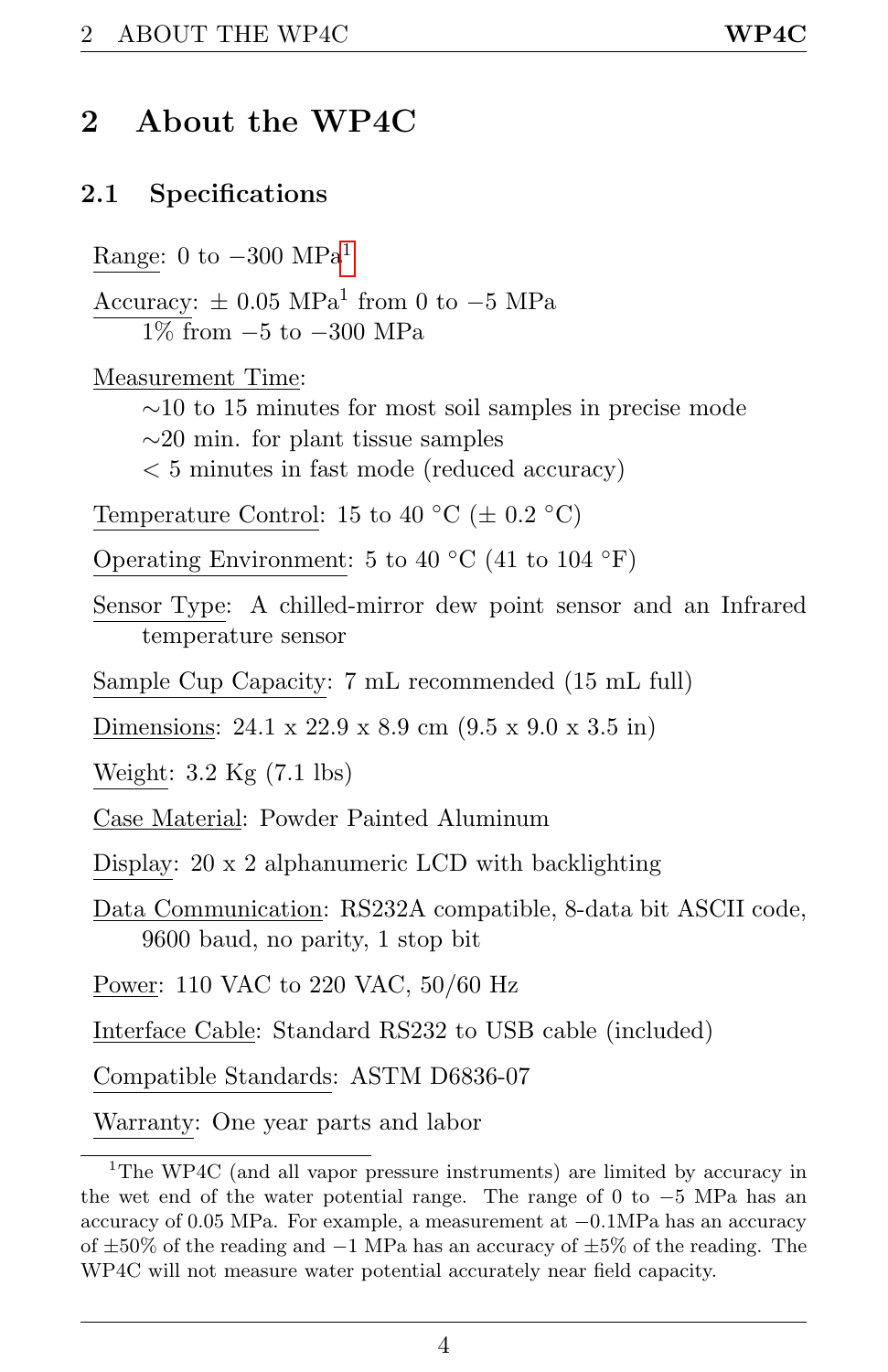# <span id="page-8-2"></span><span id="page-8-0"></span>2.2 WP4C and Water Potential

Water potential is a measurement of the energy status of the water in a system. It indicates how tightly water is bound, structurally or chemically, within a substance. Water potential can be computed from the vapor pressure of air in equilibrium with a sample in a sealed measurement chamber. For a more detailed description of water potential, please refer to Chapter 9, titled "Theory: Water Potential" of this manual.

#### <span id="page-8-1"></span>2.3 How the WP4C works

The WP4C uses the chilled mirror dew point technique to measure the water potential of a sample. In this type of instrument, the sample is equilibrated with the headspace of a sealed chamber that contains a mirror and a means of detecting condensation on the mirror. At equilibrium, the water potential of the air in the chamber is the same as the water potential of the sample. In the WP4C, the mirror temperature is precisely controlled by a thermoelectric (Peltier) cooler. A photoelectric cell detects the exact point at which condensation first appears on the mirror. The WP4C directs a beam of light onto the mirror, which reflects into a photodetector. The photodetector senses the change in reflectance when condensation occurs on the mirror. A thermocouple attached to the mirror then records the temperature at which condensation occurs. Values begin to be displayed indicating that initial measurements are being taken. WP4C then signals you by flashing a green LED and/or beeping when it reaches the final values. The instrument will display the final water potential and temperature of the sample.

In addition to the technique described above, WP4C uses an internal fan that circulates the air within the sample chamber to reduce time to equilibrium. Measuring both dew point and sample surface temperatures are simultaneously measured, this eliminates the need for complete thermal equilibrium. The WP4C controls the sample temperature by means of an internal thermo-electrical module that monitors and stabilizes the sample block temperature according to how it is set.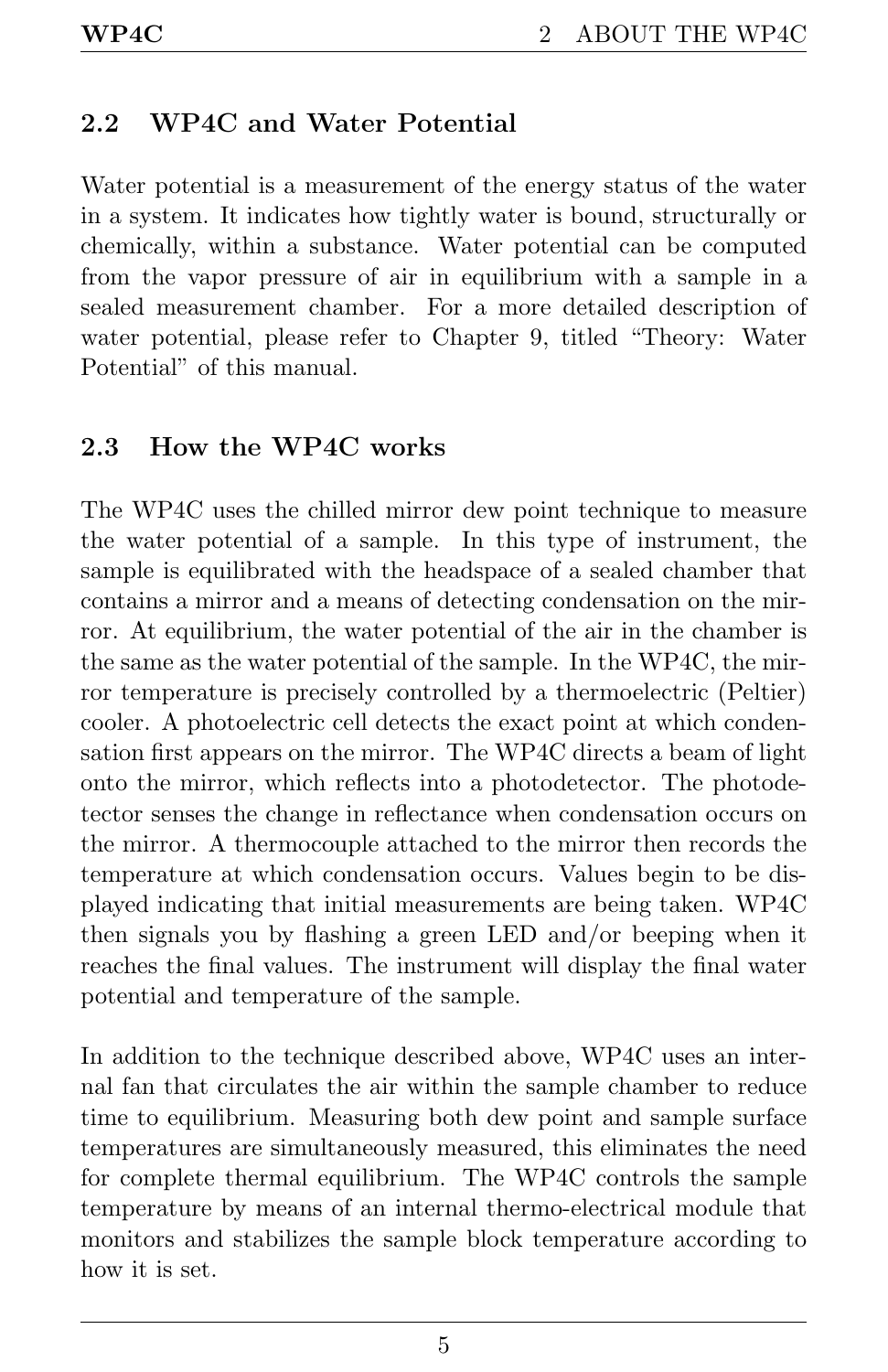## <span id="page-9-1"></span><span id="page-9-0"></span>2.4 WP4C and Temperature

Large temperature differences, between sample and block, will cause longer reading times, since a complete and accurate reading will not be made until the difference between the sample temperature and the block temperature is less than 1.0 degree. To help you monitor the temperature difference between your sample and the block, you can access a Sample Equilibration screen at the Main menu.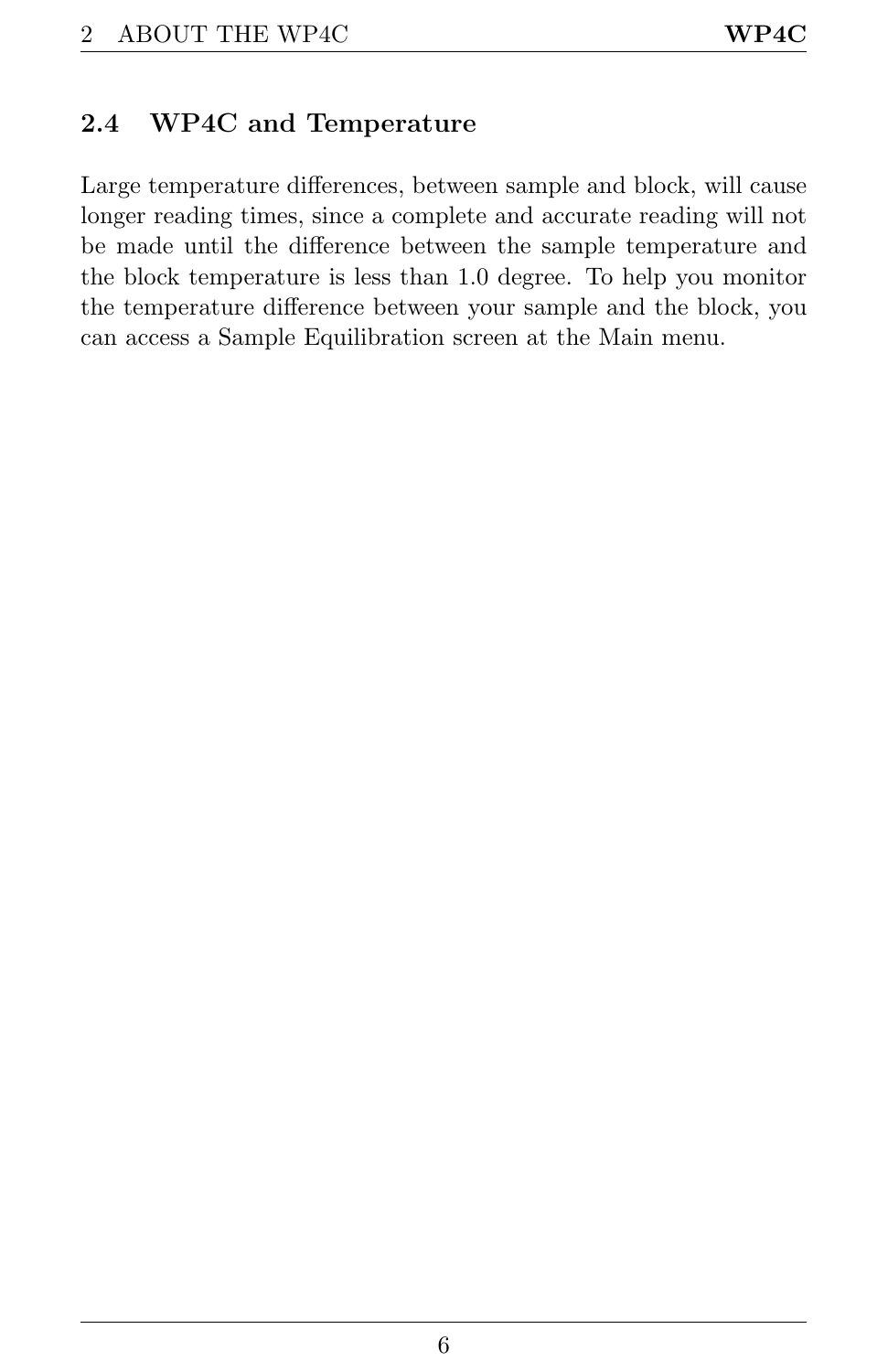# <span id="page-10-3"></span><span id="page-10-0"></span>3 Getting Started

# <span id="page-10-1"></span>3.1 Components of your WP4C

Your WP4C should have shipped with the following items.

- WP4C Main Unit
- Quickstart Guide
- Certificate of Calibration
- Power Cord
- RS-232 to USB Cable
- 25 Plastic Sample Cups and Lids
- 10 Stainless Steel Sample Cups
- Operator's Manual
- 12 Vials of 0.50 mol/kg KCl
- Cleaning Kit

# <span id="page-10-2"></span>3.2 Choosing a Location

To ensure that your WP4C operates correctly and consistently, place it on a level surface. This reduces the chance that sample material will spill and contaminate the inside of the instrument. To protect the internal electrical components, and to avoid inaccurate readings, place your WP4C in a location where the temperature remains fairly stable. This location should be well away from air conditioner and heater vents, open windows, outside doors, refrigerator exhausts, or other items that may cause rapid temperature fluctuation.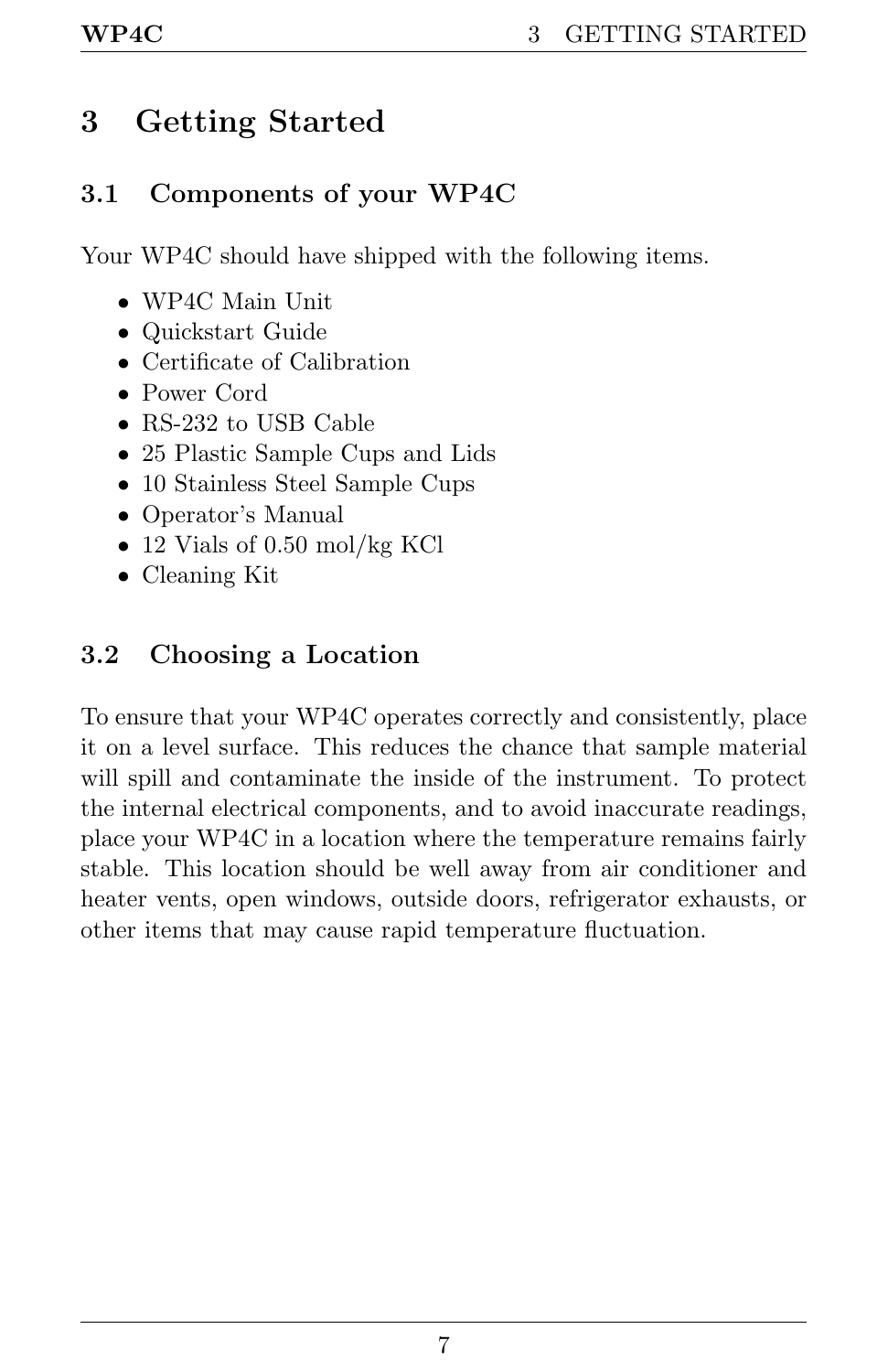#### <span id="page-11-2"></span><span id="page-11-0"></span>3.3 Features



Figure 1: Front View of WP4C



Figure 2: Back View of WP4C

## <span id="page-11-1"></span>3.4 Preparing the WP4C for Operation

After finding a good location for your WP4C, plug the power cord into the back of the unit. Before turning it on, pull open the sample drawer (turn the knob to the OPEN/LOAD position). You usually place an empty disposable sample cup upside-down in the drawer to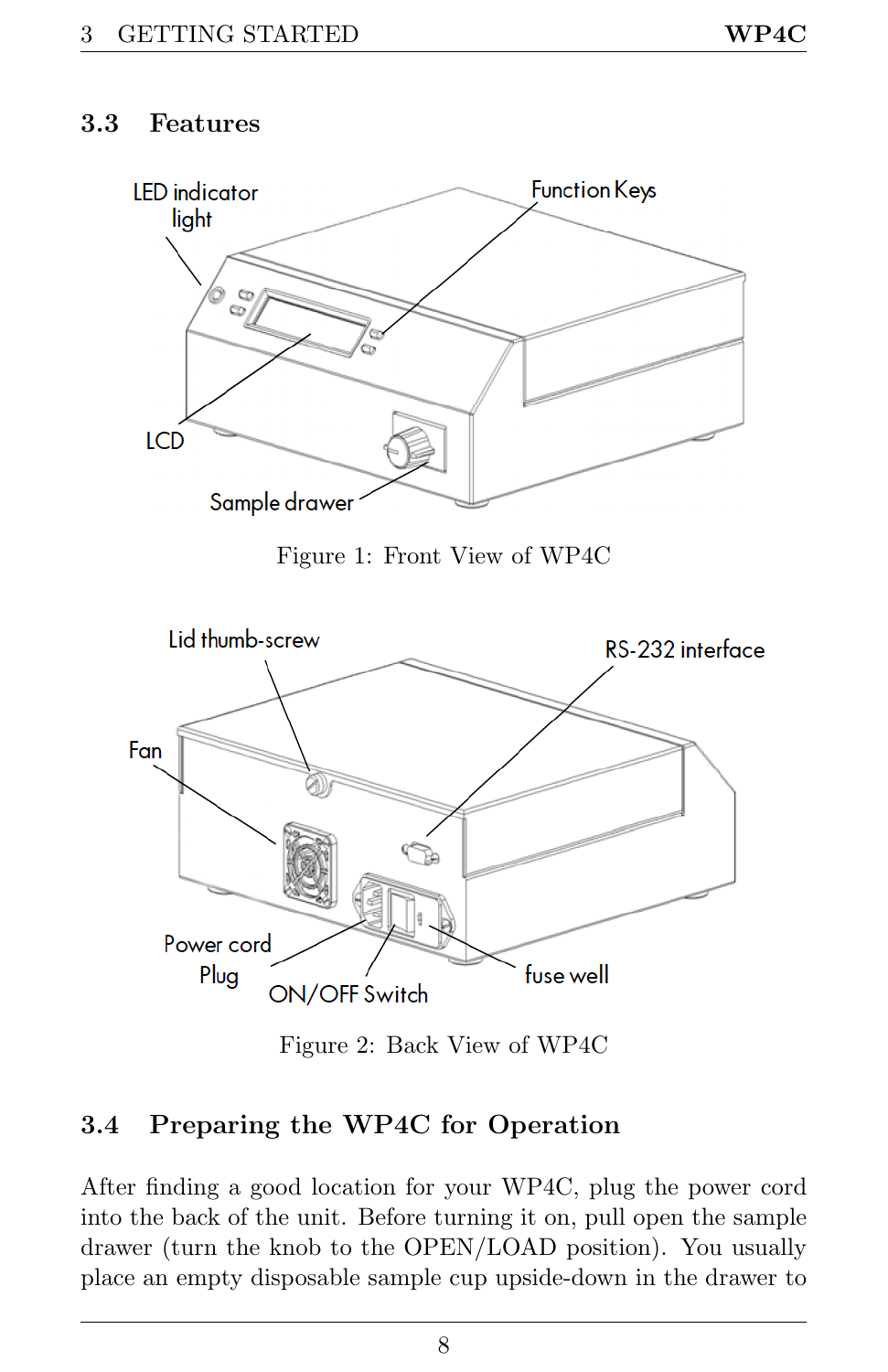Then:

<span id="page-12-1"></span>protect it during shipment. Remove this sample cup and turn the instrument on. The ON/OFF switch is located on the lower right corner of the WP4C back panel. The model and then the main menu will appear on the LCD.

This is the Main menu, displaying the water potential in both Mega-Pascals (MPa) and pF, and the sample temperature in ◦C. In order to provide the most accurate readings, WP4C should ideally be allowed a warm-up period of 15 to 30 minutes after turning it on. When you insert a sample into the chamber drawer and turn the drawer knob to the READ position, the instrument will begin the read cycle to measure the water potential of your sample.

## <span id="page-12-0"></span>3.5 Portability

On occasion you may want to take water potential measurements in the field where it is not feasible to take samples and return to the lab. The following is a procedure for powering your WP4C using your vehicle as a power source at sites where AC power is not readily available.

1. Purchase a portable power inverter that plugs into the 12 V output (cigarette lighter) of your vehicle. The inverter should have a continuous output of at least 140 Watts.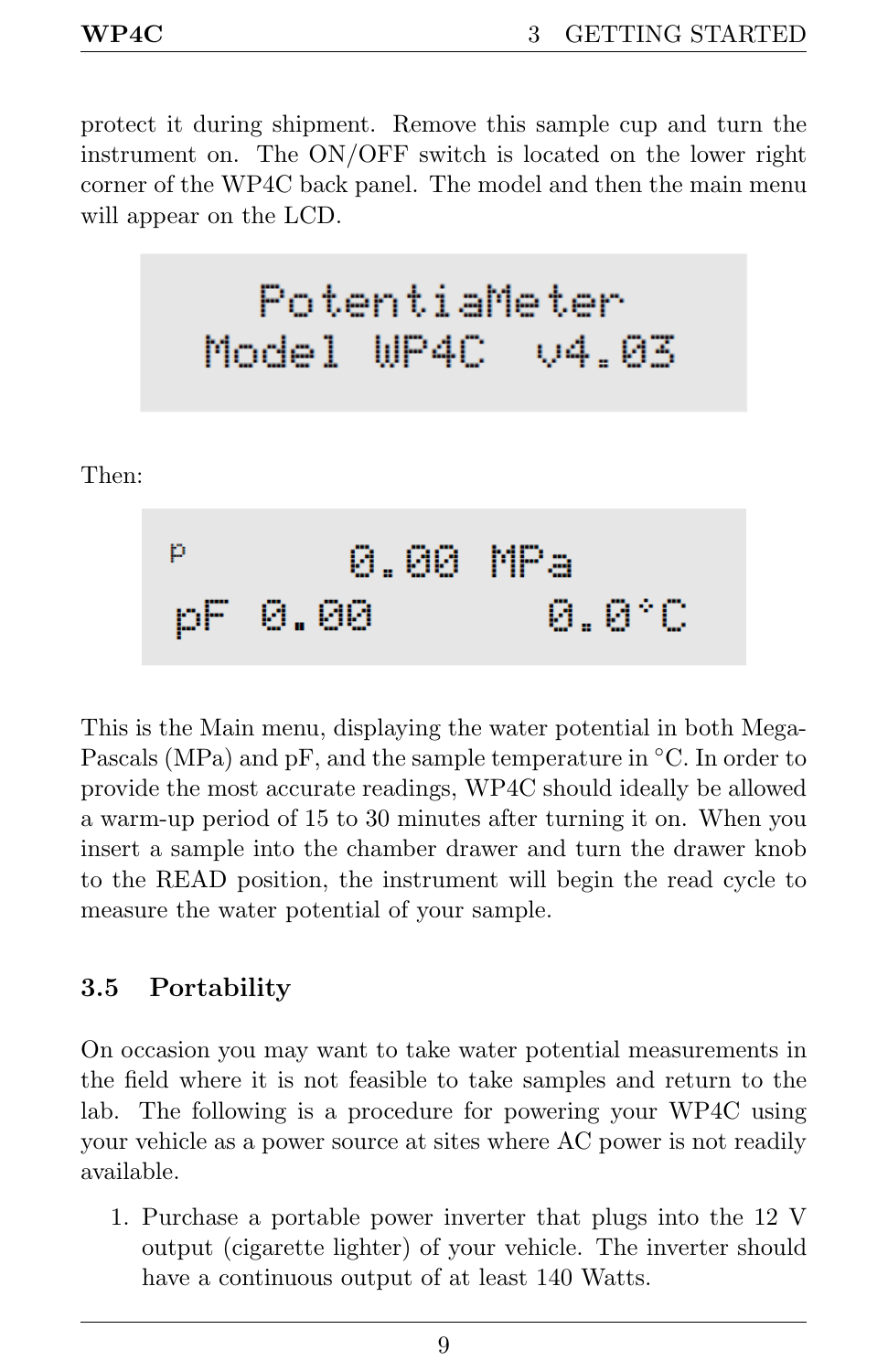- <span id="page-13-0"></span>2. Place the WP4C on a level surface. Care should be taken to minimize temperature gradients that may affect the instrument while in the field. A Styrofoam box, for example, will help minimize temperature effects.
- 3. Plug the 12-volt inverter to the 12-volt output of the vehicle, or directly to the battery itself.
- 4. Plug the WP4C to the inverter, and turn it on. When the instrument is on, it draws up to 1 amp. Check the rating of your battery if you want to know how long it will power the instrument (for example, if your battery is rated for 60 amp hours, it will work for 60 hours when the vehicle is not running.
- 5. Allow the instrument to warm up for 15 to 30 minutes as you would in the lab. Check the calibration of the instrument before proceeding with reading.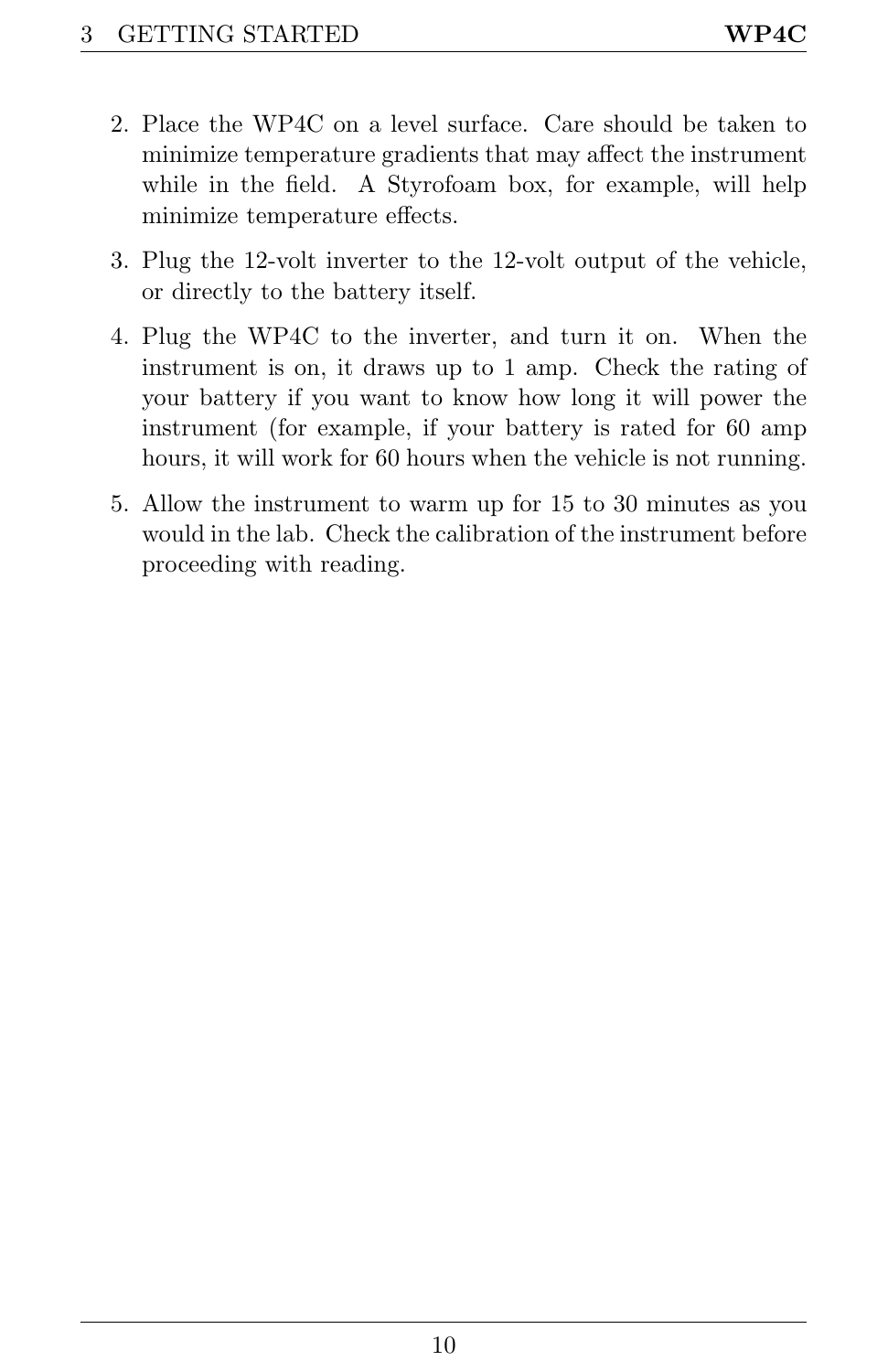# <span id="page-14-4"></span><span id="page-14-0"></span>4 The Menus

# <span id="page-14-1"></span>4.1 The Main Menu

$$
\begin{array}{cc}\n P & 0.00 \text{ MPa} \\
pF & 0.00 & 0.010\n\end{array}
$$

Every time you turn on your WP4C, it will open to this screen. If this screen does not appear, refer to Chapter 12 for troubleshooting instructions. The water potential and sample temperature displays on the screen. On each side of the LCD there are buttons. Each button performs a different function depending on which mode you want. Figure [3](#page-14-3) provides a description of the modes and options you may use and the buttons that set them.

<span id="page-14-3"></span>

Figure 3: Main Menu Screen

#### <span id="page-14-2"></span>4.1.1 Changing Languages

The WP4C comes to you with English as the default on-screen user language. If you prefer not to use English, you can change it to one of a variety of other languages: German, French, Spanish, Italian, Swedish, Danish, Norwegian, Czech, Portuguese, Japanese, Polish or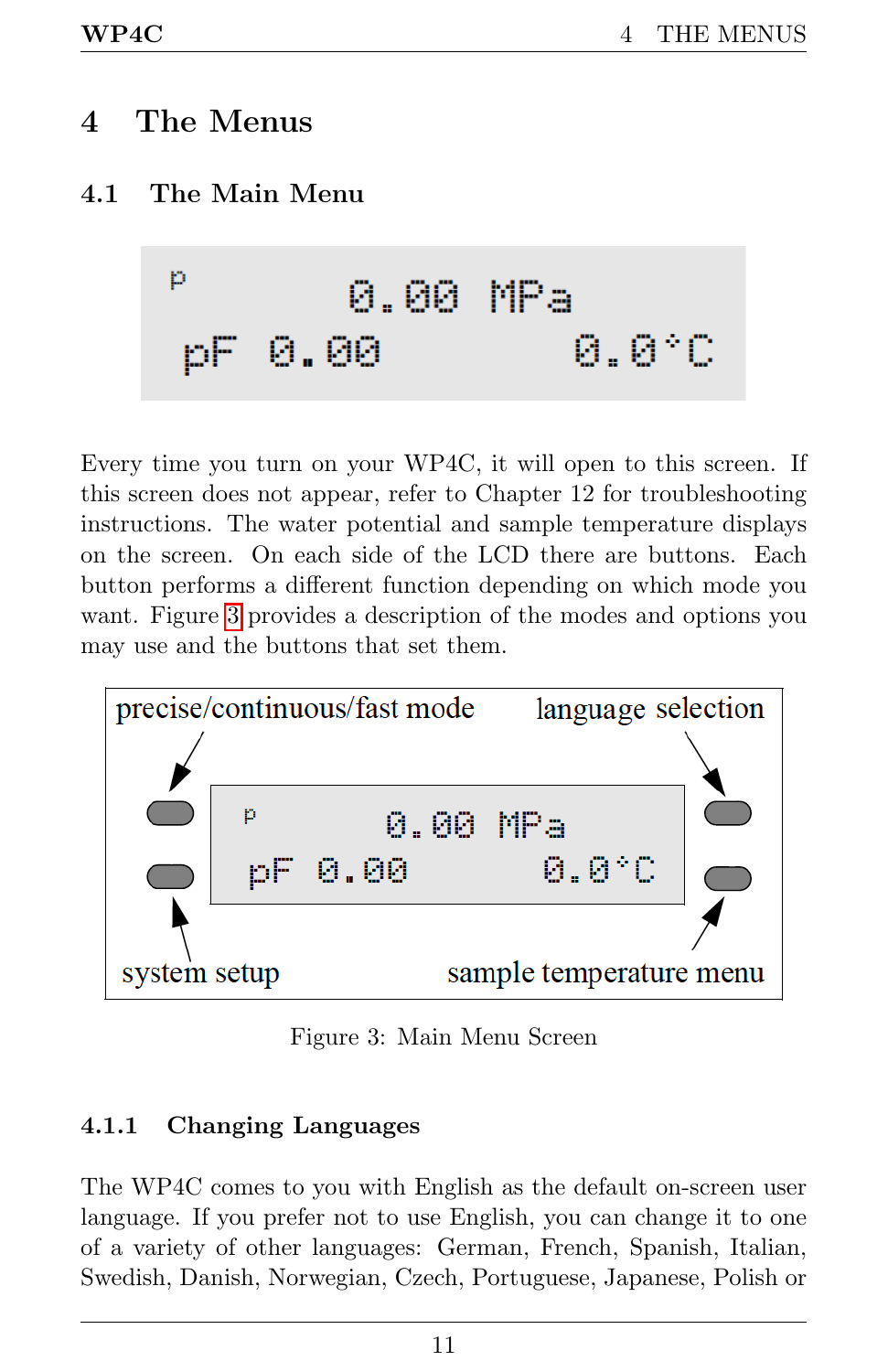<span id="page-15-1"></span>Finnish. Change languages by pressing the upper right button of the instrument while it is not reading a sample. You will see the Language screen with default English.

Press the upper right key again, and the next language option (German) will appear.

Each time you press the right button, the display will scroll to the next language option. Select the language you prefer and press the lower left button to exit.

## <span id="page-15-0"></span>4.1.2 Reading Modes

## Precise Mode

When you first turn on the WP4C, it will be in precise mode. The WP4C repeats sample measurements until successive readings agree within a preset tolerance (0.03 MPa for  $\Psi > -40$  MPa; otherwise 0.3 MPa). The WP4C always starts in precise mode. To toggle between the precise, continuous and fast modes, press the top left button. The display will show a small p, c or f to the left of the water potential readings.(Figure [4\)](#page-16-0)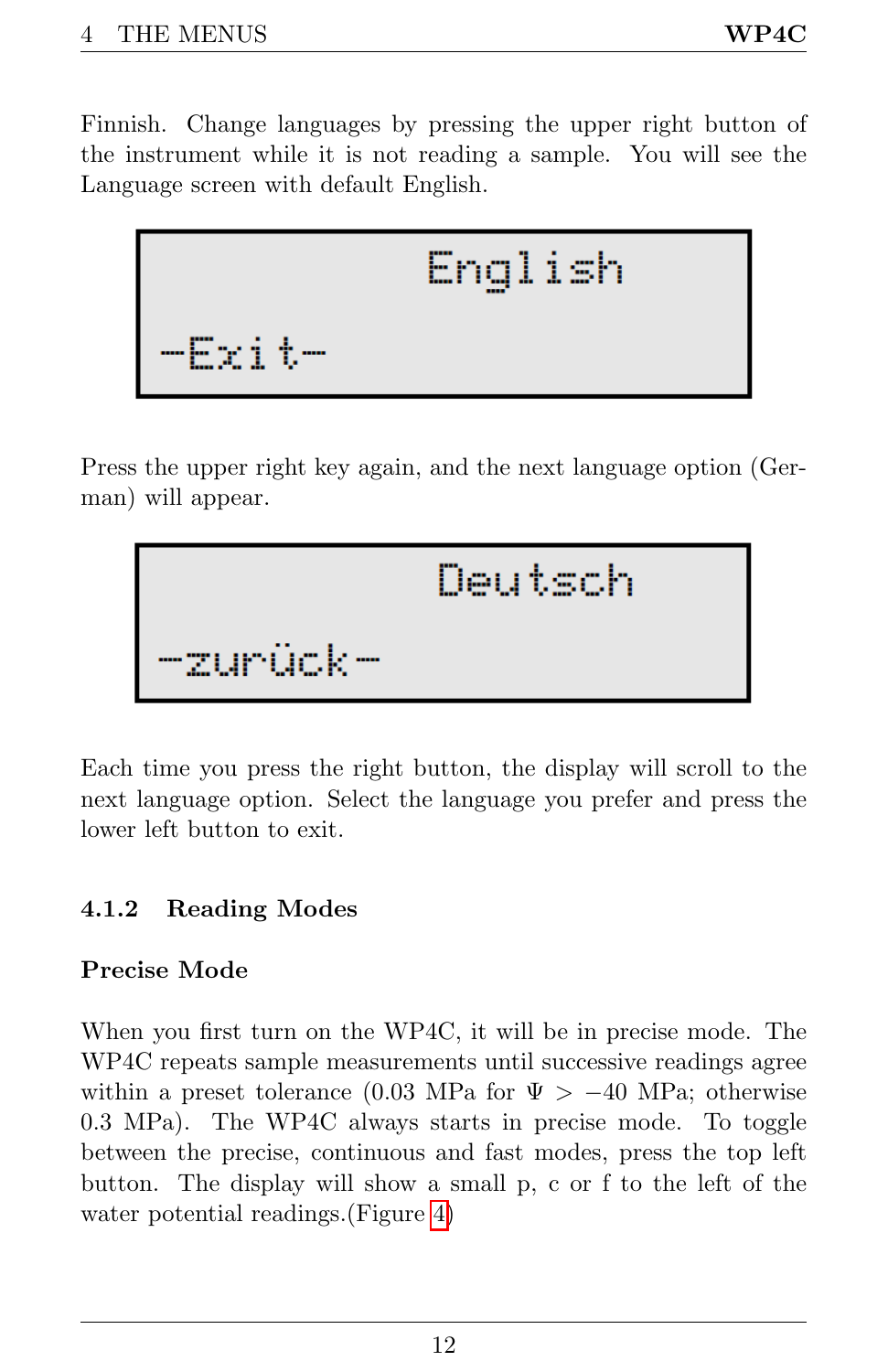<span id="page-16-1"></span><span id="page-16-0"></span>

Figure 4: Main Menu with Continuous Mode Enabled

Precise mode ensures a precise water potential value by repeating measurements on a sample. Typical read times are within 10 to 15 minutes. The green LED blinks until you turn the drawer know to the OPEN/LOAD position.

#### Continuous Mode

Continuous mode measures the water potential of your sample continuously until you turn the drawer knob to the OPEN/LOAD position. This can be useful in doing long term monitoring of samples that take an especially long time to come to vapor equilibrium, such as plant samples and moist soil samples with water potential  $> -0.5$ MPa. In this mode the WP4C will measure the sample, stop to display the water potential and sample temperature, then begin another read cycle. Between samples, it will signal you with the green LED flash, accompanied by the beeper, if enabled. Some find it helpful to connect their WP4C to a computer while in continuous mode in order to log and store data over time. For instructions on how to do this, see Chapter 8.

#### Fast Mode

In fast mode, the sample is measured only once. Read time is typically 3 to 5 minutes. Readings are less precise, particularly in the wet range. However, fast mode is recommended for dry soil samples with water potential  $<-40$  MPa.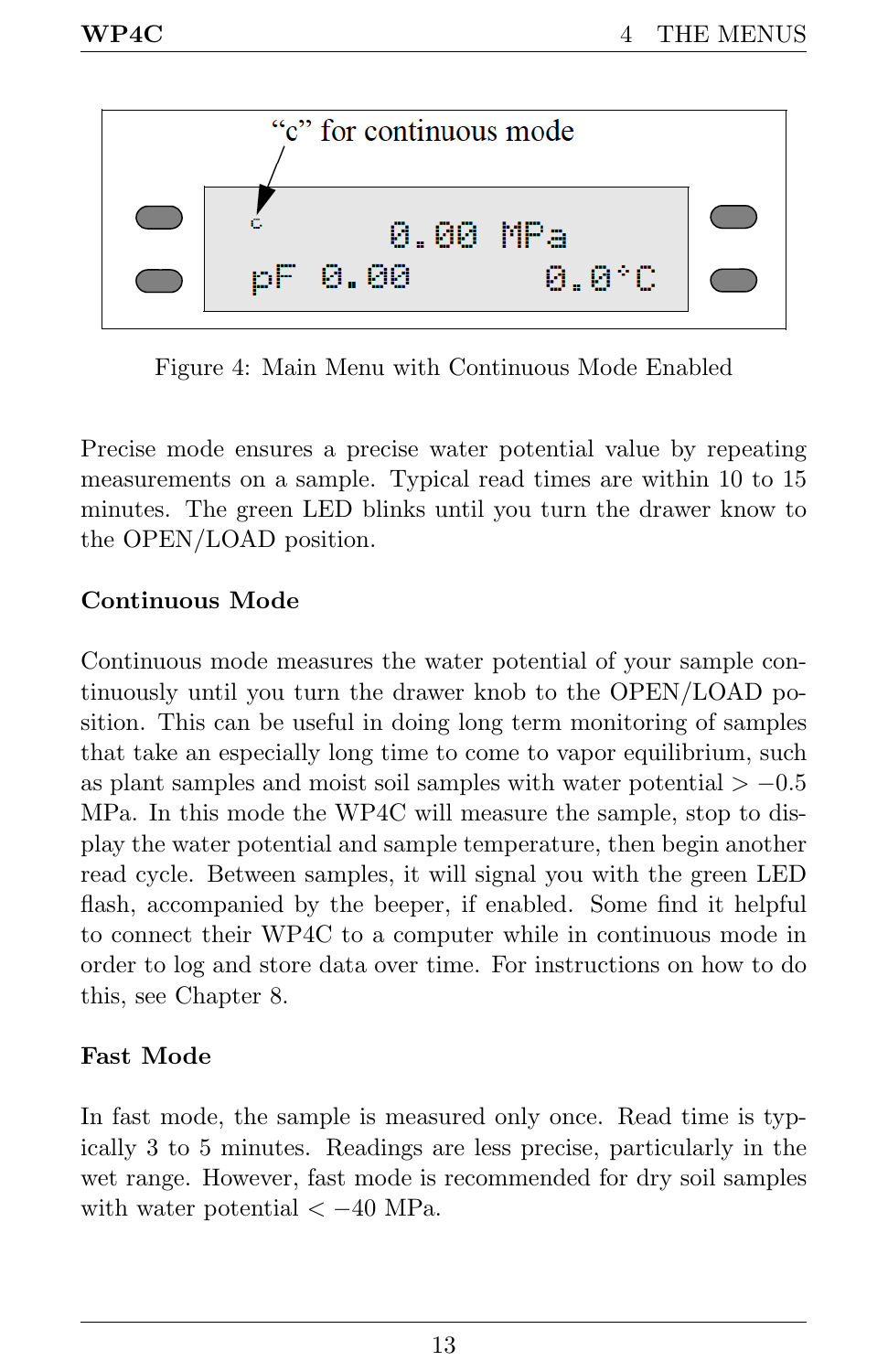# <span id="page-17-3"></span><span id="page-17-0"></span>4.2 System Configuration

If you press the bottom left button while in the Main menu, it will bring you to the System Configuration menu. This menu allows you to make minor system changes.(Figure [5](#page-17-1) and [6\)](#page-17-2)

<span id="page-17-1"></span>

Figure 5: Main Menu Buttons

You can change how the beeper signals after each reading and enter the calibration menu as well.

<span id="page-17-2"></span>

Figure 6: System Configuration Menu

#### Changing the Beeper

When you are reading, the WP4C has two ways of notifying you when it completes the water potential reading for your sample. It will notify you with the beeper he beeper and a flashing green LED,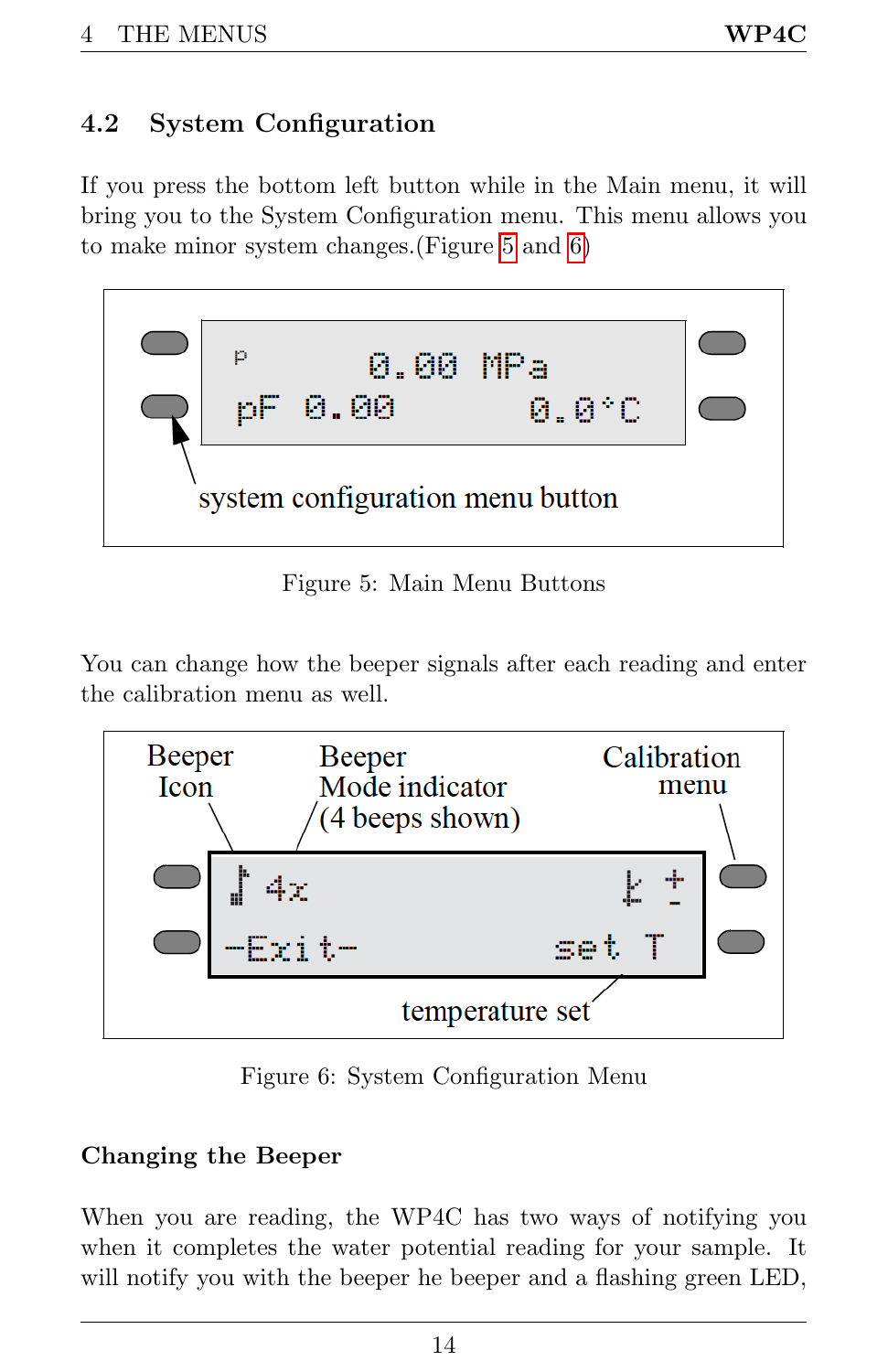<span id="page-18-1"></span>located on the left front corner of the WP4C case. In fast and precise reading modes, the LED will flash once when a sample is started. When it is finished the LED will flash continuously until the knob is moved to the OPEN/LOAD position (if not operating in continuous mode). You cannot turn off or change the LED flashing functions.

Three different icons represent the three beeper options.(Figure [7\)](#page-18-0)

<span id="page-18-0"></span>

Figure 7: Definition of Beeper Icons

you can turn the beeper off completely, set it to beep momentarily (four times) when the sample is finished and then stop, or to beep continuously until you turn the knob to the OPEN/LOAD position. After you have adjusted the beeper setting, it will remain as you have set it until you change it again, and will not be affected by turning the instrument on or off.

#### EXIT

You may press the Exit button (the lower left button) to exit back to the main menu at any time.

## Adjusting Calibration

When you need to adjust calibration, press the upper right button in the System Configuration menu, and you will be brought to the Calibration menu. For more details on calibration and how to verify it, please refer to the Calibration and Verification chapter.

## Setting the Temperature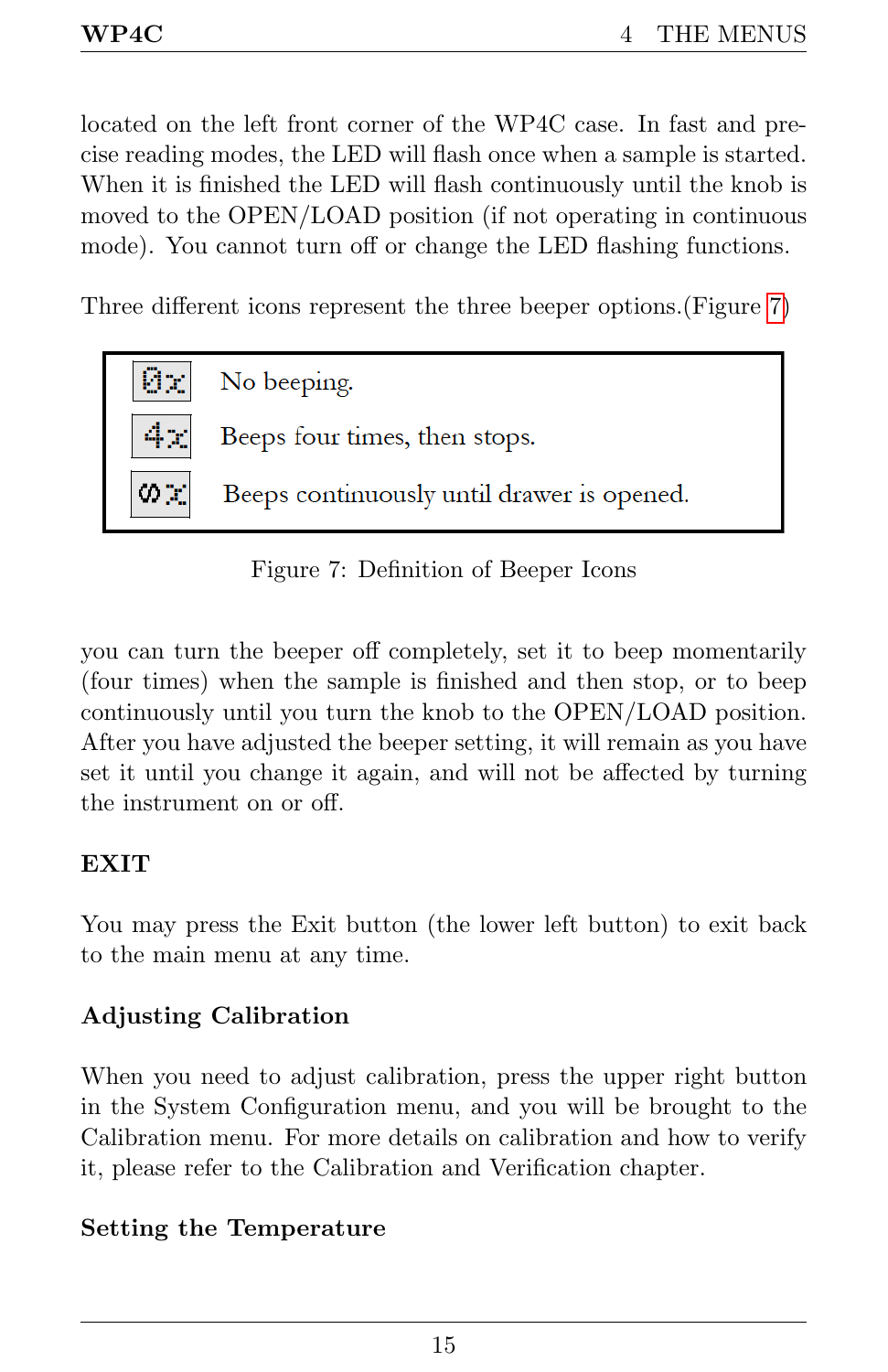<span id="page-19-0"></span>The WP4C gives you the ability to manually set your instrument sample chamber temperature. To set your instrument sample chamber temperature, press the lower right button next to the "set T" in the System Con

guration menu. The following screen will appear:

## Adjusting the Setpoint Temperature

Use the buttons next to  $+$  and  $-$  to adjust the target setpoint temperature (displayed in the lower right corner). If you press either button it adjusts in increments of 0.1 ◦C.

Note: Holding down the button will rapidly increment the value.

The target setpoint temperature roughly corresponds to the temperature at which you wish the sample to read. Adjust the setpoint to the temperature that you want, then begin measurements to see how close your WP4C comes to your desired temperature (this works best by putting the WP4C in continuous mode). After several samples, it should show consistent temperature readings. At this point, make any needed adjustment to the setpoint index number to reach your desired temperature. You will be able to adjust the index number between 15 and 40 ◦C. If you press the − button after you reach 15 ◦C, it will disable the temperature control function until you raise the index number again. When the temperature control is disabled the display will show 'off' in place of the temperature setting.

## Important tips with the WP4C

• Before reading, wait for approximately 30 minutes to let the chamber temperature stabilize after turning it on.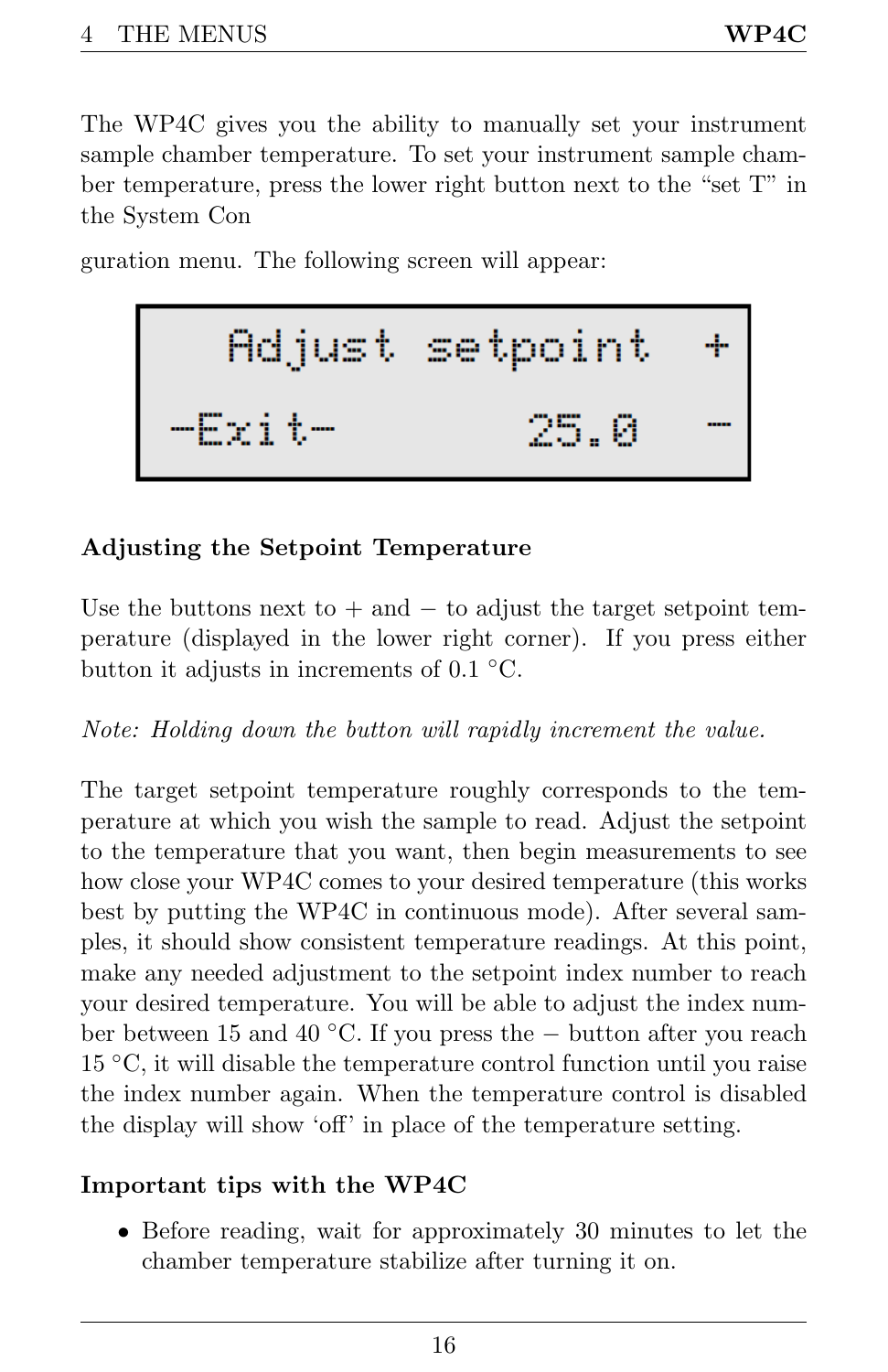- <span id="page-20-1"></span>• Cool samples to a temperature slightly below chamber temperature before starting a reading.
- For slow equilibration samples, such as plant and moist soil samples ( $> -0.5$  MPa), precise reading mode may yield small errors. For these types of samples, We recommend you use continuous mode and log data over time (See Chapter 8) to determine when equilibrium conditions are reached.
- For samples with very little water holding capacity (i.e. dry sand samples), small leaks in the sample chamber can cause water potential to drift down over time. Fast mode is recommended for these samples.
- For best results, run most soil samples in precise mode for best results.
- Never place a hot or warm sample in a cooled chamber, because condensation will form inside the chamber, causing errors in reading.

# <span id="page-20-0"></span>4.3 Sample Equilibration Screen

To see the temperature difference between your sample and the WP4C, press the lower right button at the main menu. You can only access the Temperature Difference screen when the drawer knob is in the OPEN/LOAD position.

$$
T_s - Tb = 24.9
$$
  

$$
T_s - Tb = -0.07
$$

This screen shows the temperature difference between the sample (Ts) and the chamber block (Tb). This screen allows you to quickly check if the sample is too hot, which may cause condensation inside the chamber. Press the lower right button to exit.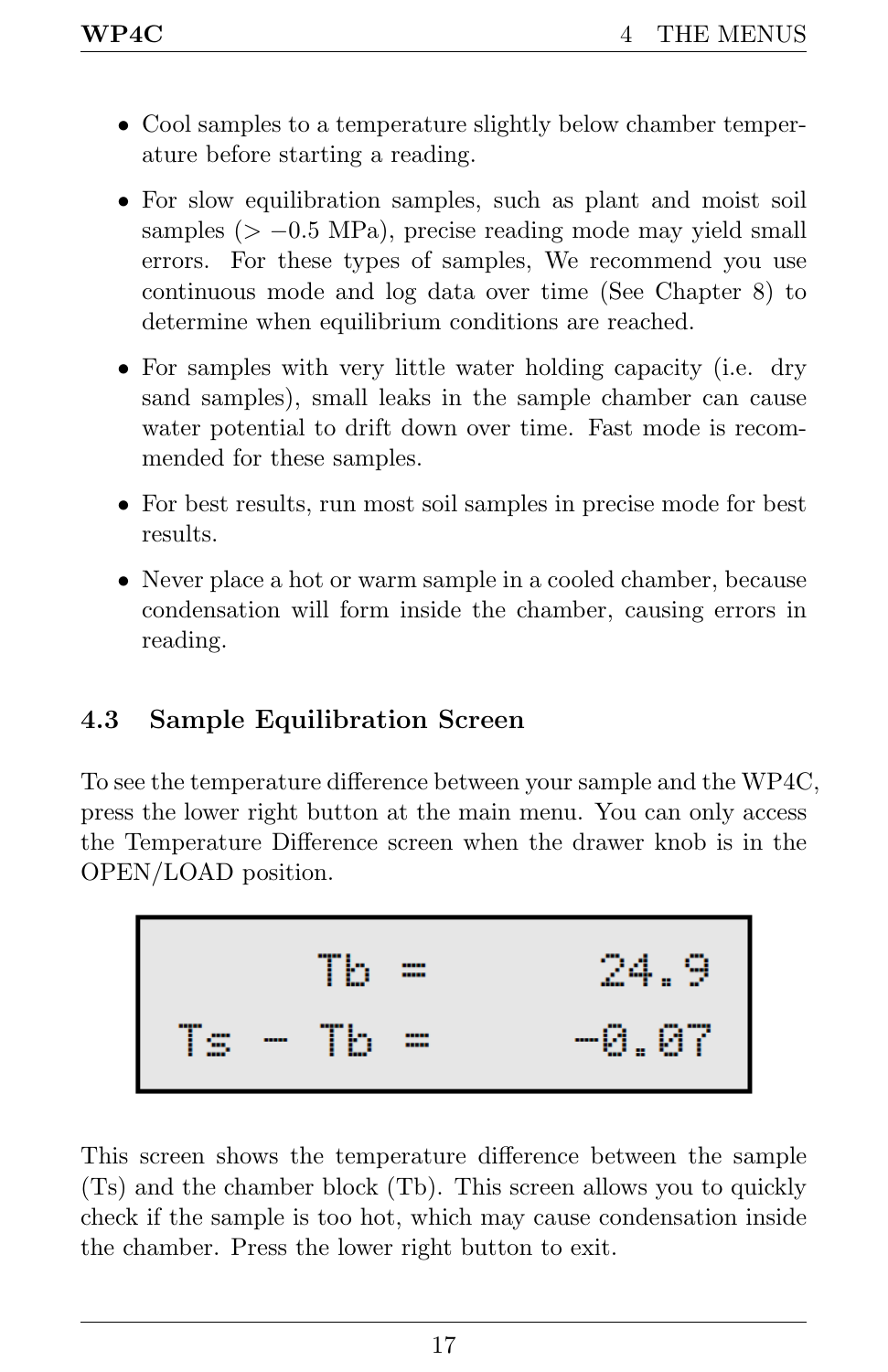Note:) It is important that Ts−Tb is negative in order to prevent condensation inside the sample chamber.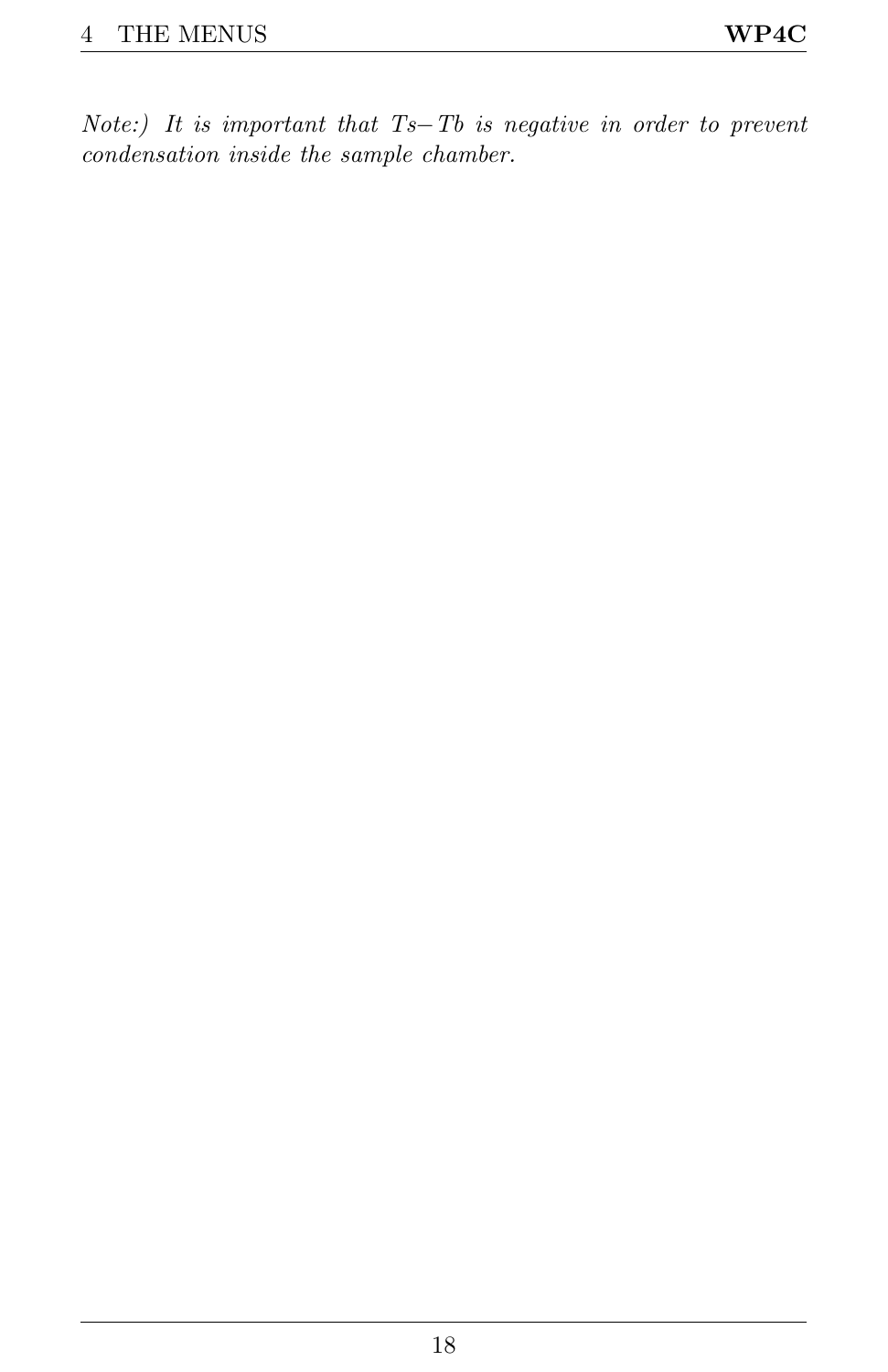# <span id="page-22-4"></span><span id="page-22-0"></span>5 Calibration and Verification

# <span id="page-22-1"></span>5.1 Verification

The WP4C uses the chilled mirror dew point technique for measuring water potential. This is the primary measurement method, though instrument cleanliness can affect the calibration. We fix the calibration slope during factory calibration. The user can adjust the zero offset and calibrate successfully with any solution of known water potential. We recommend using the 0.5 mol/kg KCl verification standard available from METER.

# <span id="page-22-2"></span>5.2 Verification Standards

Verification standards are specially prepared salt solutions that have a specific molality and water potential. The potassium chloride (KCl) verification standards are accurate, easy to use, and readily available from METER. Most importantly, they greatly reduce preparation errors.

The standards are produced under a strict quality assurance regime and are shelf stable for one year. If for some reason you cannot obtain METER's verification standards and need to make a salt solution for verification, refer to Appendix A.

Note: To avoid inaccurate water activity readings, verification standards should be used once immediately after opening and not stored in sample cups for repeated use.

# <span id="page-22-3"></span>5.3 When to Verify Calibration

The calibration of your WP4C should be checked with the KCl standard before each use. It can also be checked by measuring distilled water, but this is often not a good choice for checking calibration. When using distilled water, the humidity of the chamber approaches 100% which can cause condensation to occur if the sample is warmer than the chamber. For batch processing, you should regularly check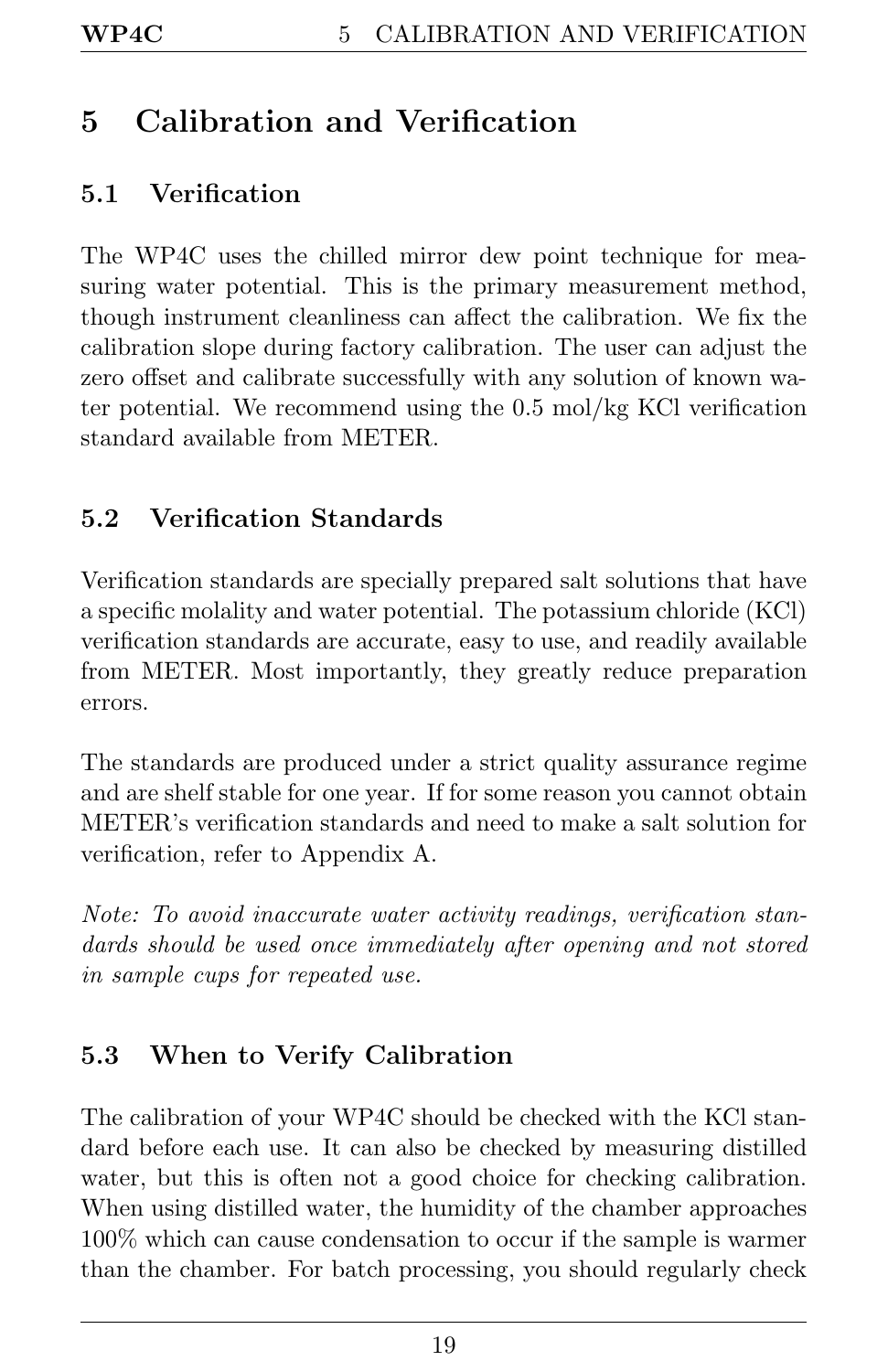<span id="page-23-1"></span>the instrument against the KCl standard. This will alert you to the possibility of contamination of the unit or shifts in the calibration from other causes.

# <span id="page-23-0"></span>5.4 How to Verify and Calibrate the WP4C

Since errors in the calibration value result in errors in all values subsequently measured, care should be taken to do it right.

## Checking and Adjusting Calibration

• Press the upper right button in the System Configuration menu to enter the calibration menu. You will be guided through the calibration routine beginning with instructions to place your standard.

- Empty the whole vial of KCl solution into a sample cup and place it in the WP4C sample drawer. Make sure you calibrate using the same type of sample cup (plastic or stainless steel) that you will make subsequent measurements with.
- Carefully slide the drawer closed, being especially careful so the solution does not splash or spill and contaminate the chamber. Check to be sure the sample temperature is below chamber temperature (lower right button).
- Turn the drawer knob to the READ position to make a reading. When the reading is complete, the following screen will appear: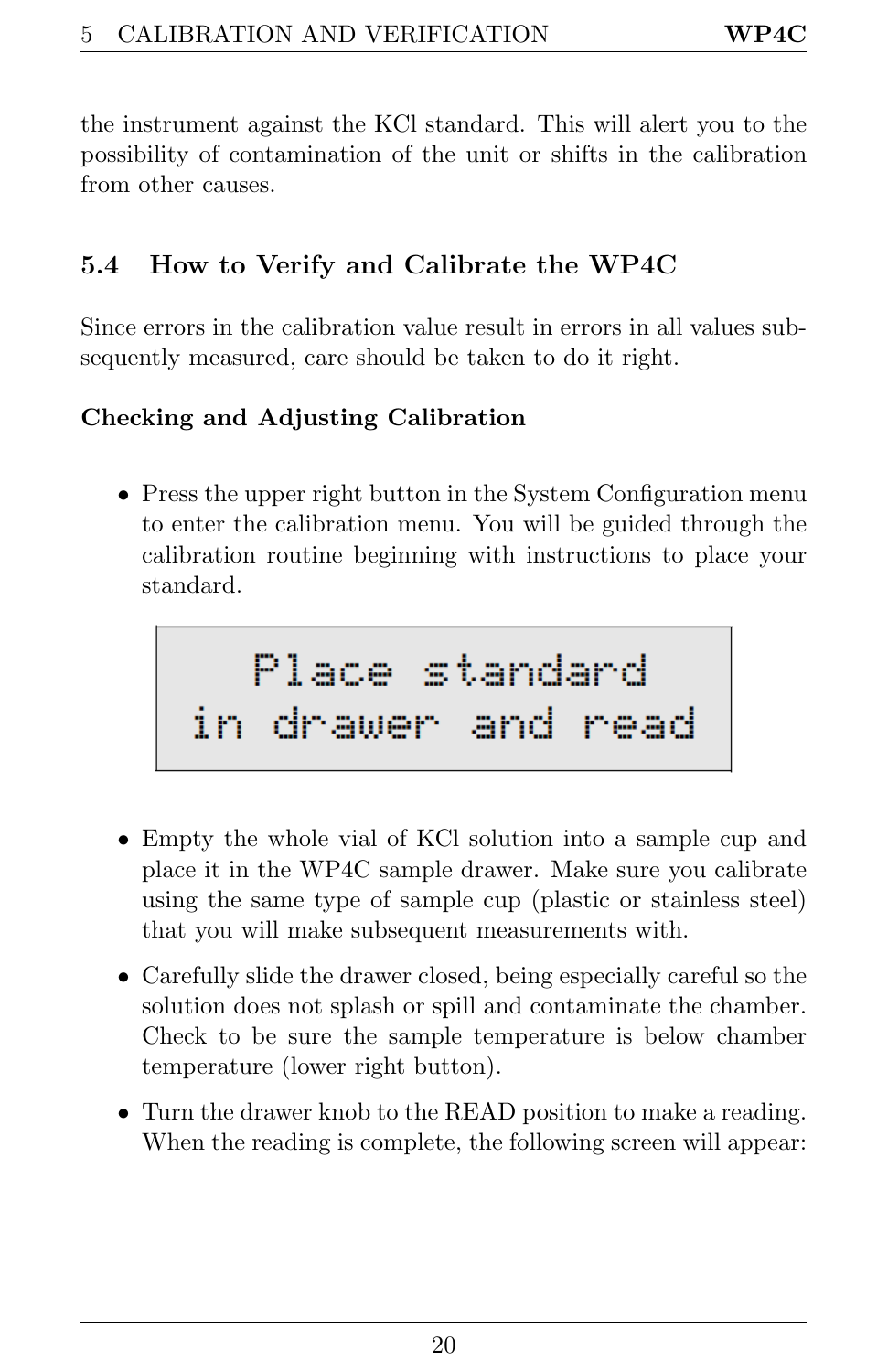

# use these buttons to adjust the value

Note: The WP4C will automatically shift to precise sampling mode for the verification/calibration.

The reading should be within  $\pm 0.05$  MPa of the correct reading of the KCl standard at that temperature. At 20 ◦C this should be −2.19 MPa. At 25 ◦C this should be −2.22 MPa.

- If your WP4C is reading within 0.05 MPa of the KCl solution, press Exit and proceed with reading. If it is not, a change in calibration may have occurred, or the sensor chamber may be contaminated. For cleaning instructions, see Chapter 10. After cleaning, repeat these instructions.
- If, after cleaning, you consistently get readings that differ from the correct water potential of the KCl by more than  $\pm 0.05$ MPa, a change in calibration has probably occurred. Press the upper right button to move the value up, the lower right button to move it down. When it is at the correct value for the verification standard, press the Exit button. The value will be stored.

Note: This is the only menu where these buttons can change the calibration, so you will not hurt anything by pressing these buttons in other menus.

- Read the KCl standard again in the normal reading mode. It should read the proper value.
- If after adjusting the calibration and cleaning the chamber you still are getting incorrect readings when reading the KCl, contact METER at 509-332-5600 for further instructions.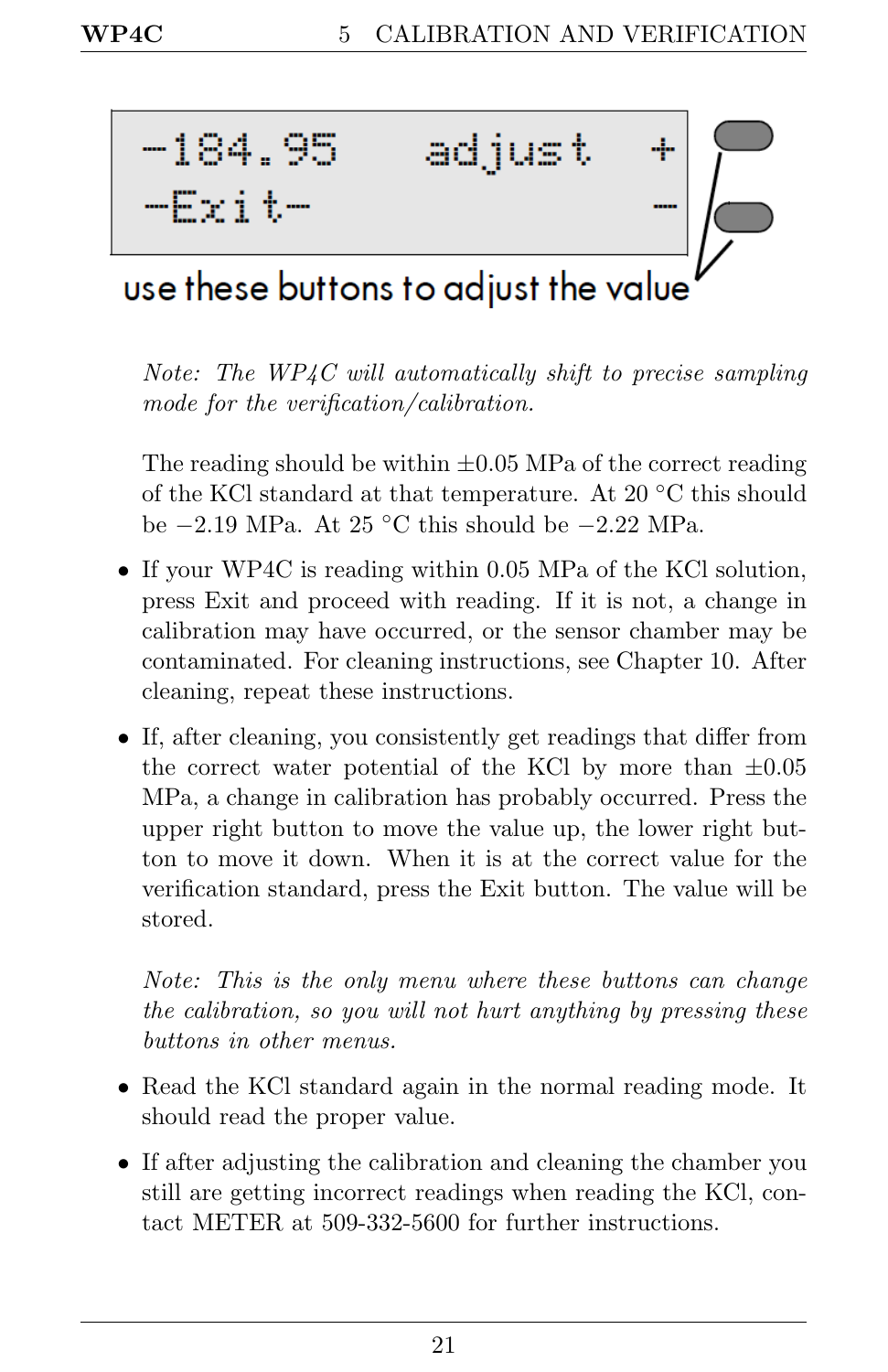# <span id="page-25-3"></span><span id="page-25-0"></span>6 Sample Preparation

Your WP4C will continually provide accurate water potential measurements as long as its internal sensors are not contaminated. Careful preparation and loading of samples will lengthen time between cleanings and will help you avoid downtime and repairs.

# <span id="page-25-1"></span>6.1 Choosing a Sample Cup

The WP4C comes with two types of samples cups: disposable plastic cups and stainless steel cups. The disposable plastic cups are adequate for most samples, but are not good for samples in the wet end. If you are measuring samples with water potential wetter than −1 MPa, you should use the stainless steel sample cups. You can also oven dry soil samples directly in the stainless steel cups to determine water content gravimetrically, which is convenient if you are generating soil moisture characteristic curves. It is important to note that you must thoroughly clean the stainless steel cups using deionized water between uses to prevent solutes from contaminating subsequent samples and causing artificially negative osmotic potential. Finally, if you calibrate the WP4C (see chapter 5), be sure to calibrate using the same type of sample cup that you intend to use for subsequent measurements.

## <span id="page-25-2"></span>6.2 Preparing the Sample

First, place the sample in a disposable sample cup, completely covering the bottom of the cup, if possible.WP4C may not be able to accurately measure a sample that does not (or cannot) cover the bottom of the cup. A larger sample surface area speeds up the reading by shortening the time needed to reach vapor equilibrium. It also increases instrument accuracy by providing more stable infrared sample temperature measurements.

Do not fill the sample cup more than half full. Overfilled cups may contaminate the sensors in the chamber, remember more is not necessarily better.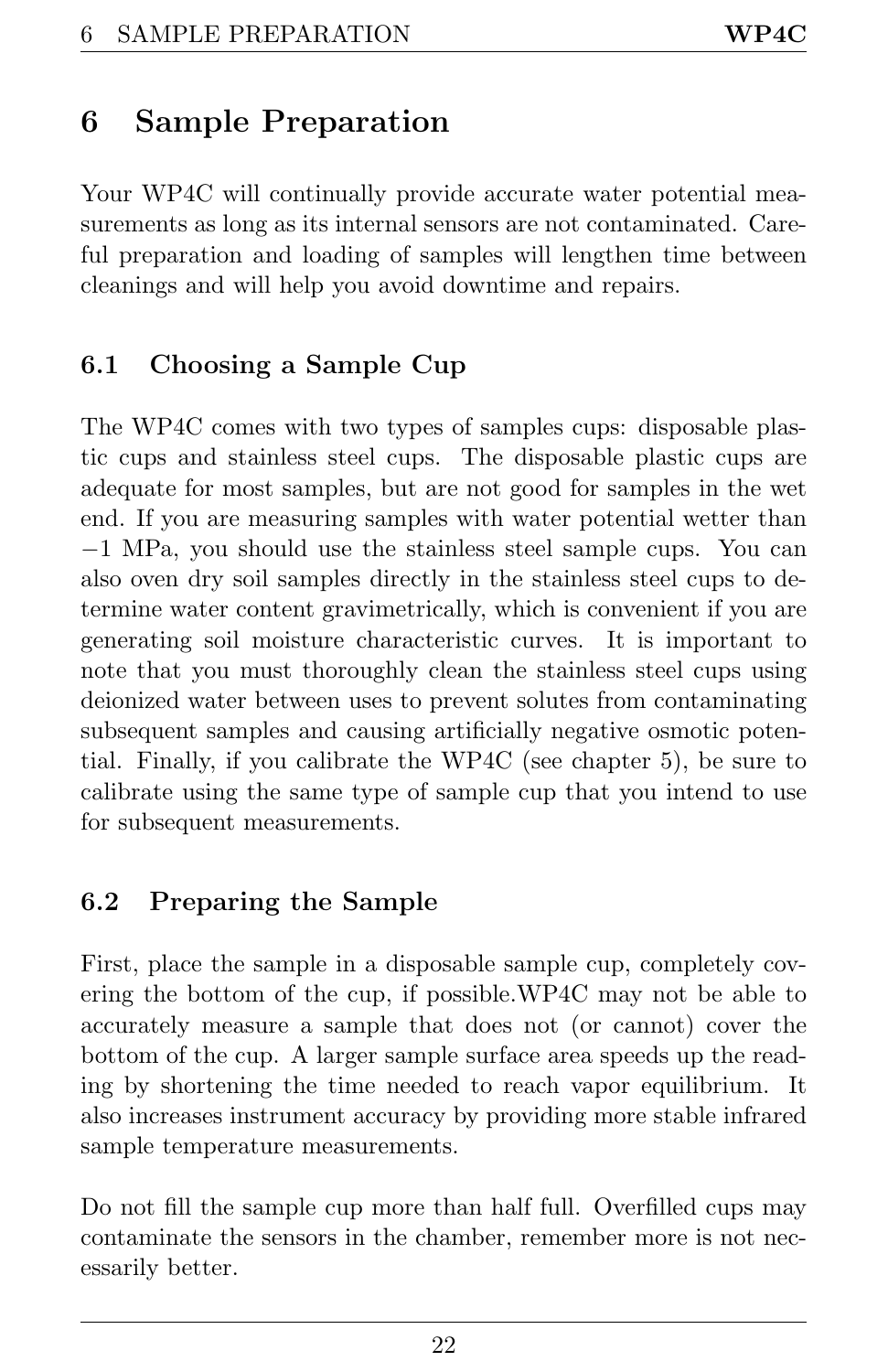<span id="page-26-1"></span>Make sure that the rim and outside of the sample cup are clean. Wipe any excess sample material from the rim of the cup with a clean tissue. Material left on the rim or the outside of the cup will contaminate the sensor chamber and will be transferred to subsequent samples. The rim of the cup forms a vapor seal with the sensor block when the drawer knob is turned to the READ position. Therefore, any sample material left on the cup rim will be transferred to the block, preventing this seal and contaminating future samples.

If a sample will be read at some future time, put the sample cup disposable lid on the cup to restrict water transfer. For short-term storage  $(< 3$  hours) the cup lid is acceptable. If it will be a long time before the measurement is made, seal the lid with tape or  $\mathrm{Parafilm}^{\mathfrak{B}}$ completely around the cup and lid junction.

# <span id="page-26-0"></span>6.3 Dry Samples

Samples that have a water potential drier than about −300 MPa cannot be accurately measured with the WP4C. However, samples with such dry water potential values are rare. When a sample water potential value is drier than about −300 MPa, WP4C will display an error message indicating the lowest reading it could make on that particular sample. For example, if you were measuring a dry sample and the following screen appeared:

$$
\leftarrow\texttt{301.8 MPa}
$$

This screen indicates that the last water potential reading the WP4C measured on this sample was −301.8 Megapascals. Therefore, the actual water potential of the sample is lower than the instrument can measure.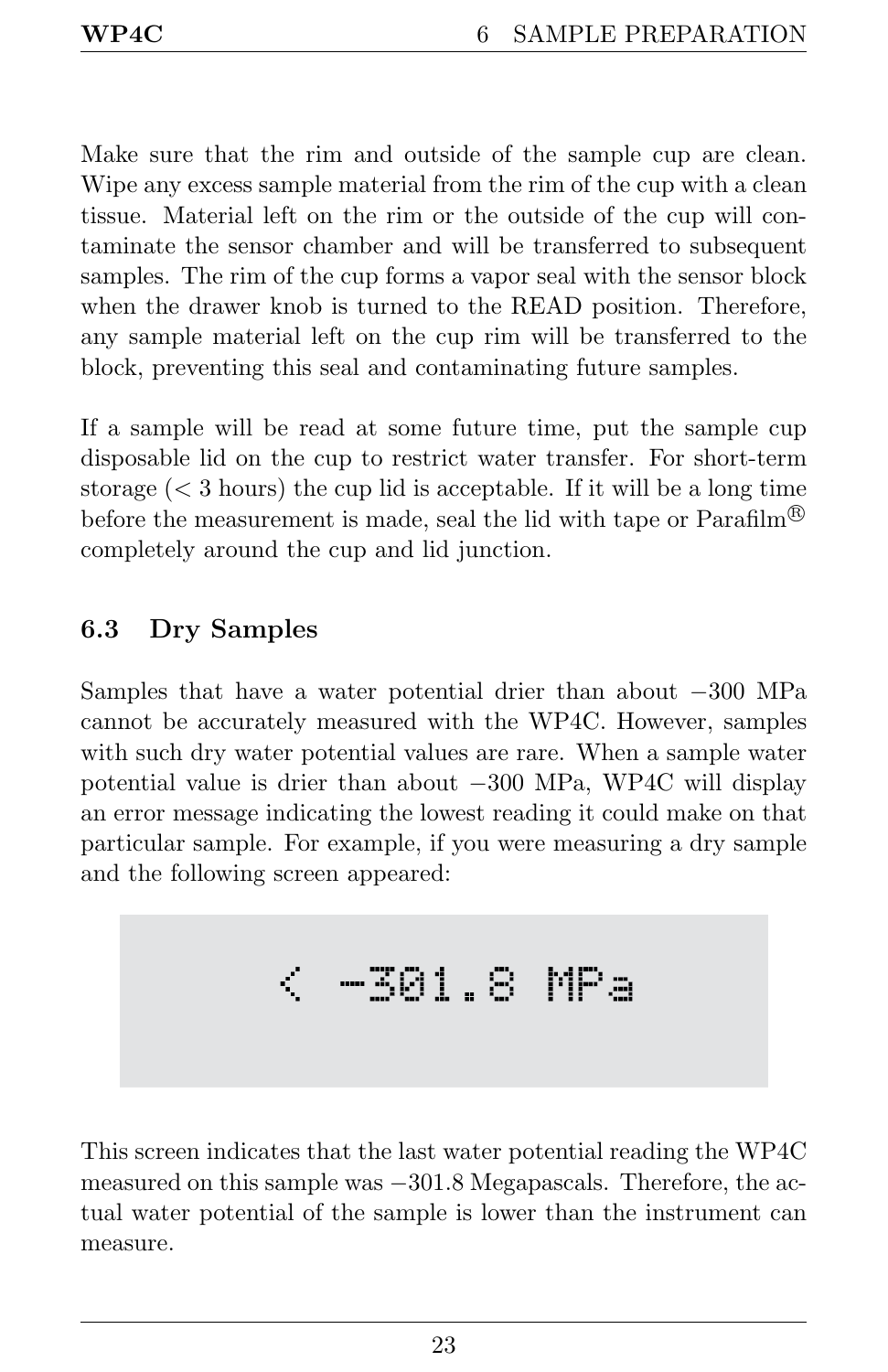# <span id="page-27-1"></span><span id="page-27-0"></span>6.4 Samples and Temperature

If samples are warmer than the chamber when they are placed in it (Ts-Tb is a positive number), condensation may occur and moisture may condense inside the block. In order to prevent this, follow steps 1 and 2.

- 1. Place your sample in the chamber, slide the drawer closed and press the lower right button to access the sample temperature screen and look at the temperature difference. If the sample temperature is shown to be a positive number, take the sample out immediately and let it cool on a cold surface with the cup lid on it to preserve the moisture. Do not cool the sample too much, or the equilibrium time will be lengthened (ideally the Ts-Tb will be between  $-0.5$  and 0).
- 2. After cooling it for a minute or so, place the sample back in and note the temperature difference. If it is close enough to the block temperature, turn the knob to the READ position to begin reading.

There is a linear relationship between the sample dew point temperature and its water potential. The dew point decreases  $-0.12$  °C per MPa. For example, a very dry sample at −40 MPa can be 4.8  $°C$  (-.12  $\ast$  -40) above the chamber temperature without condensing. A sample at −1 MPa (fairly dry for most soils) can be 0.12 ◦C above the chamber temperature without condensing. Therefore, if you know the general range of your sample water potential, you can gauge at which temperature it will condense moisture. For samples that are more than 1 ◦C below chamber temperature, the WP4C waits until their temperature increases to 1 °C below chamber temperature to start a reading. Readings are therefore sped up if sample temperature is just a little below chamber temperature.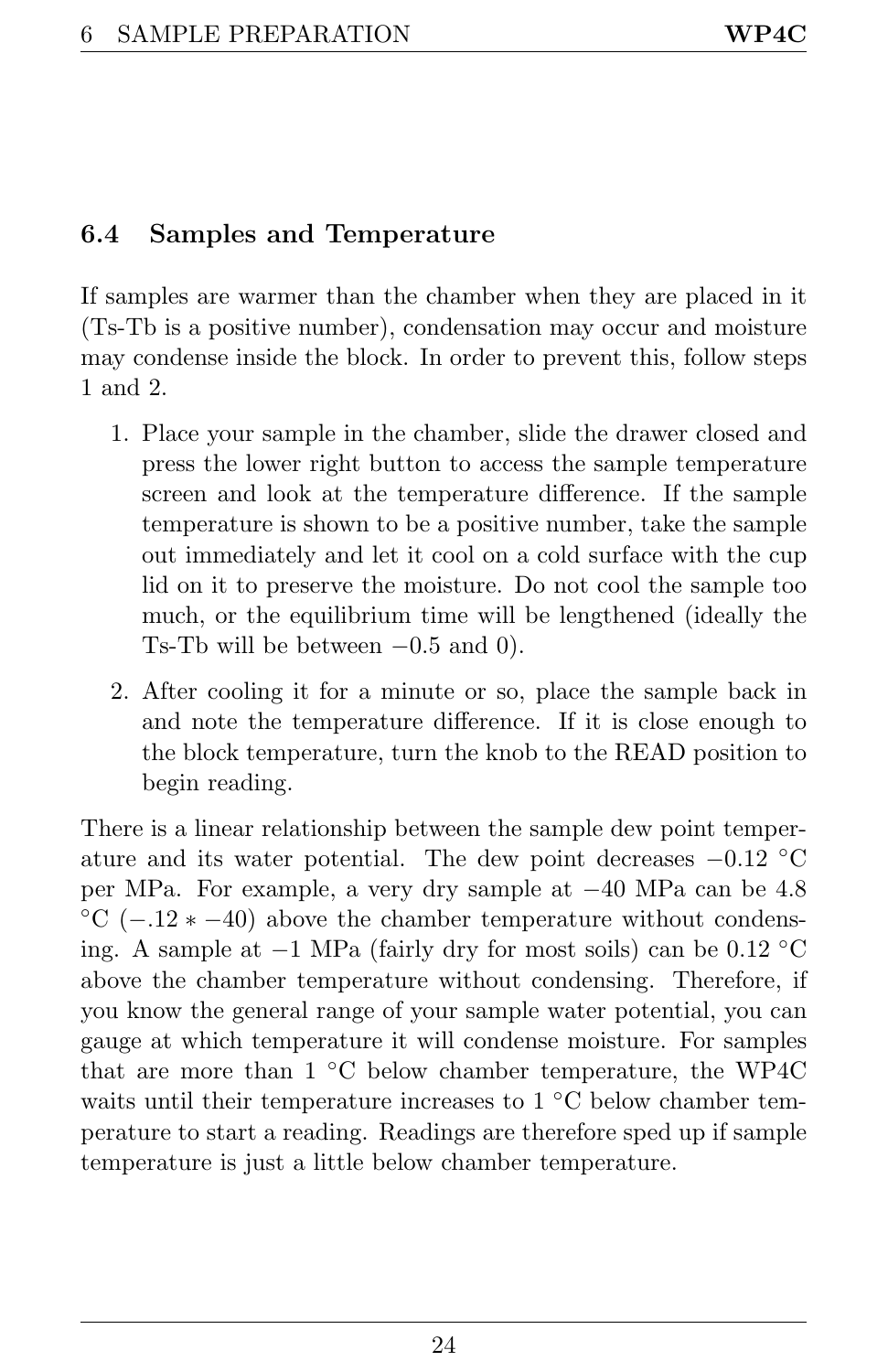# <span id="page-28-3"></span><span id="page-28-0"></span>6.5 Measuring Plant Samples

The WP4C can be used to measure the water potential of leaves and plant material. Please refer to the application note: Measurement of Leaf Water Potential Using the WP4, which can be found at www.metergroup.com.

# <span id="page-28-1"></span>6.6 Taking a Reading

Once you have prepared your sample, you are ready to take readings. Follow steps 1 through 5 to take readings.

- 1. Turn the sample drawer knob to the OPEN/LOAD position and pull the drawer open.
- 2. Place your prepared sample in the drawer. Check the top lip of the cup to make sure it is free from sample residue (remember, an over-filled sample cup will contaminate the chamber sensors).
- 3. Carefully slide the drawer closed, being especially careful if you have a liquid sample that may splash or spill and contaminate the chamber.
- 4. Access the sample temperature menu (press lower right button) to watch the temperature difference between the sample and the instrument.
- 5. Turn the sample drawer knob to the READ position to seal the sample cup with the chamber. The instrument will beep once, and the green light will flash once to indicate that the reading cycle has started. In about 40 seconds, the first measurement will be displayed.

# <span id="page-28-2"></span>6.7 How WP4C takes Readings

The WP4C cooled mirror is controlled at the chamber dew point and its temperature is measured.. When the instrument has finished its read cycle, the water potential is displayed, accompanied by the LED flash and beeper (if you have the beeper enabled).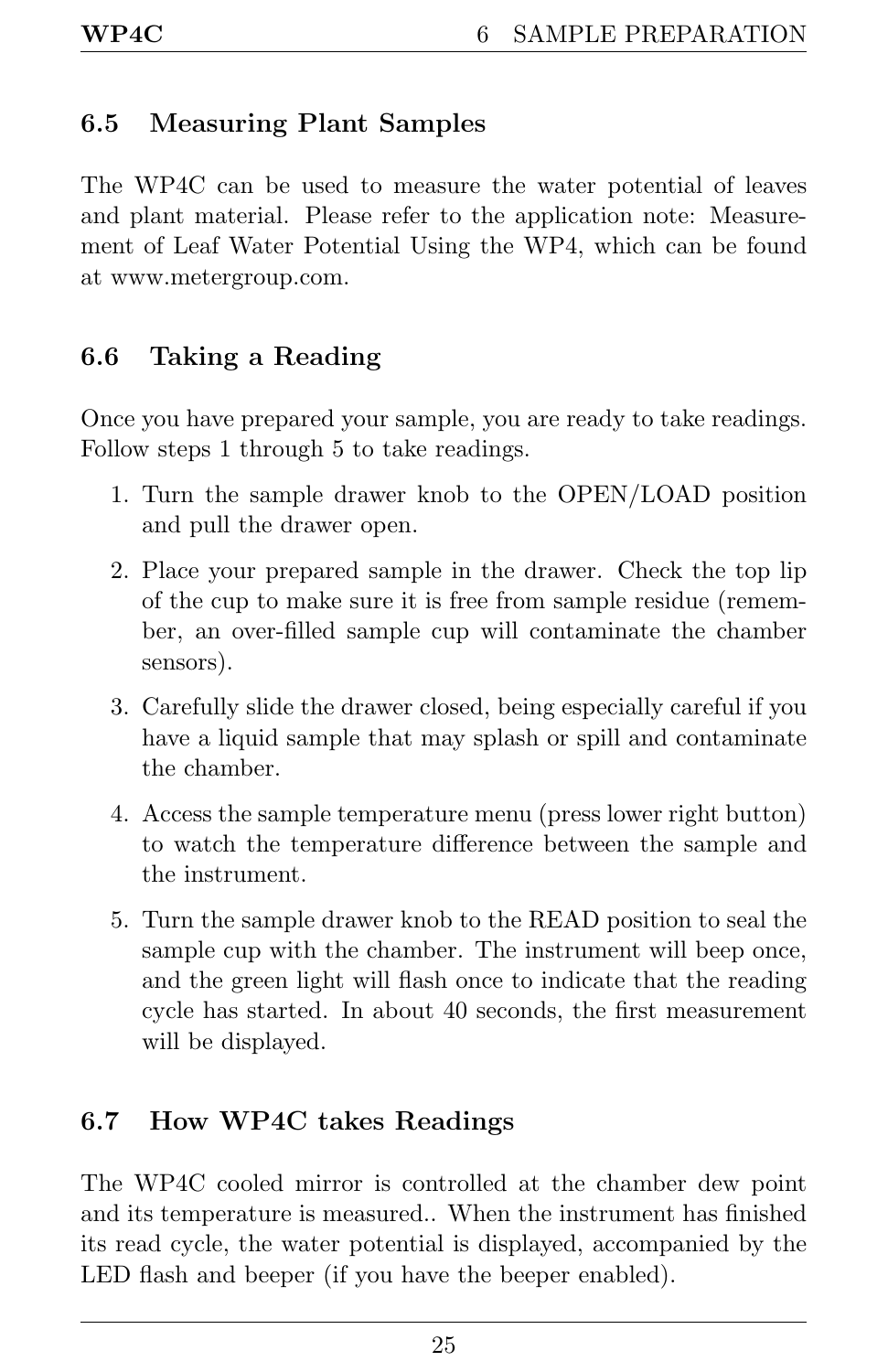#### <span id="page-29-0"></span>Cautions

- Never leave a sample in your WP4C after a reading has finished. The sample may spill and contaminate the instrument chamber if the instrument is accidentally moved or jolted.
- Never try to move your instrument after loading a sample. Movement may cause the sample material to spill and contaminate the sample chamber.
- Take special care not to move the sample drawer too quickly when loading or unloading liquid samples, in order to avoid spilling.
- If a sample has a temperature that is higher than the WP4C chamber (Ts-Tb is a positive number), take the sample out immediately, put a cap on it, and cool it. Warm samples can cause condensation in the chamber and adversely affect subsequent readings.
- The physical temperature of the instrument should be between 5 ◦C and 40 ◦C. The WP4C will measure samples between this range quickly and accurately.
- If you are reading and a triangular warning symbol appears in the top right corner of the display, this indicates that the mirror has become too dirty to give accurate measurements. You will need to clean the mirror and chamber before continuing to sample. For more details about this symbol, please refer to Chapter 12. For cleaning instructions, refer to Chapter 10.

$$
p = -1.84 MPa
$$
\n
$$
pF = 7.38
$$
\n
$$
p = 24.9°C
$$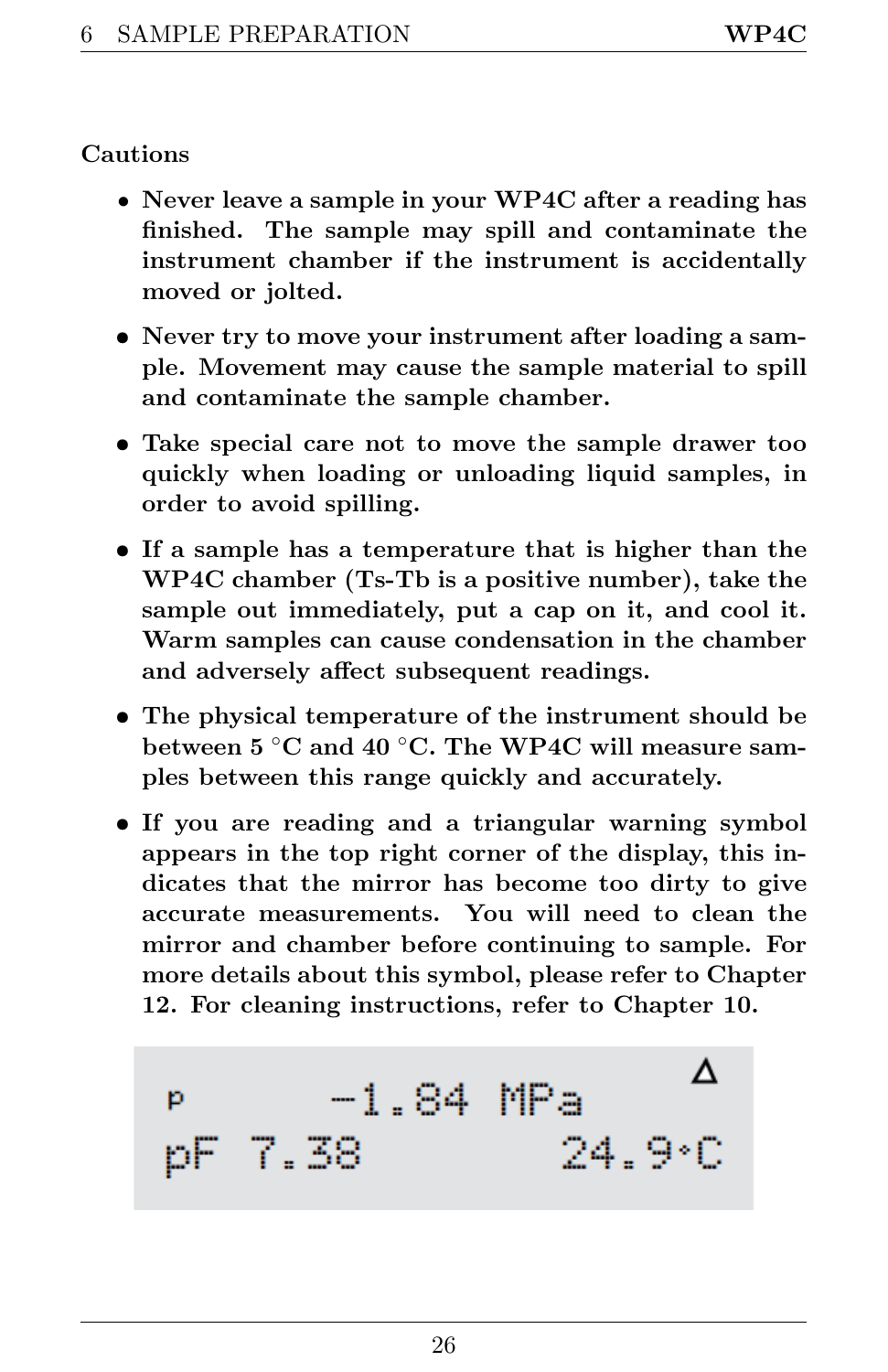# <span id="page-30-2"></span><span id="page-30-0"></span>7 Computer Interface

Your WP4C comes with a RS-232 to USB Serial cable. Using this cable, you can connect to your WP4C and send water activity data to a computer for further analysis and storage. The interface is run through the AquaLink 4 Software or a terminal communication program.

Note: If you computer does not have a USB port, you can use a USB to RS-232 adapter.

## <span id="page-30-1"></span>7.1 AquaLink 4 Software

An optional software program, AquaLink 4, is available for use with your WP4C. AquaLink 4 is a Windows based program designed for data collection and customized report generation. AquaLink 4 logs water activity, temperature, time of measurement, and date stamps along with other information. AquaLink 4 also has sample identification and comment fields that you can use to help annotate the data your WP4C is gathering.

A 30 day trial USB of this program is attached to the front cover of this manual. If you are interested in purchasing a license of AquaLink 4, contact METER or your local distributor. On the next page is a sample picture of the AquaLink 4 program: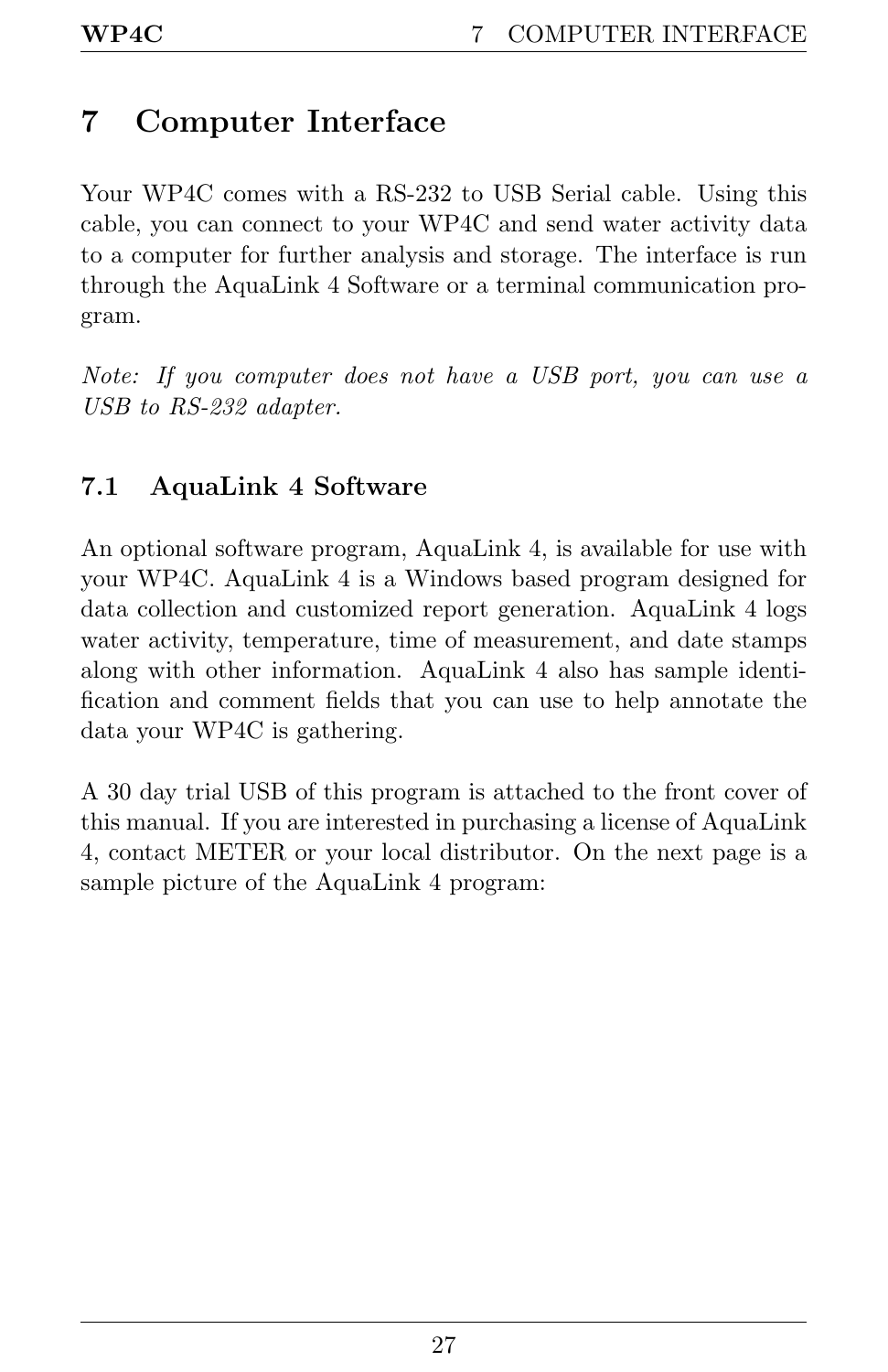<span id="page-31-1"></span>

| $\overline{\mathbf{x}}$<br>a.<br>$\blacksquare$<br>A<br>AquaLink 4.1.848 |                                      |                    |                       |       |                     |        |        |             |                          |
|--------------------------------------------------------------------------|--------------------------------------|--------------------|-----------------------|-------|---------------------|--------|--------|-------------|--------------------------|
| <b>Edit View Device</b><br>File<br>Help                                  |                                      |                    |                       |       |                     |        |        |             |                          |
|                                                                          |                                      | <b>Connect Via</b> |                       |       |                     |        |        |             |                          |
|                                                                          |                                      | COM4 Decagon UCA   |                       | ▼     | Download<br>Connect | Export | Models | Chart       |                          |
|                                                                          | $\blacktriangle$<br><b>Date Time</b> | Device             | <b>Water Activity</b> | ۰c    | <b>Test Time</b>    | User   | Type   |             | ۸                        |
|                                                                          | 2000-Jan-0100:00:00                  | S40001234          | 0.0000                | 0.00  | 0.0                 | Admin  | Normal | <b>Dew</b>  |                          |
|                                                                          | 2000-Jan-01 22:14:07                 | S40001234          | 0.0010                | 1.43  | 3.0                 | Admin  | Normal | Dev         |                          |
|                                                                          | 2000-Jan-02 20:28:14                 | S40001234          | 0.0020                | 2.86  | 2.9                 | Admin  | Normal | <b>Dev</b>  |                          |
|                                                                          | 2000-Jan-03 18:42:21                 | S40001234          | 0.0030                | 4.29  | 5.9                 | Admin  | Normal | Dew         | Ξ                        |
|                                                                          | 2000-Jan-04 16:56:28                 | S40001234          | 0.0040                | 5.72  | 5.8                 | Admin  | Normal | Dew         |                          |
|                                                                          | 2000-Jan-05 15:10:35                 | S40001234          | 0.0050                | 7.15  | 5.7                 | Admin  | Normal | Dew         |                          |
|                                                                          | 2000-Jan-06 13:24:42                 | S40001234          | 0.0060                | 8.58  | 5.5                 | Admin  | Normal | Dev         |                          |
|                                                                          | 2000-Jan-07 11:38:49                 | S40001234          | 0.0070                | 10.01 | 5.4                 | Admin  | Normal | Dew         |                          |
|                                                                          | 2000-Jan-08 09:52:56                 | S40001234          | 0.0080                | 11.44 | 5.3                 | Admin  | Normal | Dew         |                          |
|                                                                          | 2000-Jan-09 08:07:03                 | S40001234          | 0.0090                | 12.87 | 5.2                 | Admin  | Normal | Dew         |                          |
|                                                                          | 2000-Jan-10 06:21:10                 | S40001234          | 0.0100                | 14.30 | 5.1                 | Admin  | Normal | Dew         |                          |
|                                                                          | 2000-lan-1104:35:17                  | S40001234          | 0.0110                | 15.73 | 5.0                 | Admin  | Normal | <b>Dev</b>  |                          |
|                                                                          | 2000-Jan-1202:49:24                  | S40001234          | 0.0120                | 17.16 | 4.8                 | Admin  | Normal | Dew         |                          |
|                                                                          | 2000-lan-1301:03:31                  | S40001234          | 0.0130                | 18.59 | 4.7                 | Admin  | Normal | Dew         |                          |
|                                                                          | 2000-Jan-13 23:17:38                 | S40001234          | 0.0140                | 20.02 | 4.6                 | Admin  | Normal | Dev         |                          |
|                                                                          | 2000-Jan-14 21:31:45                 | S40001234          | 0.0150                | 21.45 | 4.5                 | Admin  | Normal | Dew         |                          |
|                                                                          | 2000-Jan-15 19:45:52                 | S40001234          | 0.0160                | 22.88 | 4.4                 | Admin  | Normal | Dev         |                          |
|                                                                          | 2000-Jan-16 17:59:59                 | S40001234          | 0.0170                | 24.31 | 4.3                 | Admin  | Normal | Dew         |                          |
|                                                                          | 2000-Jan-17 16:14:06                 | S40001234          | 0.0180                | 25.74 | 4.1                 | Admin  | Normal | Dev         |                          |
|                                                                          | 2000-Jan-18 14:28:13                 | 540001234          | 0.0190                | 27.17 | 4.0                 | Admin  | Normal | <b>Devr</b> |                          |
|                                                                          | 2000-lan-19 12:42:20                 | S40001234          | 0.0200                | 28.60 | 3.9                 | Admin  | Normal | <b>Devi</b> |                          |
|                                                                          | 2000-Jan-20 10:56:27                 | S40001234          | 0.0210                | 30.03 | 3.8                 | Admin  | Normal | Dew I       | $\overline{\phantom{a}}$ |
| €                                                                        |                                      | m                  |                       |       |                     |        |        | ٠           |                          |
| Status: Readv                                                            |                                      |                    |                       |       |                     |        |        |             |                          |

Figure 8: AquaLink Screen Shot

# <span id="page-31-0"></span>7.2 Using a Communication Program

There are several terminal program options. METER has its own terminal program (DecaTerm) which can be downloaded from: http://software.metergroup.com/DecaTerm.zip.

Two other options are TeraTerm, which is a free program that can be found on the Internet and Hyperterminal which came standard with Windows prior to Windows 7.

To use any of these terminal programs with your WP4C, follow the instructions for the program with the following settings. Be sure to power on the WP4C prior to connecting the USB interface cable to your computer.

- Choose correct Com port
- Set/Verify Com Properties
	- $\checkmark$  Bits per second 9600  $\checkmark$  8 Databits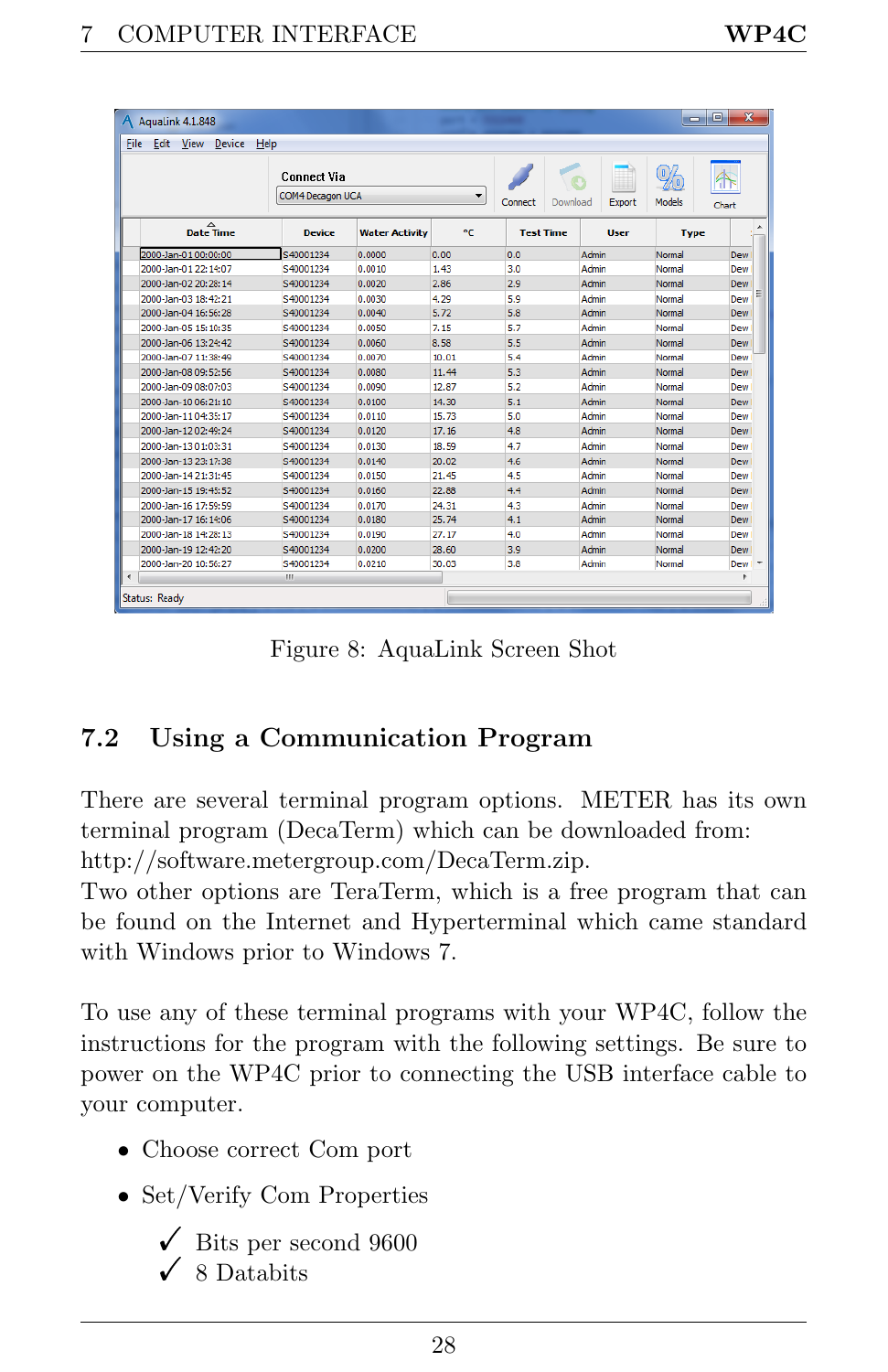- $\checkmark$  No parity
- $\checkmark$  1 stop bit
- $\checkmark$  Flow control set to none

After successfully connecting the WP4C to your computer and upon completion of a water activity reading, the data will be displayed in the terminal program in the format as follows: measurement time (minutes), sample temperature, and water potential (in both Mega-Pascals and pF). Figure [9](#page-32-0) shows a sample return.

<span id="page-32-0"></span>

| time (minutes)              | temp<br>243 | water potential |     |  |
|-----------------------------|-------------|-----------------|-----|--|
| since sample<br>was started |             | (MPa)<br>$-219$ | 416 |  |

Figure 9: Sample Data Return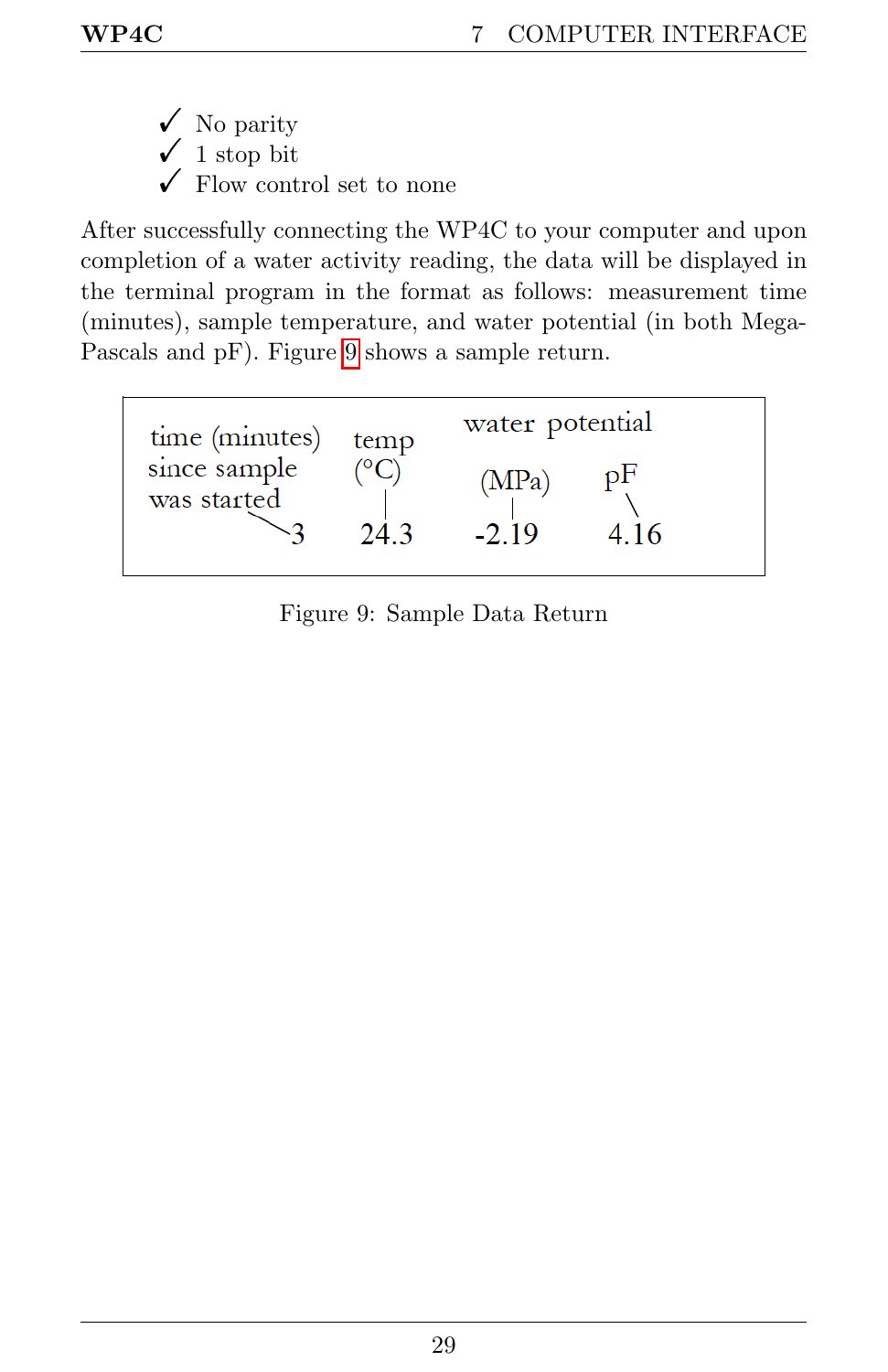# <span id="page-33-3"></span><span id="page-33-0"></span>8 Theory: Water Potential

# <span id="page-33-1"></span>8.1 Water Potential

Water potential is defined as the potential energy per unit volume of water in a sample. The total water potential of a sample is the sum of four component potentials: gravitational, matric, osmotic, and pressure. Gravitational potential depends on the position of the water in a gravitational field. Matric potential depends on the adsorptive forces binding water to a matrix. Osmotic potential depends on the concentration of dissolved substance in the water. Pressure potential depends on the hydrostatic or pneumatic pressure on the water.

The WP4C measures the sum of the osmotic and matric potentials in a sample. Often one or the other of these potentials will be the dominant factor in determining the total potential. For example, solutions like the KCl calibration standard have only an osmotic component. Soils bind water mainly through matric forces, and therefore have mainly a matric component (though salt-affected soils can have a significant osmotic component).

## <span id="page-33-2"></span>8.2 Measuring Water Potential

The water potential of a solid or liquid sample can be found by relating the sample water potential reading to the vapor pressure of air in equilibrium with the sample. The relation ship between the sample water potential  $(\Psi)$  and the vapor pressure of the air is:

$$
\Psi = \frac{RT}{M} * \ln \frac{p}{p_o} \tag{1}
$$

where  $p$  is the vapor pressure of the air,  $p<sub>o</sub>$  is the saturation vapor pressure at sample temperature, R is the gas constant  $(8.31 \text{ J/mol})$ K), T is the Kelvin temperature of the sample, and  $M$  is the molecular mass of water. The vapor pressure of the air can be measured using a chilled mirror, and  $p<sub>o</sub>$  is computed from sample temperature.

The WP4C measures water potential by equilibrating the liquid phase water of the sample with the vapor phase water in the headspace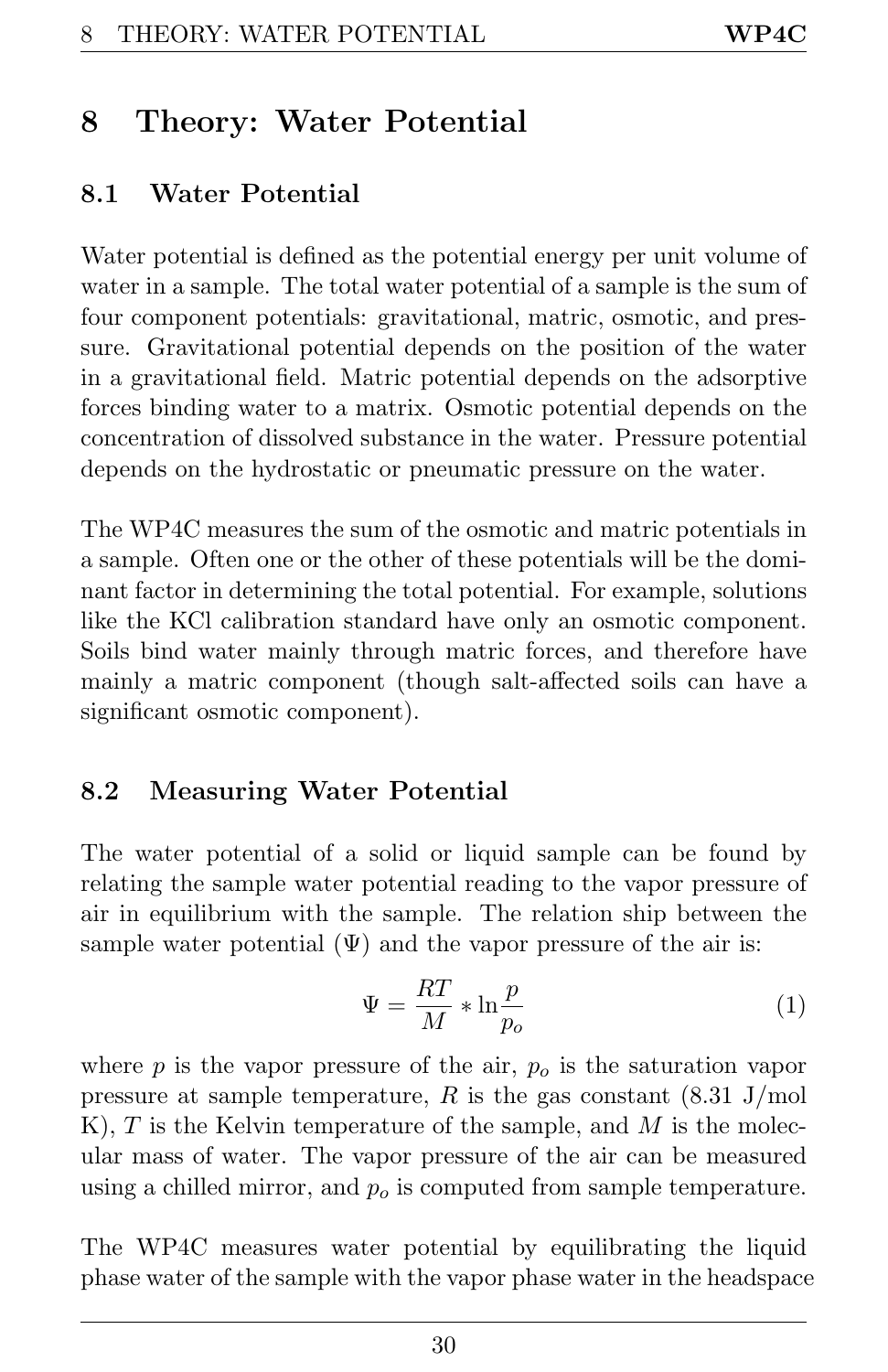<span id="page-34-1"></span>of a closed chamber, then measuring the vapor pressure of that headspace. In the WP4C, a sample is placed in a sample cup, which is sealed against a sensor block. Inside the sensor block is a fan, a dew point sensor, a temperature sensor, and an infrared thermometer. The dew point sensor measures the dew point temperature of the air, and the infrared thermometer measures the sample temperature. The purpose of the fan is to speed equilibrium and to control the boundary layer conductance of the dew point sensor.

From these measurements, the WP4C computes the vapor pressure of the air in the headspace as the saturation vapor pressure at dew point temperature. When the water potential of the sample and the headspace air are in equilibrium, the measurement of the headspace vapor pressure and sample temperature (from which saturation vapor pressure is calculated) gives the water potential of the sample.

In addition to equilibrium between the liquid phase water in the sample and the vapor phase, the internal equilibrium of the sample itself is important. If the sample is not at internal equilibrium, one might measure a steady vapor pressure (over the period of measurement) which is not the true water potential of the sample.

# <span id="page-34-0"></span>8.3 Effect of Temperature on Water Potential

Temperature plays a critical role in water potential determinations. Most critical is the measurement of the difference between sample and dew point temperature. If this temperature difference were in error by 1 ◦C, an error of 8 MPa would result. In order for water potential measurements to be accurate to 0.05 MPa, temperature difference measurements need to be accurate to 0.006 ◦C.

The WP4C infrared thermometer measures the difference in temperature between the sample and the block. It is carefully calibrated to minimize temperature errors, but achieving 0.006 ◦C accuracy is difficult when temperature differences are large. Best accuracy is therefore obtained when the sample is near chamber temperature.

Another effect of temperature on water potential occurs with samples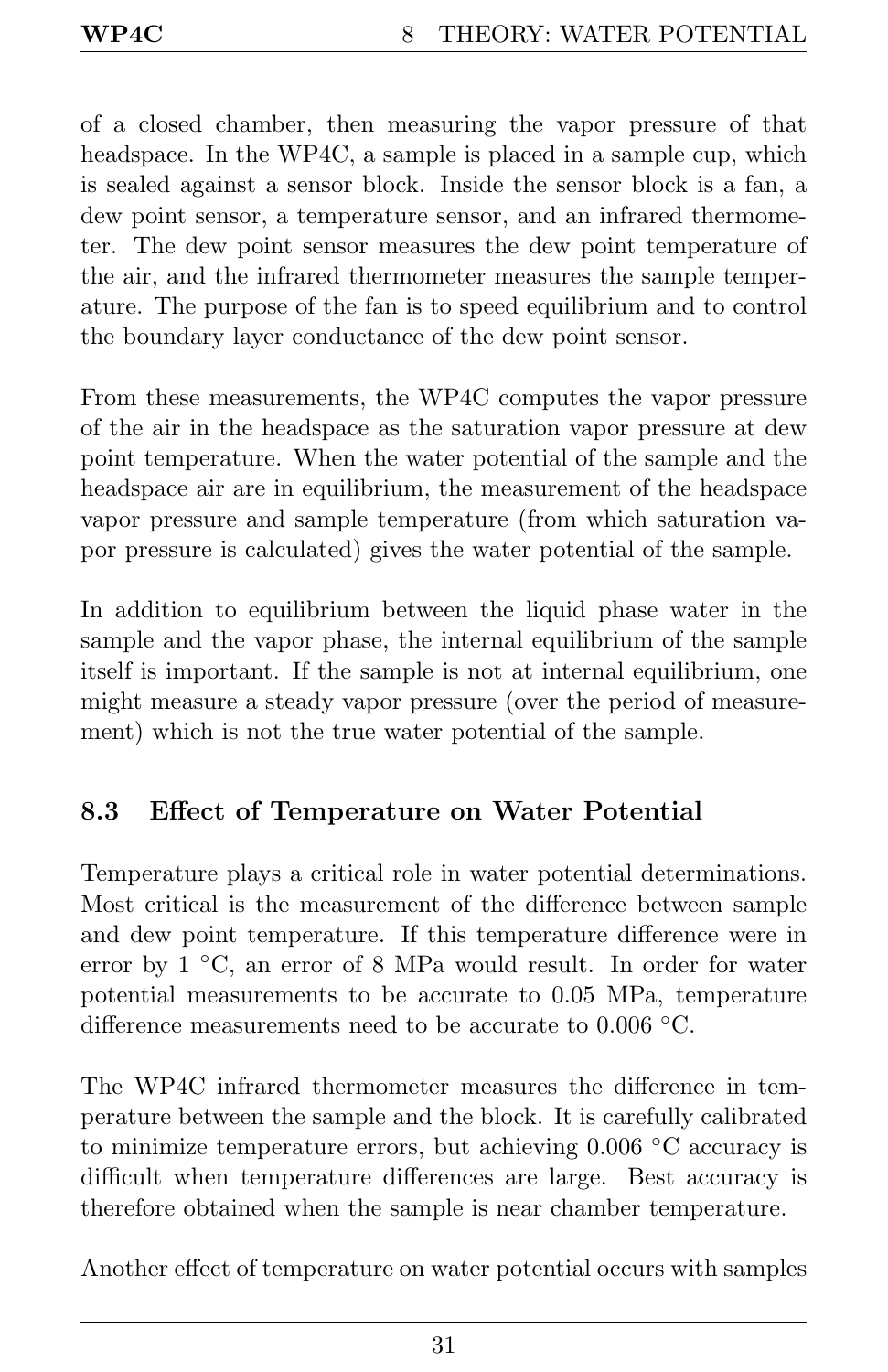<span id="page-35-1"></span>that are near saturation (like many soil samples). A sample that is close to 0.00 MPa and is only slightly warmer than the sensor block will condense water within the block. This will cause errors in the measurement, and in subsequent measurements until the condensation disappears. The Ts-Tb function helps the user ensure that the sample will not condense on the sensor block.

## <span id="page-35-0"></span>8.4 Estimating Osmotic Potential

The WP4C measures the sum of osmotic and matric potential. An approximate value for the osmotic potential can be found by measuring the electrical conductivity (EC) of the saturation extract of the soil. The osmotic potential of the saturation extract is computed from:

$$
\Psi_{os}(MPa) = -0.036EC(dS/m) \tag{2}
$$

The osmotic component of the water potential is then computed from:

$$
\Psi = \Psi_{os}(\frac{\theta_s}{\theta})\tag{3}
$$

where  $\theta$  is the volumetric water content of the sample and  $\theta_s$  is the volumetric water content at saturation. The matric potential is the total potential minus the osmotic.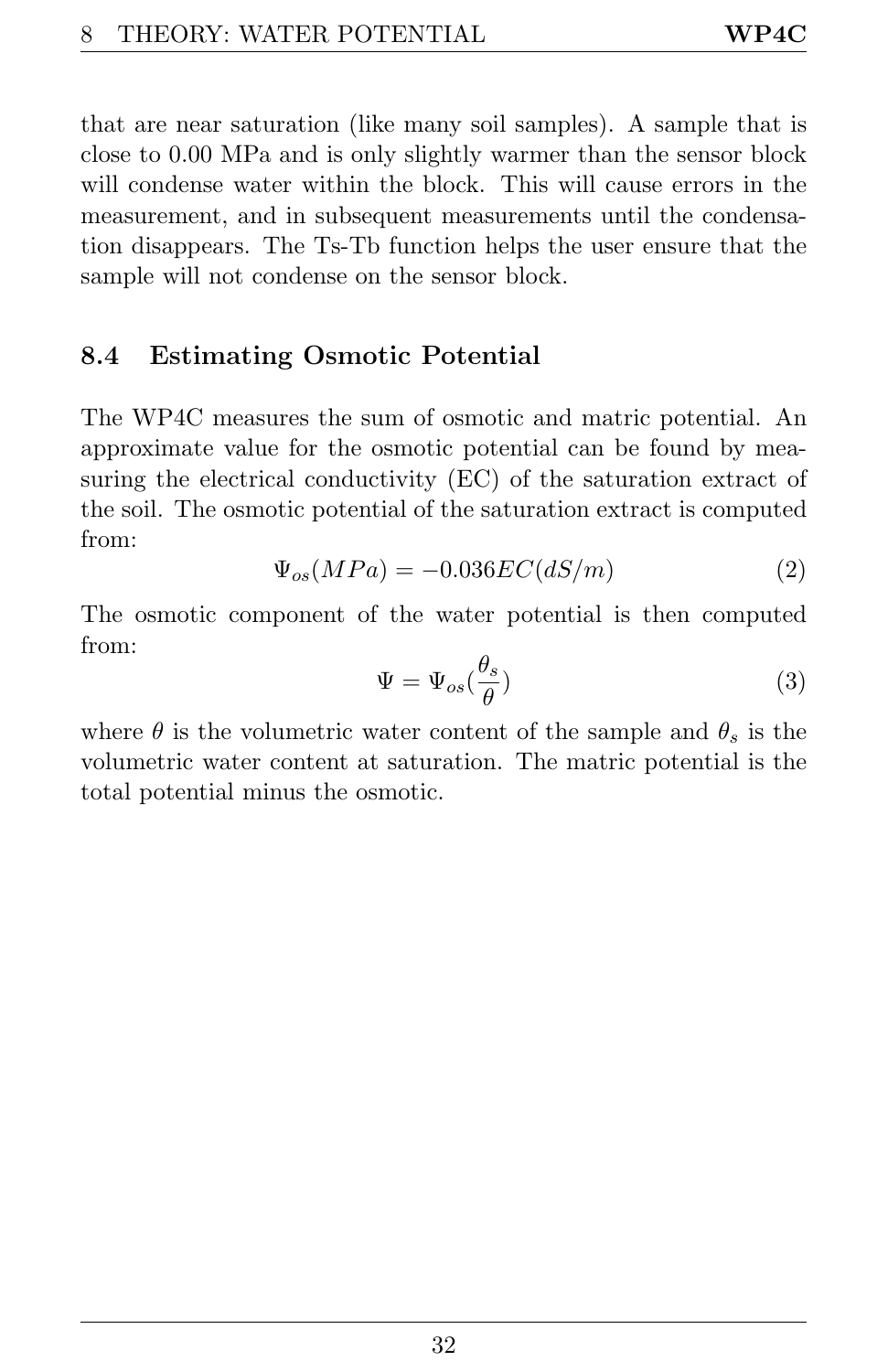# <span id="page-36-2"></span><span id="page-36-0"></span>9 Cleaning and Maintenance

The accuracy of your WP4C is vitally dependent on keeping your instrument clean. Dust and sample debris can contaminate the sampling chamber and must therefore be regularly cleaned out. To clean your instrument, carefully follow these instructions. Your instrument ships with a cleaning kit that should last one year with regular cleanings. METER has additional cleaning kits available for purchase with supplies to clean your WP4C.

Note: Kimwipe $^{\circledR}$  are included in the WP4C Cleaning Kit. They are ideal for cleaning because they do not leave much of a lint residue like most tissues. They also do not have any other compounds in the tissue that may contaminate the sensors in the WP4C block. Never use cotton swabs to clean the block sensors. Most cotton swabs contain adhesives and other compounds that are released and transferred to the mirror and other surfaces, contaminating them.

## <span id="page-36-1"></span>9.1 Accessing the Block

- 1. Unplug your WP4C
- 2. Remove the case lid screw located on the back panel. Carefully remove the lid by pulling the back of the lid upward and then sliding the lid back (away from the front of the case) and off.
- 3. Unscrew the two thumbscrews that secure the sensor block.
- 4. Unplug the cable with the 20-pin socket that attaches the block to the main circuit board by releasing the two locking levers that are on either side of the socket.
- 5. Carefully lift the block straight up from its mount. Turn the block over to expose the chamber cavity as shown in the illustration: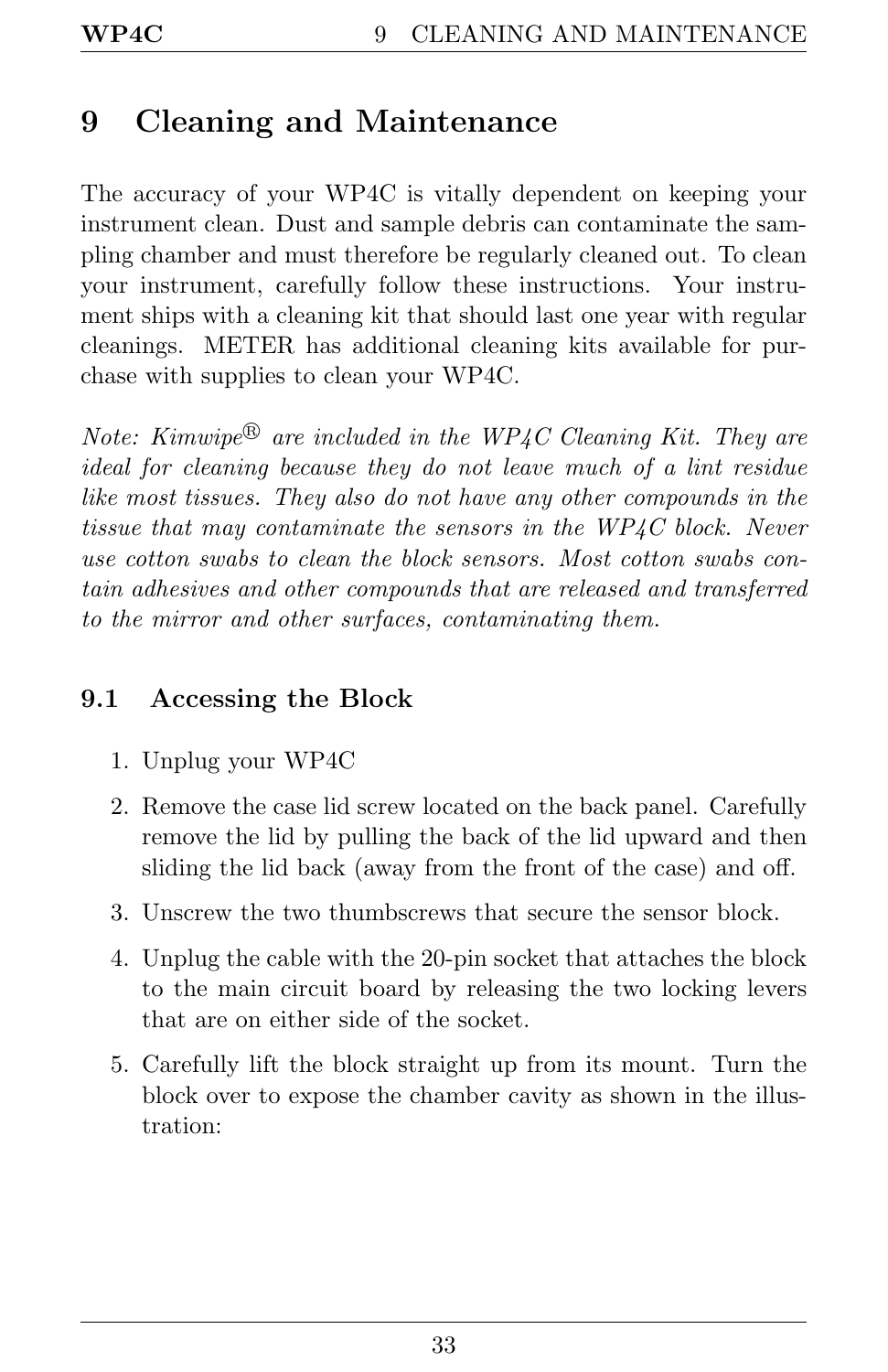<span id="page-37-1"></span>

Figure 10: View of Inside Block

# <span id="page-37-0"></span>9.2 Cleaning Procedure

Cleaning your WP4C is a multi-step procedure which involves washing, rinsing, and drying for each specific area as outlined below:

1. Cleaning the Inside Chamber

Note: Be extremely careful not to damage the fan blades in the chamber. The fan blades are very fragile; if one of them breaks, your instrument will not work properly. Take extra care when cleaning this portion.

- (a) Remove any debris that may have collected within or around the sample chamber.
- (b) Wrap a new Kimwipe around the end of the thin plastic rod (spatula) and moisten it with isopropyl alcohol or cleaning solution.

Note: Do not dip a used Kimwipe into your container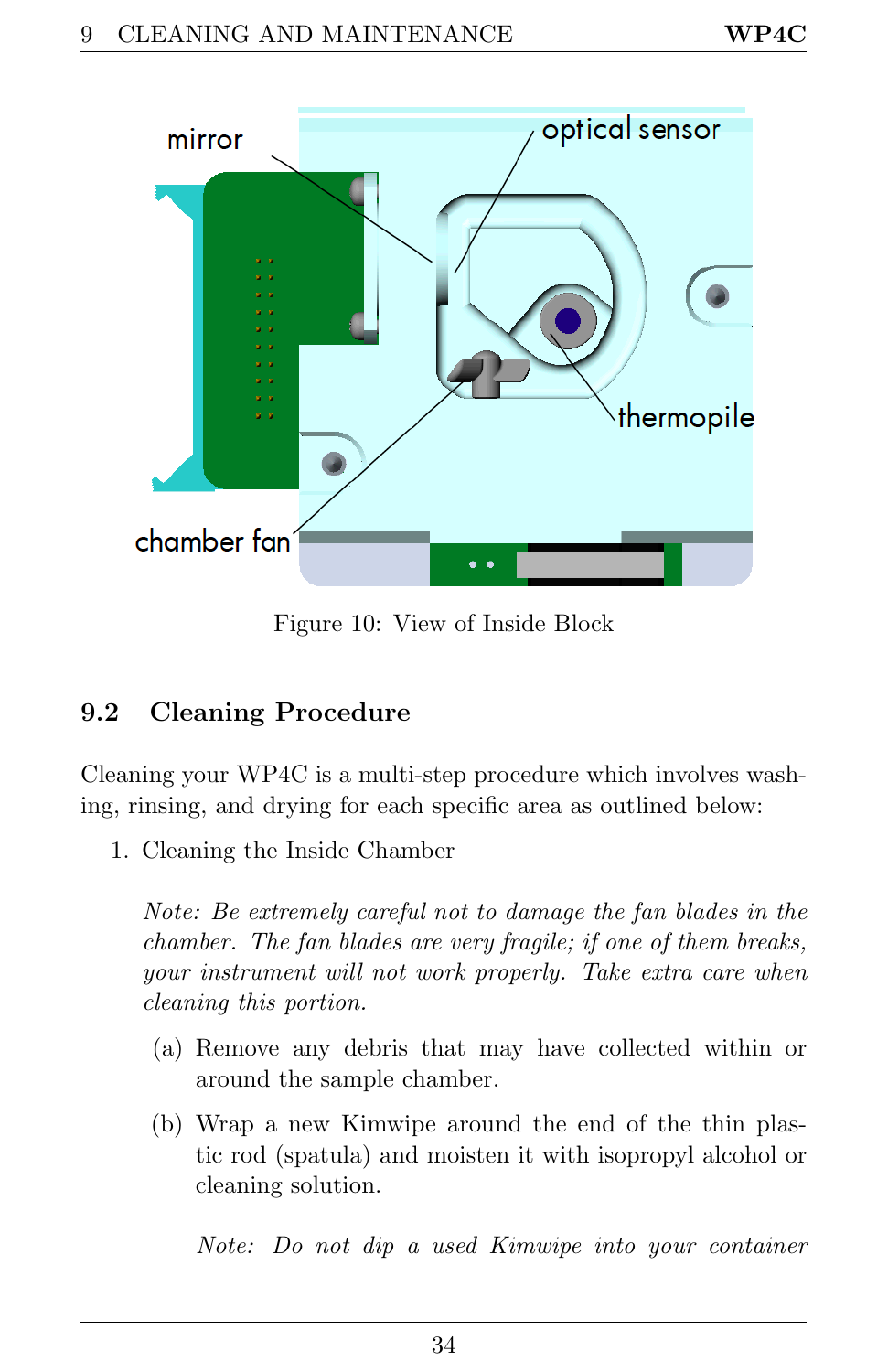<span id="page-38-0"></span>of IPA or cleaning solution (the IPA or cleaning solution will become contaminated).

- (c) WASH–Clean all surface edges of the samples chamber including the edge where the sample cup seals to the chamber block. You may need to replace the Kimwipe if it becomes too dirty during this process.
- (d) RINSE–Repeat steps b and c using new Kimwipes with deionized water.
- (e) DRY–Repeat steps b and c using new, dry Kimwipes to help remove any moisture remaining from the cleaning.
- (f) Visually inspect the sample chamber for cleanliness. Clean again if necessary.

Note: Do not reuse Kimwipes.

2. Cleaning the Mirror

Note: Wash hands with soap and water (to prevent oils from contaminating the Kimwipe tissue and being transferred to the mirror).

- (a) Wrap a NEW Kimwipe around the end of the thin plastic rod (spatula) and moisten it with isopropyl alcohol or cleaning solution.
- (b) WASH–Carefully clean the mirror with the moist Kimwipe.
- (c) RINSE–Repeat steps b and c using new Kimwipes with deionized water.
- (d) DRY–Repeat steps b and c using new, dry Kimwipes to help remove any moisture remaining from the cleaning.
- (e) Visually inspect the mirror for cleanliness. Re-clean if necessary. Note: Do not reuse Kimwipes.
- 3. Cleaning the Optical Sensor

You will probably clean the optical sensor while you are cleaning the mirror, since they face each other in a very small gap.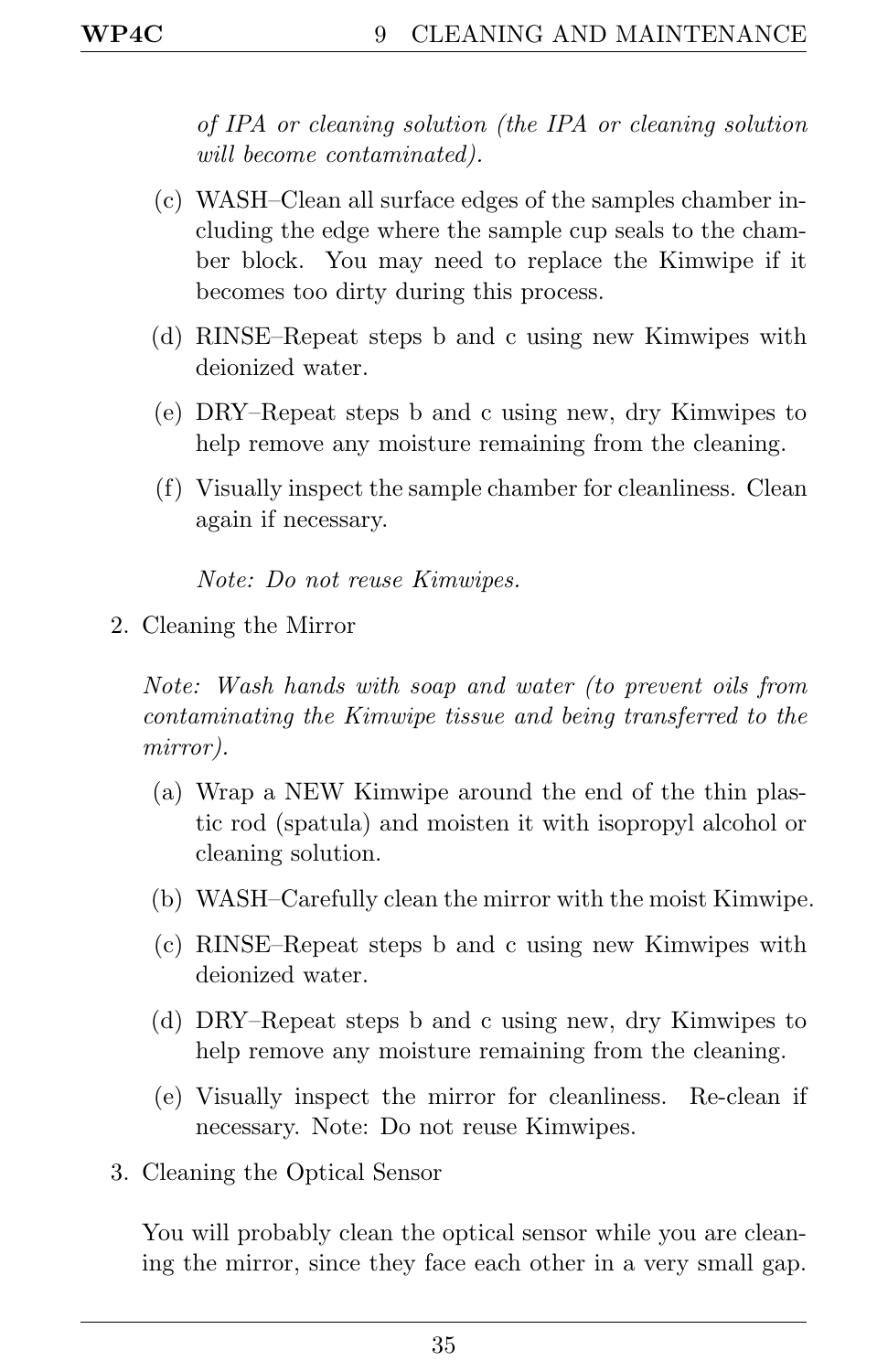<span id="page-39-0"></span>Clean it in the same manner as described above for the mirror.

- 4. Cleaning the Thermopile
	- (a) Wrap a new Kimwipe around the end of the thin plastic rod (spatula) and moisten it with isopropyl alcohol or cleaning solution.
	- (b) WASH–Swipe the moistened Kimwipe across thermopile. (A single swipe is usually sufficient to remove contaminants.)
	- (c) RINSE–Repeat steps a-b using new Kimwipes moistened with deionized water instead of cleaning solution.
	- (d) DRY–Repeat steps a-b but use a new, dry Kimwipe to help remove any moisture remaining from the cleaning.
	- (e) Visually inspect the thermopile for cleanliness. This sensor must be free of all dirt and lint. Re-clean if necessary.
- 5. Inside Case
	- (a) Clean the sample drawer and drawer base as described above for the thermopile. Remove any debris that may have collected inside the case.
	- (b) Check once more to make sure there is no contamination of the sample chamber cavity.
	- (c) Replace the block, and insert the ribbon cable socket into to the 20-pin plug on the block. Lock it in place with the locking levers.
	- (d) Screw the thumb-screws on the block back in until they are hand-tight.
	- (e) Replace the case lid and secure the lid screw.
- 6. Connect the WP4C power cord.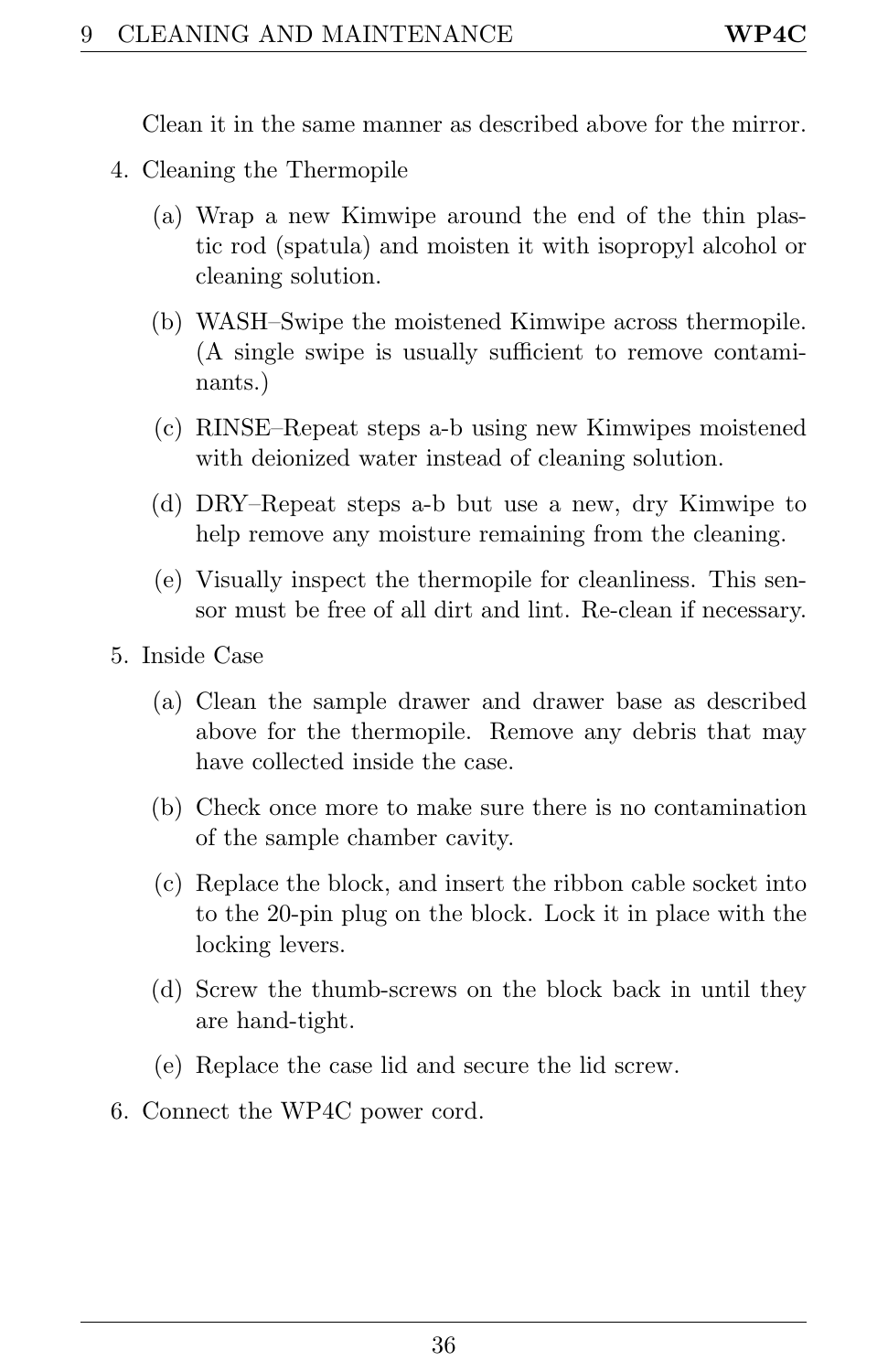# <span id="page-40-1"></span><span id="page-40-0"></span>9.3 Checking Calibration

After you have cleaned the chamber and other parts of your WP4C, it is important to check the instrument performance in order to correct for any calibration change that may have occurred during cleaning procedures.

Check the calibration of your instrument by measuring the water potential of the KCl standard. If a change has occurred, refer to chapter 5 for directions on how to recalibrate. If, after adjusting calibration your instrument is still not reading samples correctly, contact METER for technical support.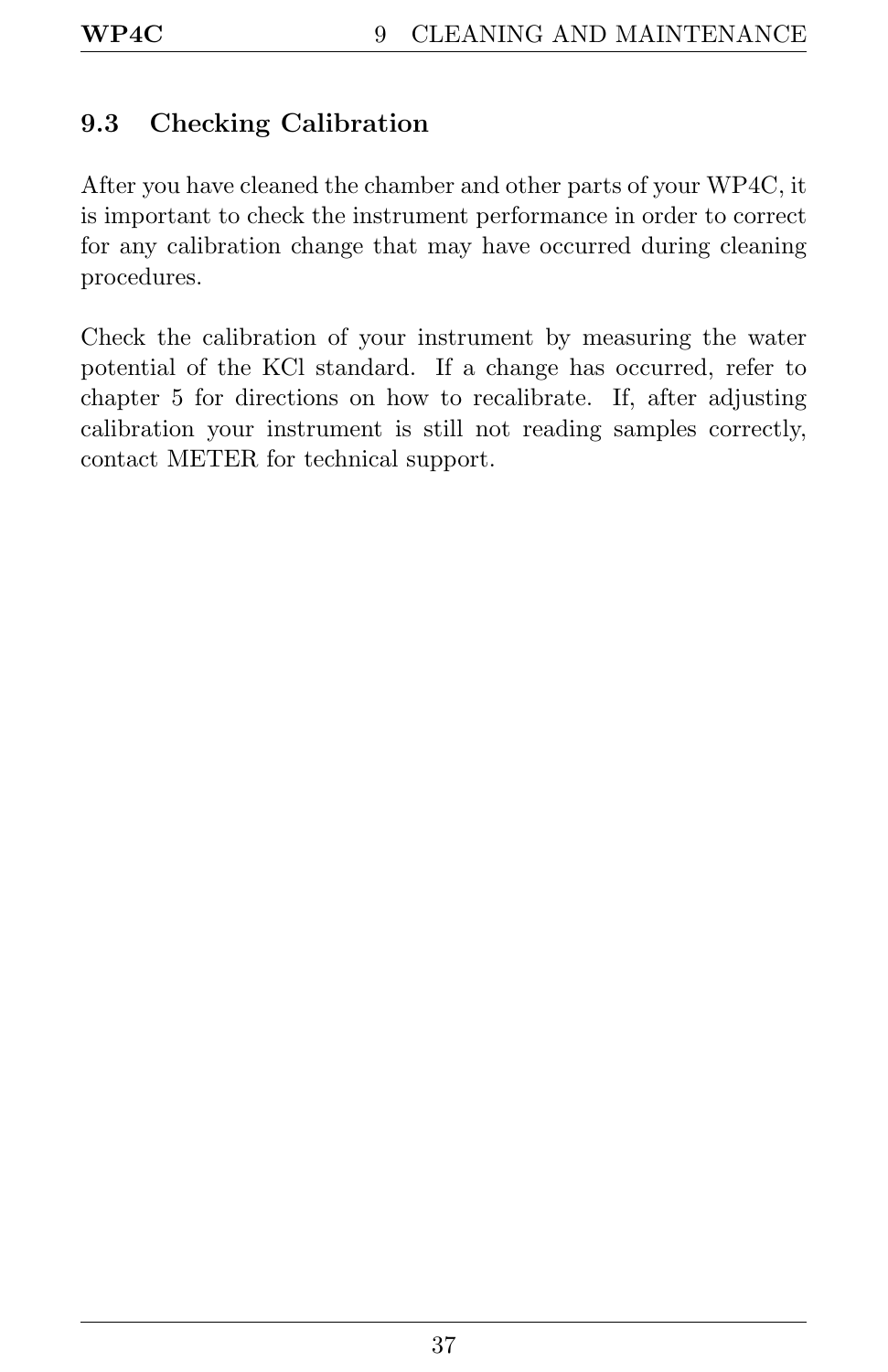# <span id="page-41-2"></span><span id="page-41-0"></span>10 Repair Instructions

If your WP4C ever needs to be sent in for service or repair, call ME-TER at 509-332-5600 or fax us at 509-332-5158. We will ask you for your address, phone number, and serial number. For non-warranty repairs, we will also ask for a payment method (such as a purchase order or credit card number), a repair budget, and billing address.

Note: If you purchased your WP4C from one of our international distributors, please contact them before contacting METER. They may be able to provide you with local service and help you remedy the problem.

# <span id="page-41-1"></span>10.1 Shipping Directions

When you ship your instrument back to us, please include with it a document with the complete shipping address, name and department of the person responsible for the instrument, and (most importantly) a description of the problem. This information will better help our technicians and our shipping department to expedite repair on your instrument and ship it back to you in good time.

All WP4Cs returning to METER for servicing must be accompanied with a Return Material Authorization (RMA) form. Prior to shipping the instrument, please contact a METER customer support representative to obtain an RMA.

Follow steps 1 through 6 to successfully and safely ship your instrument back to us.

- 1. If possible, ship your WP4C back in its original cardboard box with foam inserts. If this is not possible, use a box that has at least four inches of space between your instrument and each wall of the box. If you are not using the foam inserts, pack the box moderately tight with packing material, like styrofoam peanuts
- 2. Put your instrument in a plastic bag to avoid disfiguring marks from the packaging.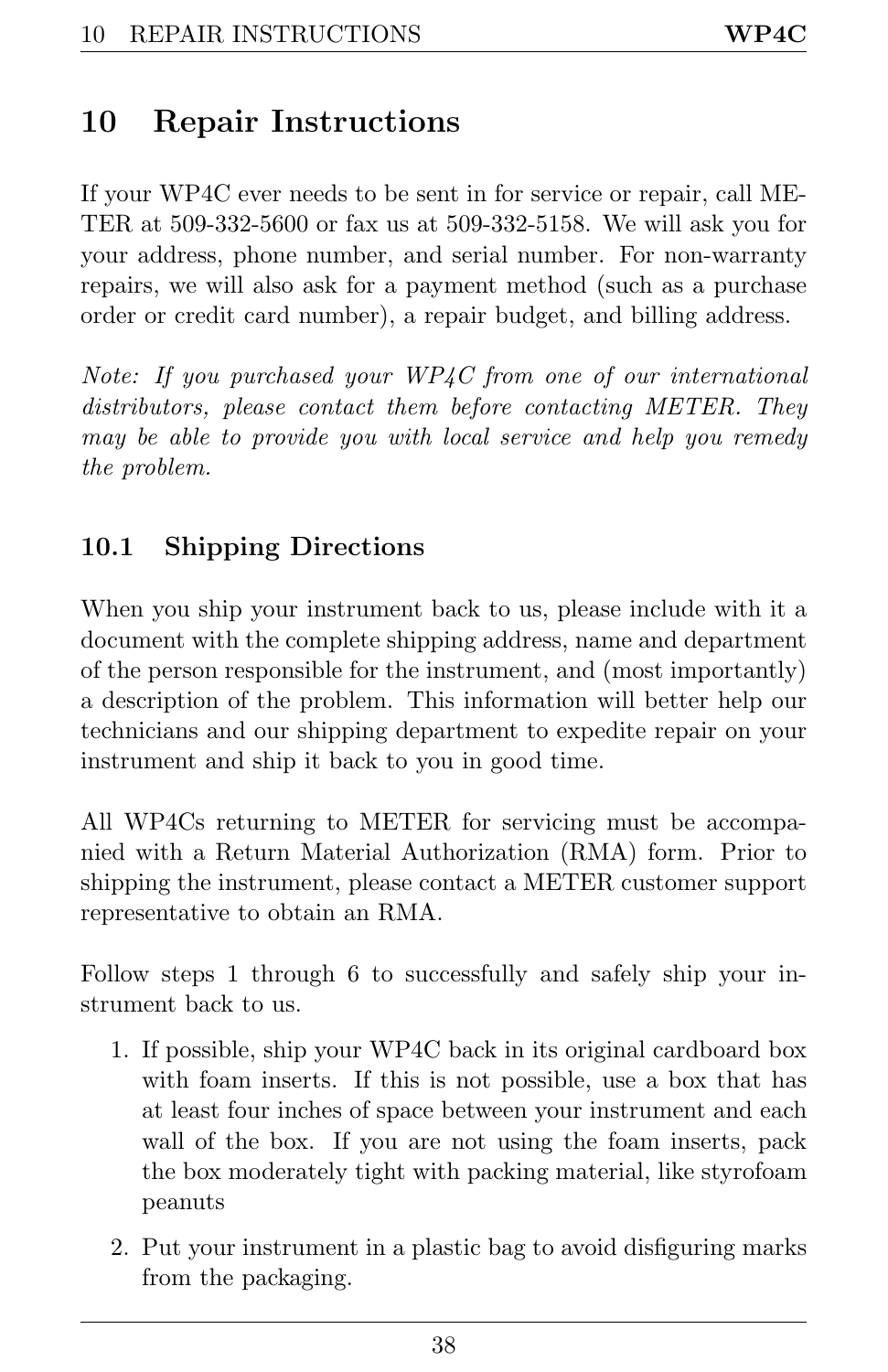- <span id="page-42-2"></span>3. Do not ship your WP4C to us with the power cord; we have plenty here to use with your instrument, and it may damage the instrument in shipment.
- 4. Please review the RMA form and verify the ship to and bill to information, contact name, and problem description. If anything is incorrect, please contact a METER representative.
- 5. Tape the box in both directions so it will not break open in shipment.
- 6. Include the RMA number in the attention line on the shipping label.

#### Ship to:

METER Group, Inc. ATTN: RMA (insert your RMA  $#$ ) 2365 NE Hopkins Court Pullman, WA 99163

## <span id="page-42-0"></span>10.2 Repair Costs

Manufacturers defects and instruments within the one-year warranty will be repaired at no cost. For non-warranty repairs (including cleanings for instruments in their warranty period), costs for parts, labor, and shipping will be billed to you. We have a minimum repair charge, and an extra fee will be charged for rush work. METER will provide an estimated repair cost, if requested.

## <span id="page-42-1"></span>10.3 Loaner Service

METER has loaner instruments to keep you measuring water activity while your instrument is being serviced. If your WP4C is still under calibration warranty or you have a service plan with your instrument, there is no charge for the loaner service.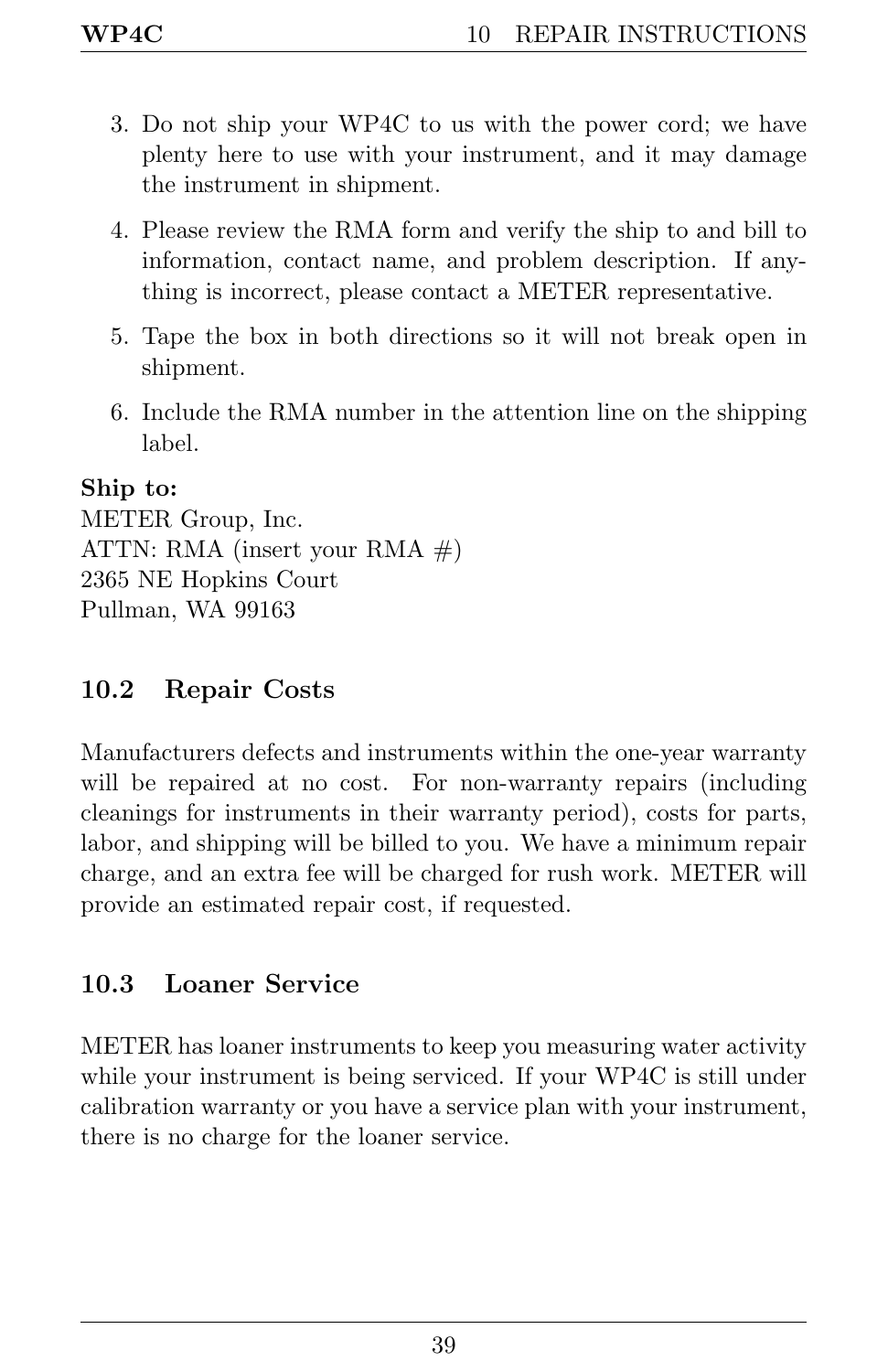# <span id="page-43-2"></span><span id="page-43-0"></span>11 Troubleshooting

WP4C is a high performance instrument, designed to have low maintenance and few problems if used with care. Unfortunately, sometimes even the best operators using the best instruments encounter technical difficulties. Here is a list of some problems that may occur. If you have encountered a problem that is not addressed here, or if these remedies still do not resolve your problem, contact ME-TER at 509-332-5600 (for those outside the US). If purchased from a distributor, please contact the distributor for assistance first.

## <span id="page-43-1"></span>11.1 Problems and Solutions

The following table is a brief guide to help you quickly define solutions to your problems. For more detailed descriptions of these problems and their solutions, see the explanations below the table.

| If this problem occurs:                            | Refer to:    |
|----------------------------------------------------|--------------|
| WP4C does not turn on                              | Problem $#1$ |
| Long Read Time                                     | Problem $#2$ |
| Readings on KCl standards are too high/low to      | Problem $#3$ |
| adjust                                             |              |
| Reading $<-301.8$ MPa                              | Problem $#4$ |
| Triangle appears in upper right corner             | Problem $#5$ |
| "Block Failure" appears on screen after turning on | Problem $#6$ |
| WP4C                                               |              |
| "Set T" option no longer appears on System Con-    | Problem $#7$ |
| figuration menu                                    |              |

Table 1: Troubleshooting Quick Guide

#### 1. PROBLEM

WP4C does not turn on.

#### SOLUTIONS: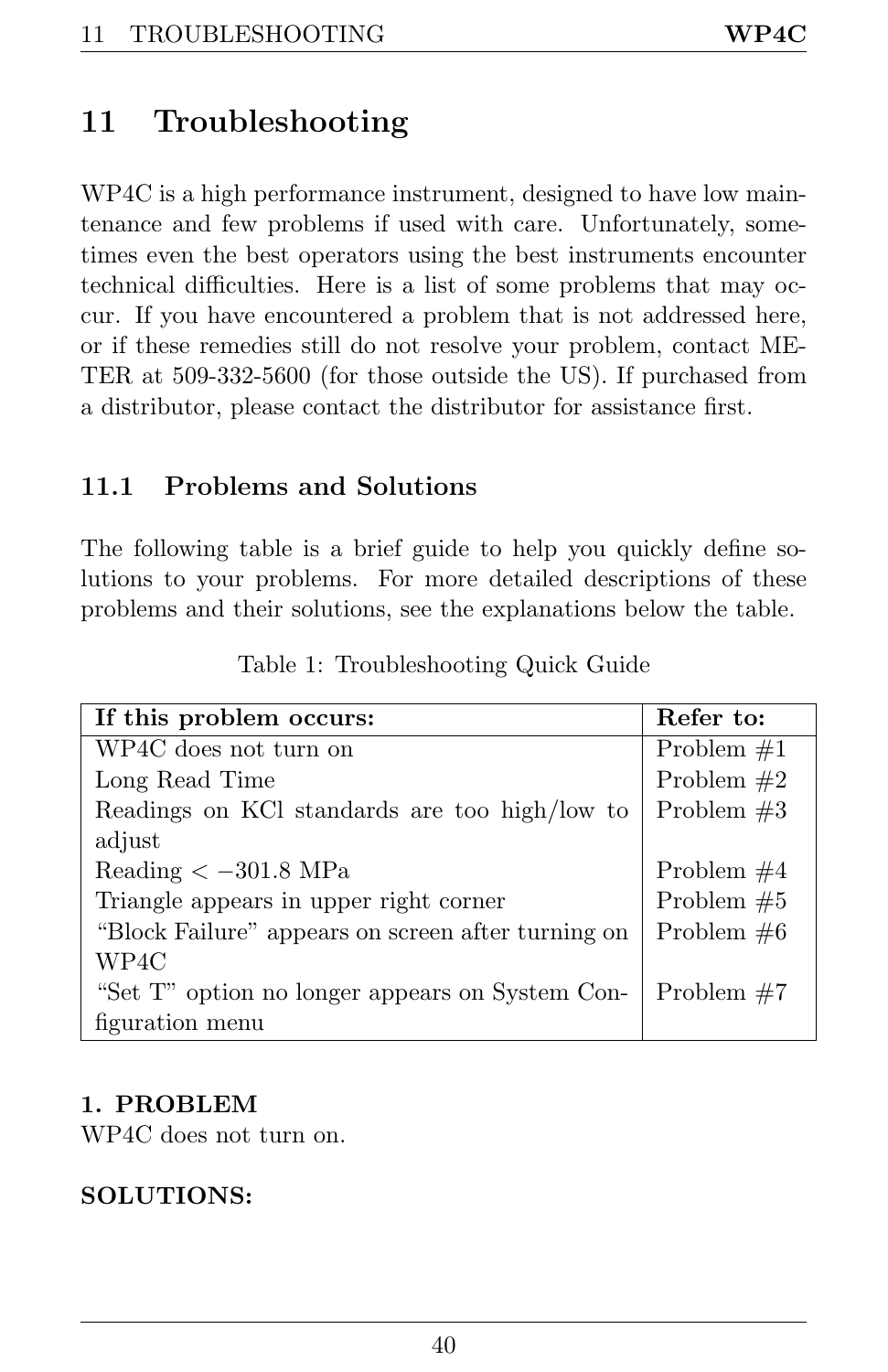- <span id="page-44-0"></span>• Check to make sure your power cord is securely attached to the back of the instrument and the power outlet.
- A power sure may have caused a fuse to blow. Follow steps 1 through 5 to change the fuses.
	- 1. Unplug the power cord from the wall and the instrument.
	- 2. Locate the panel where the power cord plugs in. The fuse box is on the right side of that panel. Press in on the release tab and pull the fuse-holder out.
	- 3. Pull the broken fuse(s) out and replace with a 2.0 Amp 250 V fuse. Caution: Do not use any other kind of fuse or you will risk damage to your instrument and void your warranty.
	- 4. Replace the fuse-holder and push it into the fuse-well until the release tab snaps into place.
	- 5. Reconnect the power cord and turn your instrument on. If the fuse blows again, a failed component may be causing the problem. Contact METER to make arrangements for repairs if your problem persists.

## 2. PROBLEM:

Readings are slow or inconsistent.

#### SOLUTION:

- The sample chamber may be dirty. Refer to Chapter 10 of the manual for directions on cleaning the sample chamber.
- Some samples absorb or desorb moisture very slowly, causing measurements to take longer than usual, and nothing can be done to speed up the process. Refer to Chapter 6 for further explanation.
- The fan blade inside the block chamber may be broken. If even the KCl standard takes a long time to read, and the sample chamber is clean, you may have a broken or bent chamber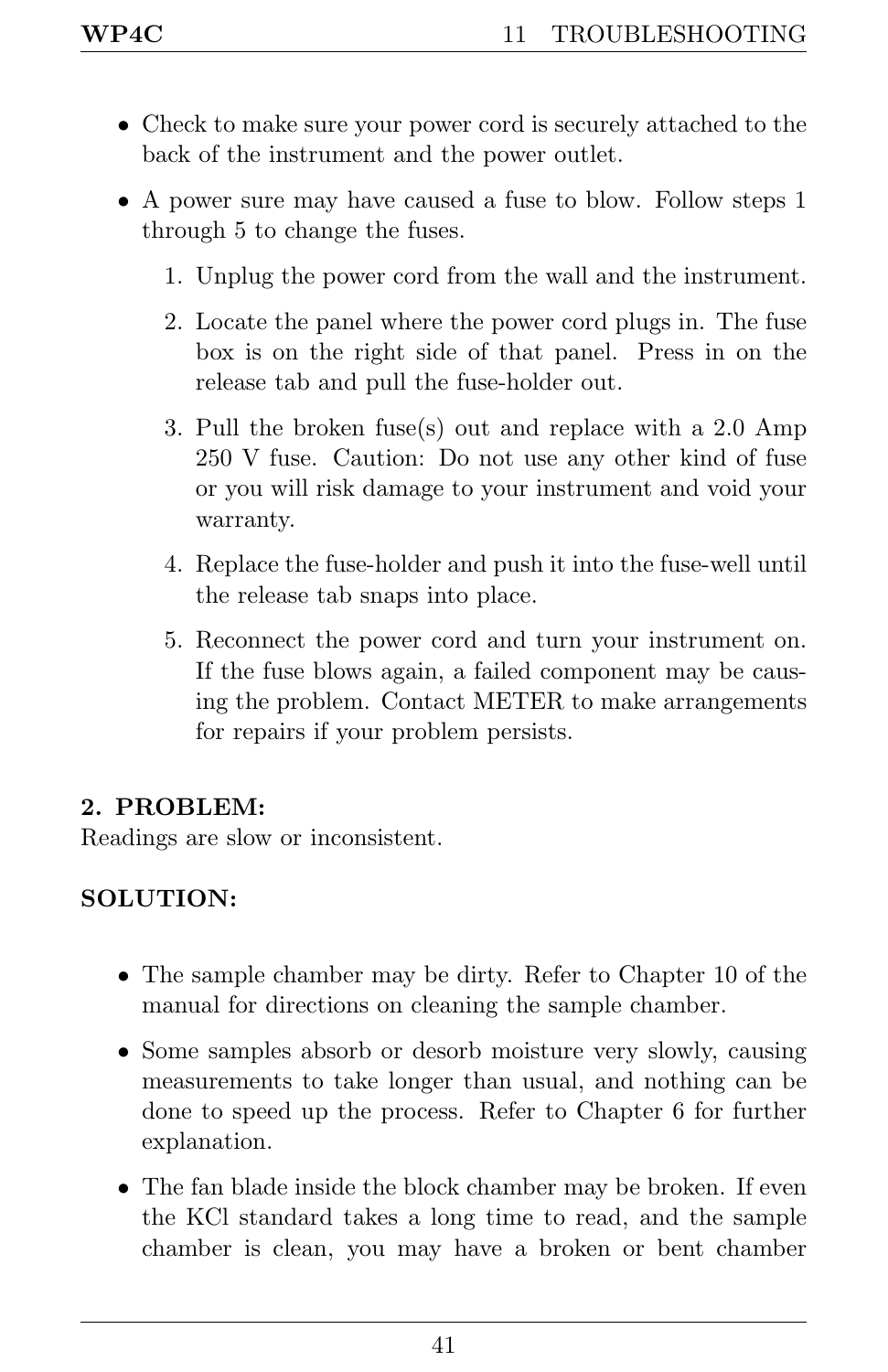<span id="page-45-0"></span>fan blade. This is especially likely if you have just cleaned the chamber. If you suspect this may have happened, contact METER for details on replacement.

#### 3. PROBLEM:

Water potential readings on KCl standards are too high or low and a calibration adjustment cannot be made any higher or lower.

#### SOLUTIONS:

- The thermopile in your chamber, which measures sample temperature, may have become contaminated. Refer to Chapter 10 for directions on cleaning.
- If you are not using METER's KCl verification standards, high readings may indicate that the salt solution you are using is not in equilibrium.

#### 4. PROBLEM:

Message on screen displays the following(example):

$$
\langle -301.8 \text{ MPa} \rangle
$$

## SOLUTION:

- The sample is too dry for the instrument to read accurately. If your sample has a water potential that is above the detection limits of the instrument, this message will come up. Essentially, it means that there is not enough sample moisture to condense on the mirror and provide a reading.
- The mirror may be dirty. Try cleaning the mirror and chamber and measuring the sample again.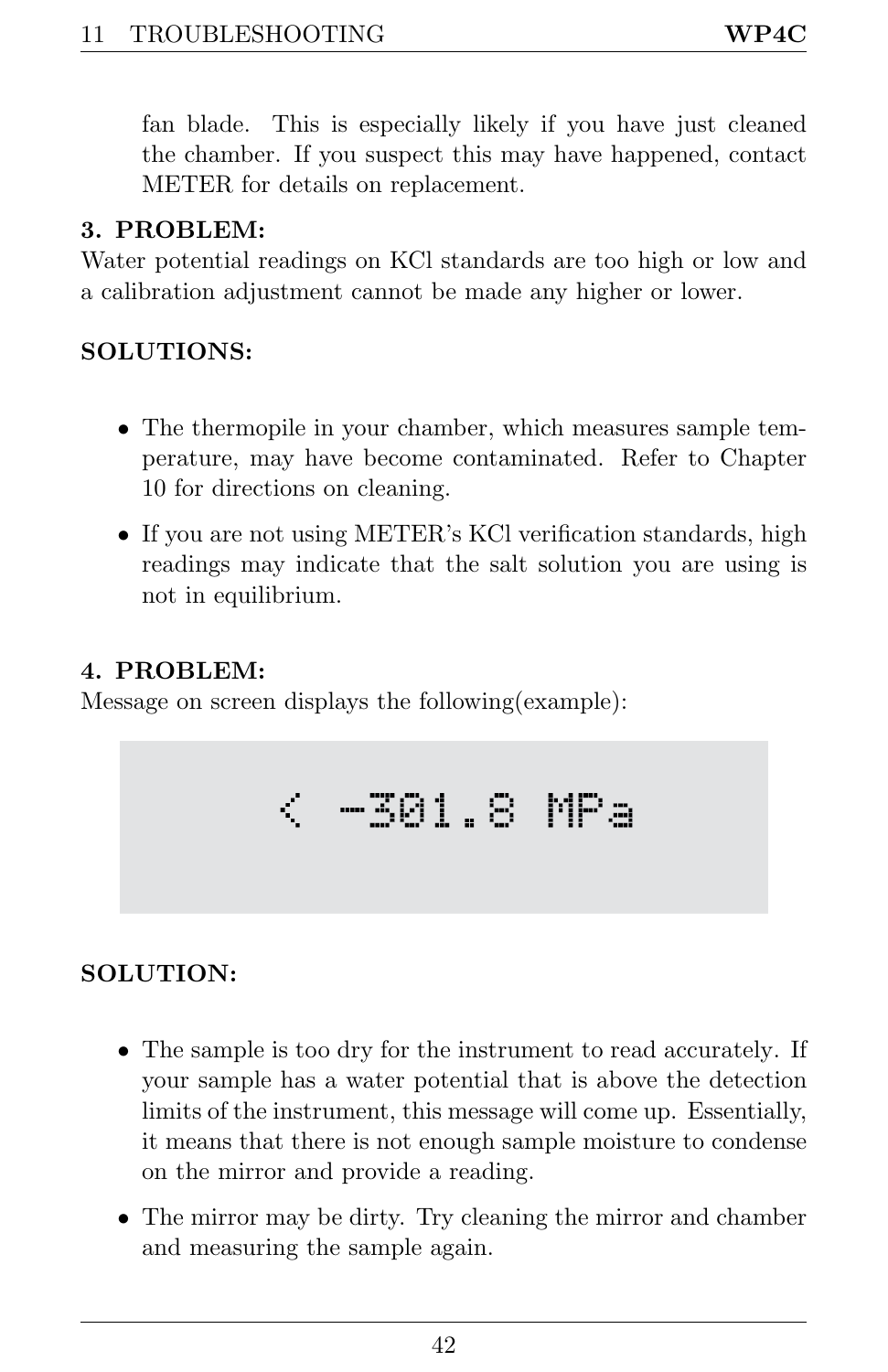#### <span id="page-46-0"></span>5. PROBLEM:

A small triangle appears in the upper right corner after reading:



#### SOLUTION:

The mirror needs to be cleaned, along with the rest of the sample chamber, until it disappears. This triangle is a mirror performance indicator. When the WP4C senses that the mirror performance has dropped to unacceptable levels, it will display the triangular warning sign after measuring the sample. When this appears, you should stop sampling and clean the chamber. If the triangle is still on the screen after cleaning, the mirror is most likely still dirty and you will need to clean it until the triangle disappears.

#### 6. PROBLEM:

"Block failure" message appears on screen.

# block failure

#### SOLUTION:

- The block is not plugged in to the motherboard. Open the case and check to make sure that the small ribbon cable that connects the block to the motherboard is snapped and locked in place.
- One or more components has failed on the block circuit board.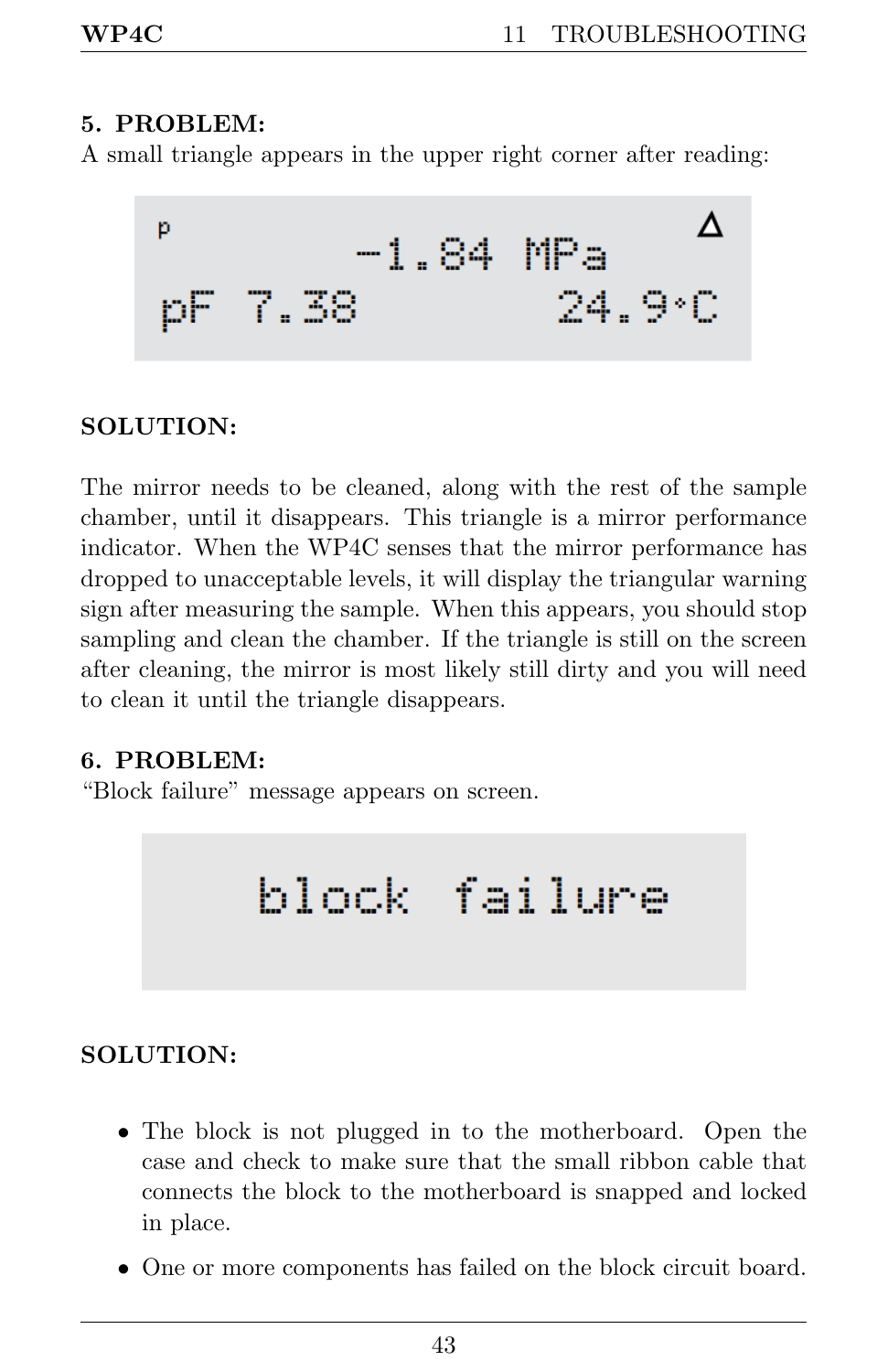<span id="page-47-1"></span>If the block is properly plugged in to the motherboard and this message appears, it is likely that one or more of the components have failed on the block circuit board.

#### 7. PROBLEM:

The "Set T" option does not appear anymore in the WP4C System Configuration menu.



#### SOLUTION:

The temperature control module inside the WP4C is broken or not functioning correctly. When the instrument senses that there is a problem with the temperature control module, it removes that function as an option to the user as a precaution. Contact METER for service information.

## <span id="page-47-0"></span>11.2 Sensor Performance Screen

If, after cleaning your instrument and reviewing the troubleshooting items, you have reason to believe that one of the components of your WP4C may be causing measurement error, you can access a screen that will display values for component performance. Access this screen by holding down the lower right button while turning on the instrument. After it initializes, it will beep and come to the Performance Evaluation screen.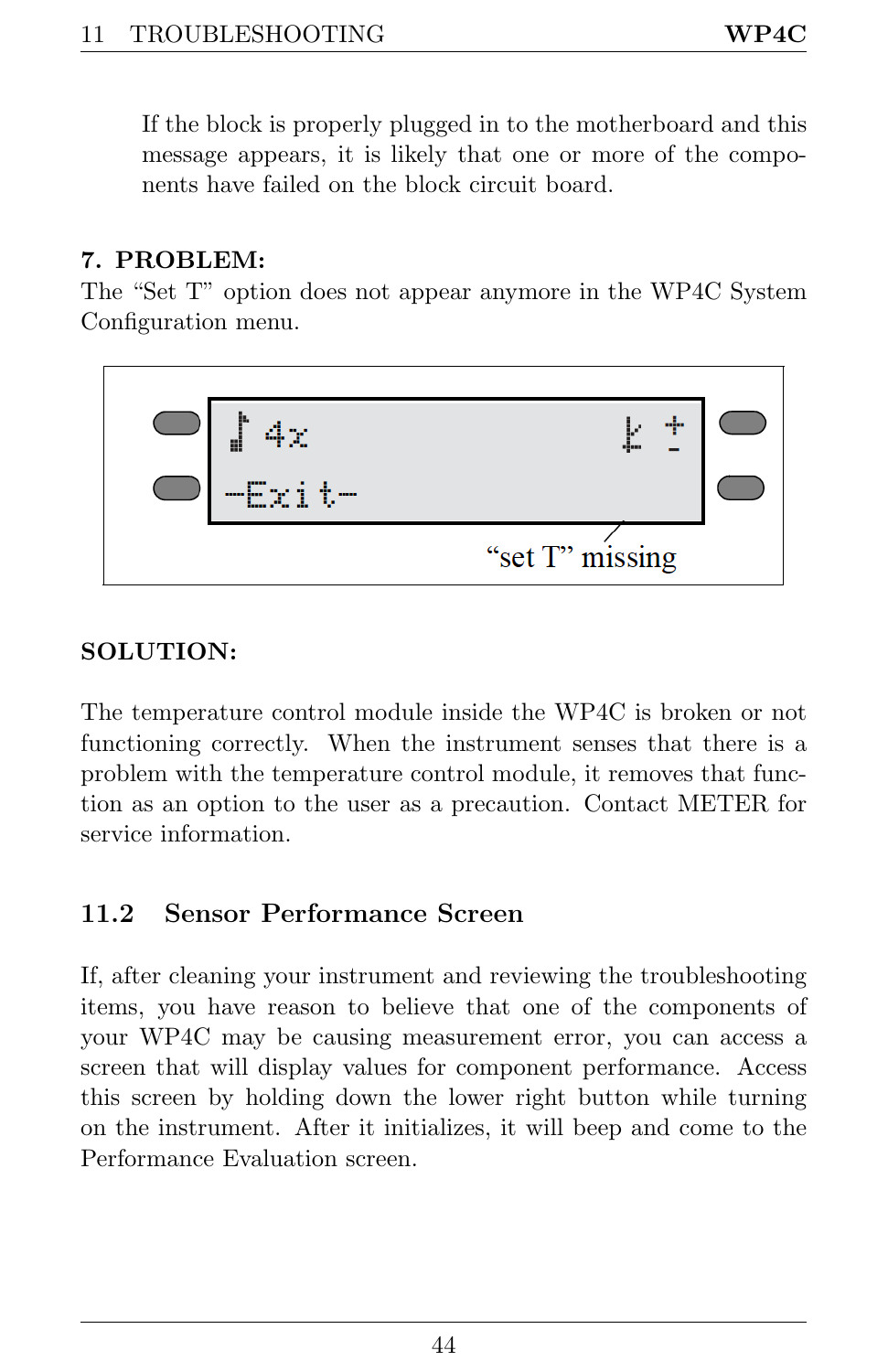#### 3.36 A.A3A Sensors 8.665  $-Fri+$ 23.5

The Performance Evaluation screen gives you four values. The top left value is the value the thermocouple is reading. It is basically the difference in temperature between the block and the mirror. If this is zero, there is something wrong with the thermocouple. The top right value is the value read by the thermopile, which is the temperature difference between the block and what it "sees" below it (the sample, when reading). This value is variable, but should never be zero. The bottom left value is the block temperature. This value should be around ambient temperature.

The bottom right value is the mirror reflectance voltage, in units of volts. This value should normally be around 0.5 or above, but if it drops below 0.3, there is something wrong.

You cannot change anything in this screen, but it will indicate component performance. If you notice that any of these values are not what they should be, contact METER Support for further instruction. Press the button next to Exit to get back to the main menu.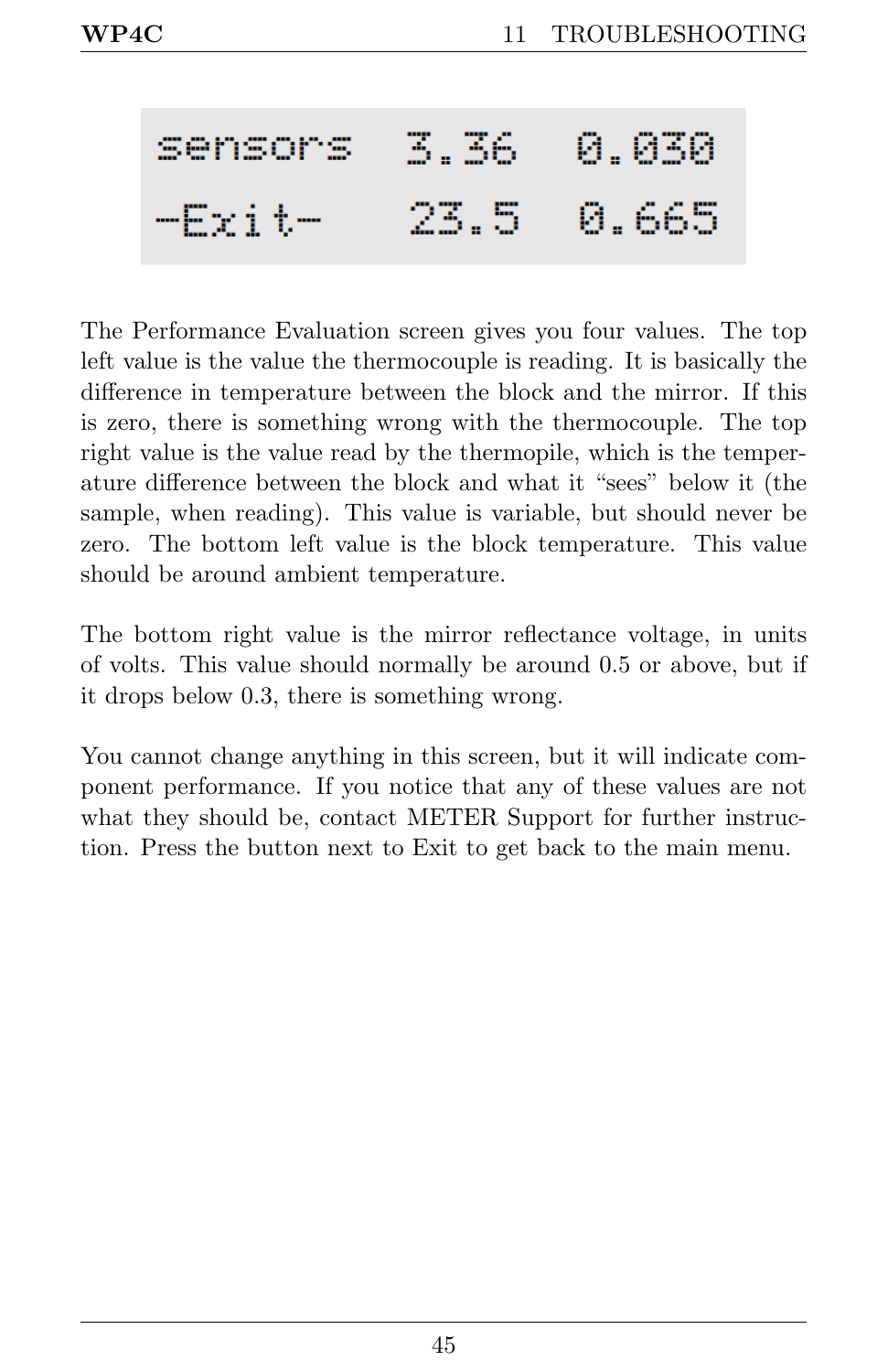# <span id="page-49-2"></span><span id="page-49-0"></span>12 Further Reading

#### References:

Brye, K.R., (2003). Long-term effects of cultivation on particle size and water-retention characteristics determined using wetting curves. Soil Science Society of America 168:7 459-468.

Campbell, E.C., G.S. Campbell, and W.K. Barlow., (1973). A dew point hygrometer for water potential measurement. Agric. Meteor. 12:113-121.

G.W. Gee, M.D. Campbell, G.S. Campbell, and J.H. Campbell., (1992). Rapid measurement of low soil water potentials using a water activity meter. Soil Science Society of America 56:4 1068-1070.

Papendick, R.I. and G.S. Campbell., (1980). Theory and measurement of water potential. in Water Potential Relations in Soil Microbiology. Soil Science Society of America. Madison, Wisconsin. pp. 1-22.

# <span id="page-49-1"></span>12.1 Application Notes

The following WP4C application notes are available from METER by request and from our website under the education tab, choose WP4C.

- Generating a Soil Moisture Characteristic with the WP4C.
- Measuring Leaf Water Potential using the WP4C.
- Field Portability Instructions for the WP4C.
- Water Potential: The Key to Successful Seed Priming.
- Seed Longevity in Storage is Enhanced by Controlling Water Activity.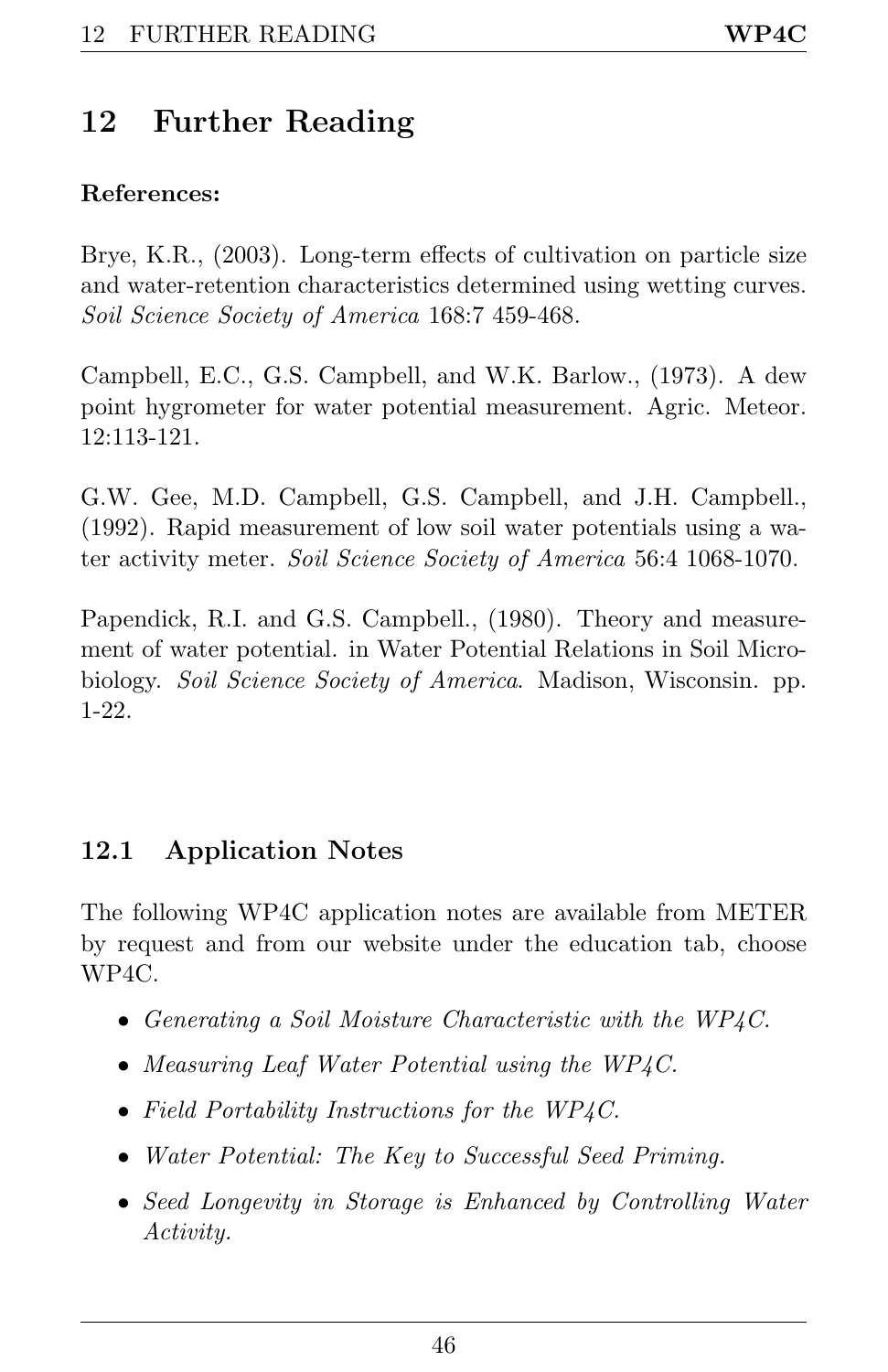• Classification of Expansive Soils using the WP4C Dew point PotentiaMeter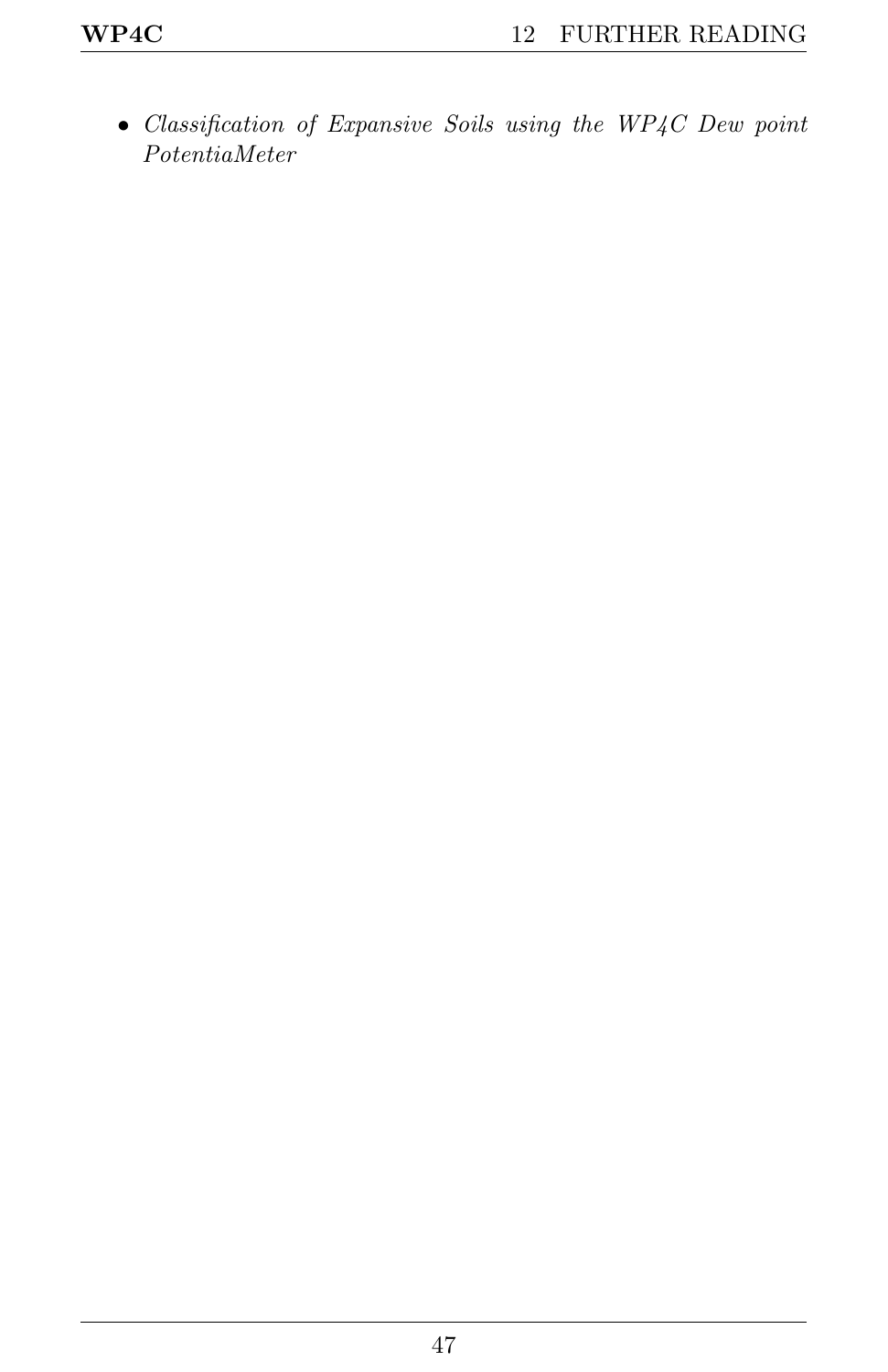# <span id="page-51-2"></span><span id="page-51-0"></span>13 Appendix A

# <span id="page-51-1"></span>13.1 Preparing Salt Solutions

Following is a table showing the water potential at given concentrations of NaCl and KCl at 20  $^{\circ}{\rm C}.$ 

| Concentration | NaCl     | KCl      |
|---------------|----------|----------|
| (Moles/kg)    |          |          |
| 0.05          | $-0.232$ | $-0.232$ |
| 0.10          | $-0.454$ | $-0.452$ |
| 0.20          | $-0.901$ | $-0.888$ |
| 0.30          | $-1.349$ | $-1.326$ |
| 0.40          | $-1.793$ | $-1.760$ |
| 0.50          | $-2.242$ | $-2.190$ |
| 0.60          | $-2.699$ | $-2.622$ |
| 0.70          | $-3.159$ | $-3.061$ |
| 0.80          | $-3.618$ | $-3.501$ |
| 0.90          | $-4.087$ | $-3.931$ |
| 1.00          | $-4.558$ | $-4.372$ |

Table 2: Water Potential of NaCl and KCl in Megapascals (MPa)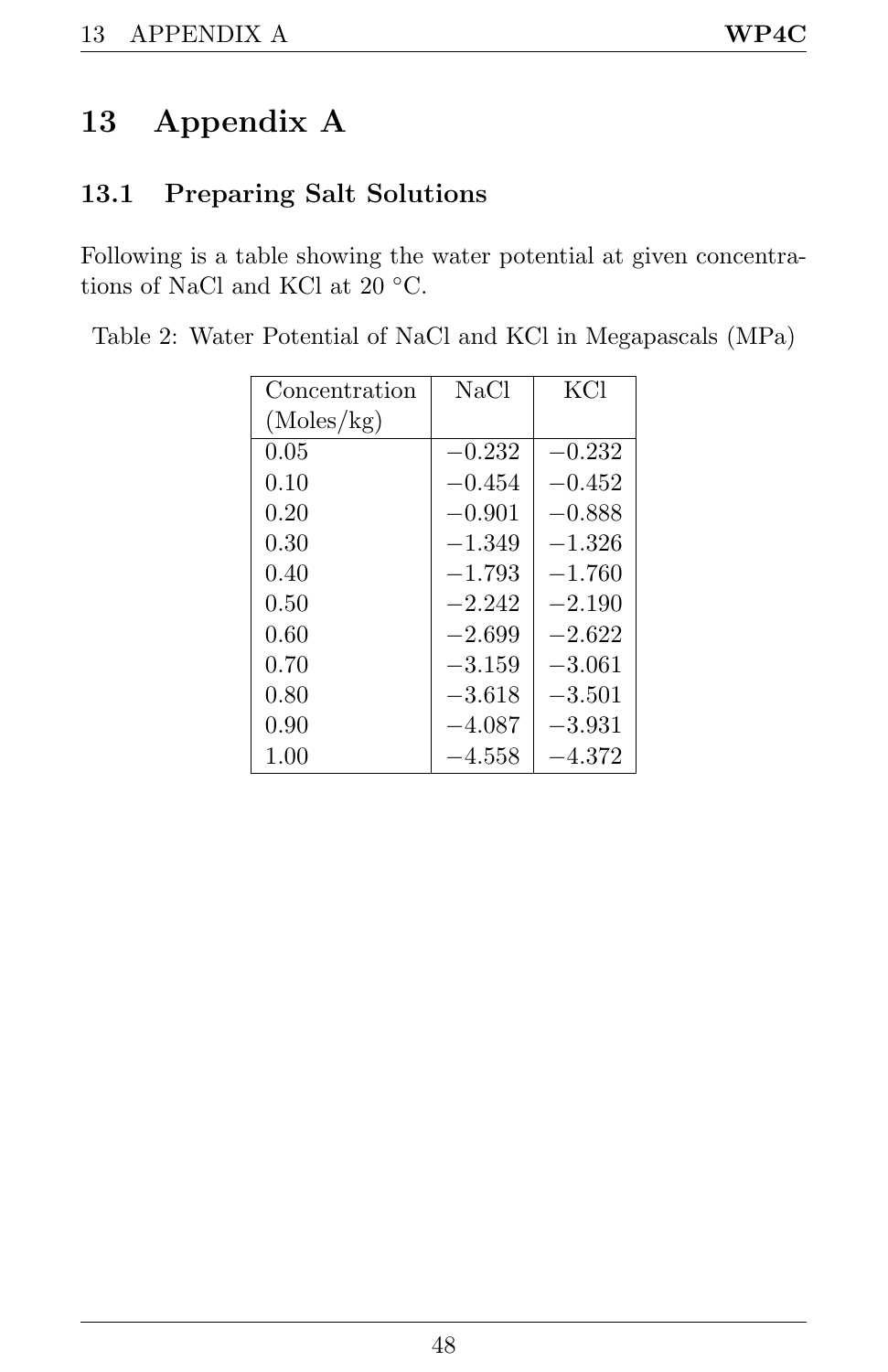# <span id="page-52-0"></span>14 Appendix B

#### Temperature Correction of METER's Verification Standards

|                      |        | 0.50   | 2.33   | 6.00   | 8.57   | 13.41  | 17.18  |
|----------------------|--------|--------|--------|--------|--------|--------|--------|
| Temp.                | $H_2O$ | mol/kg | mol/kg | mol/kg | mol/kg | mol/kg | mol/kg |
| $(^\circ\mathrm{C})$ |        | KCL    | NaCL   | NaCL   | LiCl   | LiCl   | LiCl   |
| 15.0                 | 1.000  | 0.984  | 0.923  | 0.761  | 0.492  | 0.238  | 0.140  |
| 20.0                 | 1.000  | 0.984  | 0.922  | 0.760  | 0.496  | 0.245  | 0.145  |
| 25.0                 | 1.000  | 0.984  | 0.920  | 0.760  | 0.500  | 0.250  | 0.150  |
| 30.0                 | 1.000  | 0.984  | 0.920  | 0.760  | 0.504  | 0.255  | 0.155  |
| 35.0                 | 1.000  | 0.984  | 0.920  | 0.760  | 0.508  | 0.261  | 0.160  |
| 40.0                 | 1.000  | 0.984  | 0.921  | 0.760  | 0.512  | 0.266  | 0.165  |
| 50.0                 | 1.000  | 0.984  | 0.894  | 0.740  | 0.517  | 0.275  | 0.172  |

Table 3: Water Activity of Selected Salt Solutions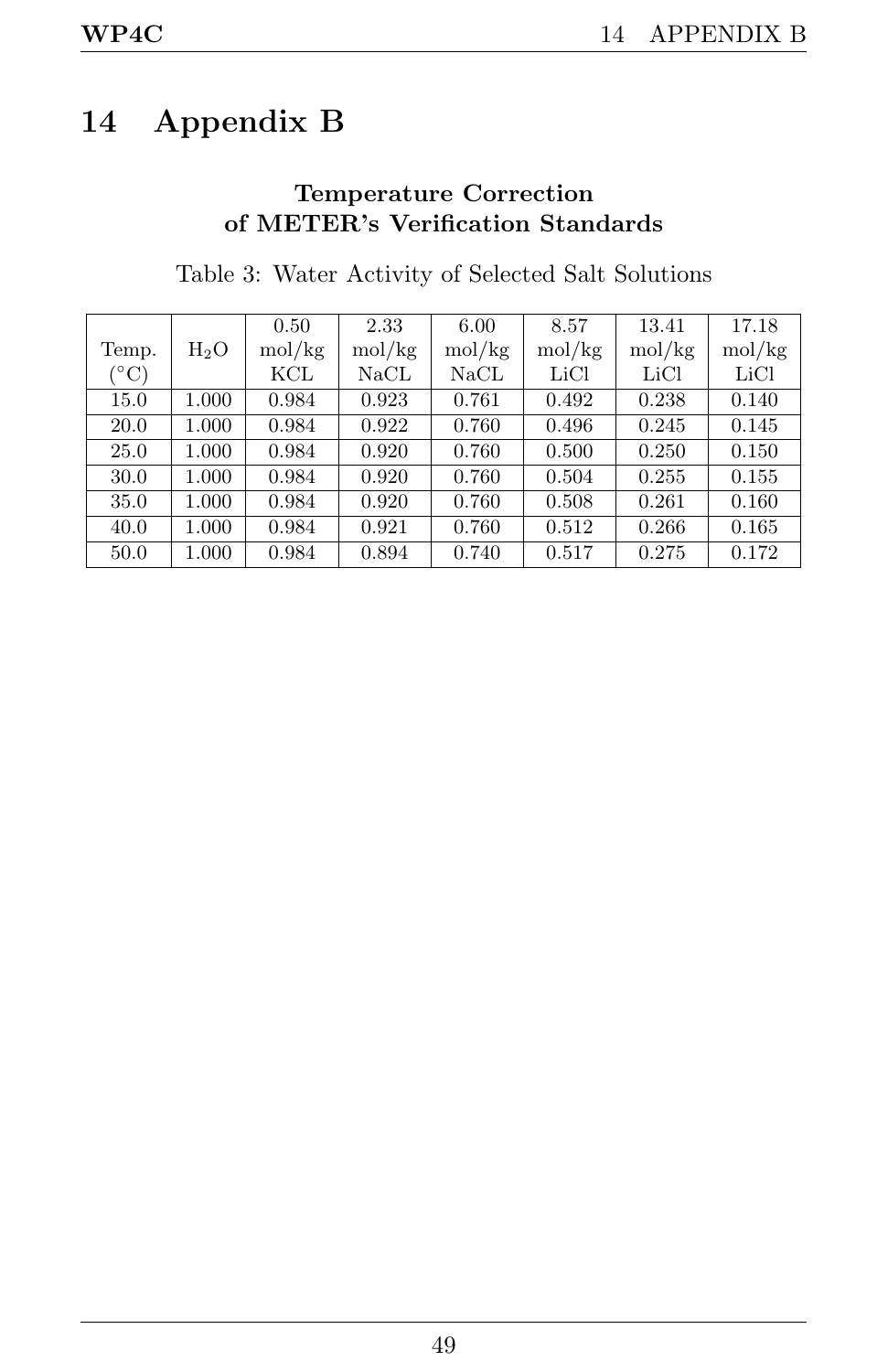# <span id="page-53-1"></span><span id="page-53-0"></span>15 Declaration of Conformity

| Application of Council Directive:             | $2004/108/EC$ and $2011/65/EU$                                                 |
|-----------------------------------------------|--------------------------------------------------------------------------------|
| Standards to which conformity is<br>declared: | EN $61326 - 1:2013$ and<br>EN 50581:2012                                       |
| Manufacturer's Name:                          | METER Group, Inc USA<br>2365 NE Hopkins Ct.<br>Pullman, WA 99163<br><b>USA</b> |
| Type of Equipment:                            | Dew Point PotentiaMeter                                                        |
| Model Number:                                 | WP4C                                                                           |
| Year of First Manufacture:                    | 2010                                                                           |

This is to certify that the Dew Point PotentiaMeter, manufactured by METER Group, Inc. USA, a corporation based in Pullman, Washington, USA meets or exceeds the standards for CE compliance as per the Council Directives noted above. All instruments are built at the factory at METER and pertinent testing documentation is freely available for verification.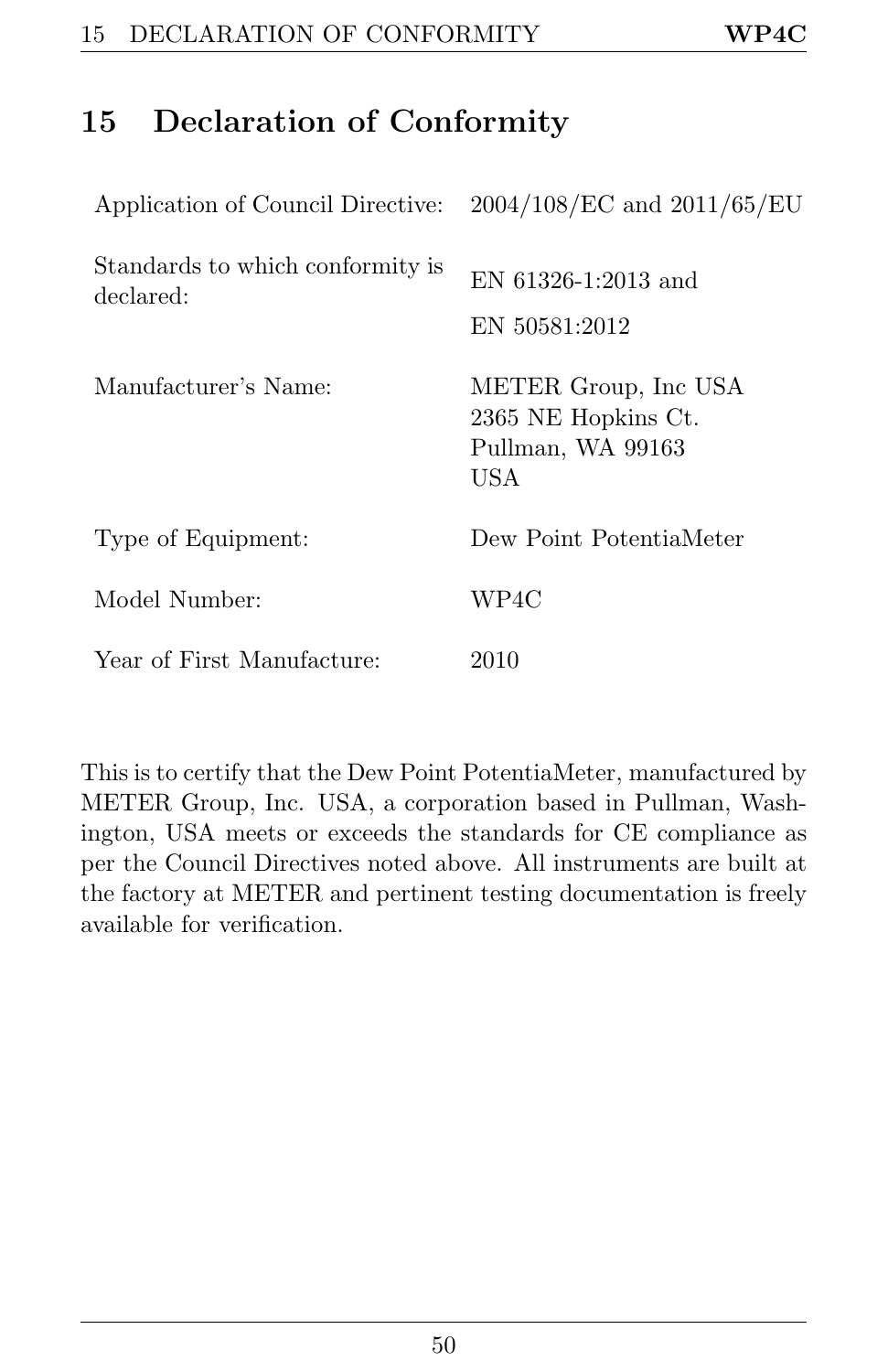# <span id="page-54-1"></span><span id="page-54-0"></span>16 Certificate of Traceability

METER Group, Inc. 2365 NE Hopkins Court Pullman WA 99163 USA

Tel: 509-332-5600 Fax: 509-332-5158 support.environment@metergroup.com

This NIST seal certifies that METER Group, Inc. manufactures all WP4C Dew Point PotentiaMeters according to temperature standards with calibration traceable to the National Institute of Standards and Technology (NIST).

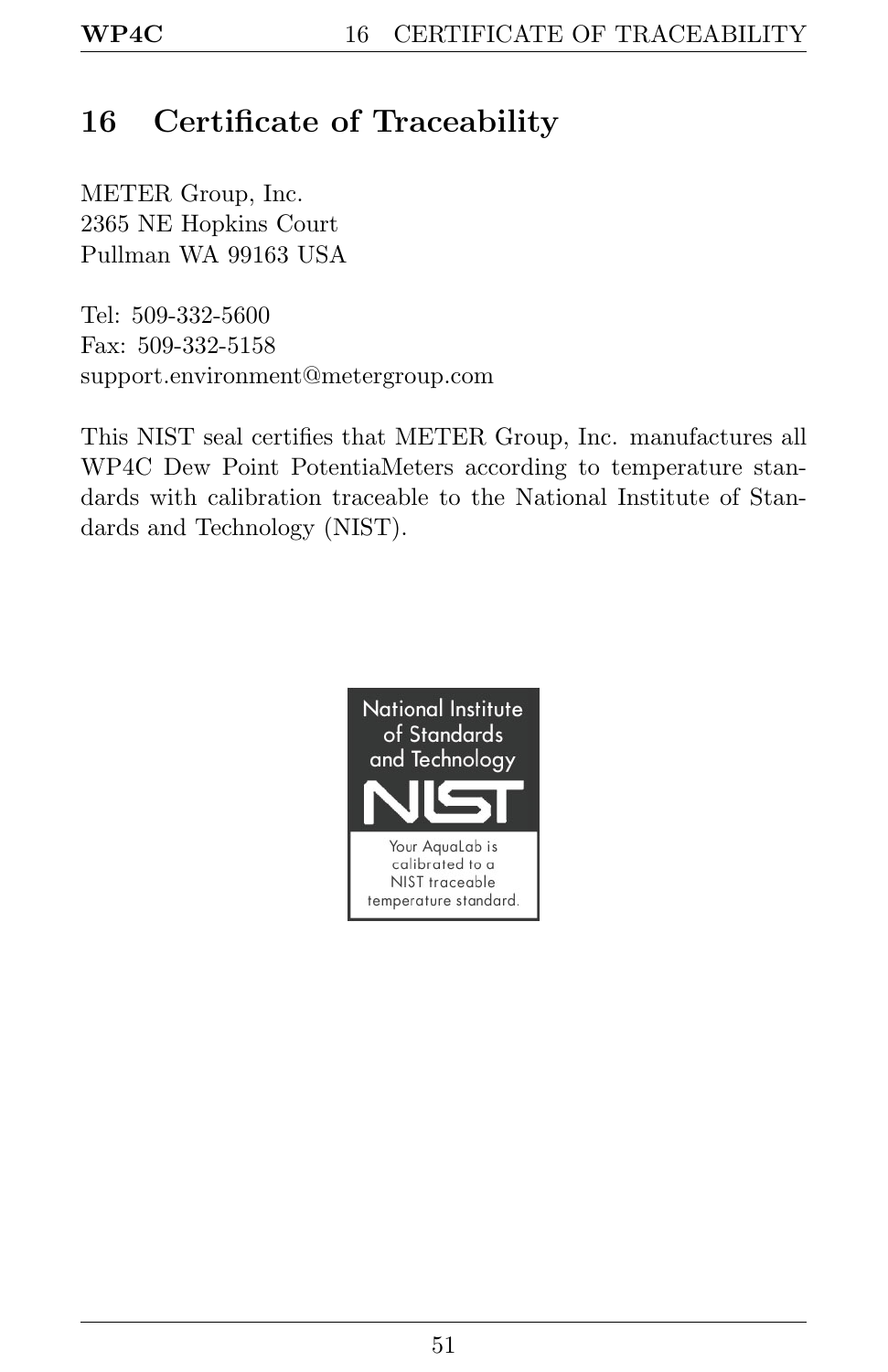# **Index**

Accessories, [7](#page-10-3) Application Notes, [46](#page-49-2) AquaLink 4 Software, [27](#page-30-2) Beeper, [14,](#page-17-3) [44](#page-47-1) Block Failure, [40,](#page-43-2) [43](#page-46-0) Block Sensors, [33](#page-36-2) Buttons Menu Selection, [11](#page-14-4) C for Continuous Mode, [13](#page-16-1) Calibration Changes In, [19](#page-22-4) Checking, [37](#page-40-1) Drift, [19](#page-22-4) Menu, [15](#page-18-1) Steps, [20](#page-23-1) When to Check, [19](#page-22-4) Cautions, [26](#page-29-0) CE Compliance, [50](#page-53-1) Certificate of Traceability, [51](#page-54-1) Chilled Mirror Technique, [5](#page-8-2) Cleaning, [33](#page-36-2) Inside Case, [36](#page-39-0) Inside Chamber, [34](#page-37-1) Optical Sensor, [35](#page-38-0) Sensor Block, [33](#page-36-2) Thermopile, [36](#page-39-0) Components, [7](#page-10-3) Computer Interface, [27](#page-30-2) Contact Information, [1](#page-4-2) Cotton Swabs Not for Cleaning, [33](#page-36-2) Customer Support, [1](#page-4-2) DecaTerm Program, [28](#page-31-1)

Dry Samples, [23,](#page-26-1) [42](#page-45-0) Dry Water Potential, [23](#page-26-1) Email, [1,](#page-4-2) [51](#page-54-1) Error Messages, [40](#page-43-2) Exit, [15](#page-18-1) Fan Inside Sample Chamber, [31](#page-34-1) Fax Number, [ii](#page-1-0) Features, [8](#page-11-2) Field Measurements, [9](#page-12-1) Further Reading, [46](#page-49-2) Fuse Changing, [41](#page-44-0) Gravitational Potential, [30](#page-33-3) Hyperterminal, [28](#page-31-1) KCl Standards, [19](#page-22-4) Languages Changing, [11](#page-14-4) Czech, [11](#page-14-4) Danish, [11](#page-14-4) Finnish, [12](#page-15-1) French, [11](#page-14-4) German, [11](#page-14-4) Italian, [11](#page-14-4) Japanese, [11](#page-14-4) Norwegian, [11](#page-14-4)

Declaration of Conformity, [50](#page-53-1) Dirty Mirror Indicator, [26](#page-29-0)

Distilled Water, [19](#page-22-4)

Polish, [11](#page-14-4) Portuguese, [11](#page-14-4)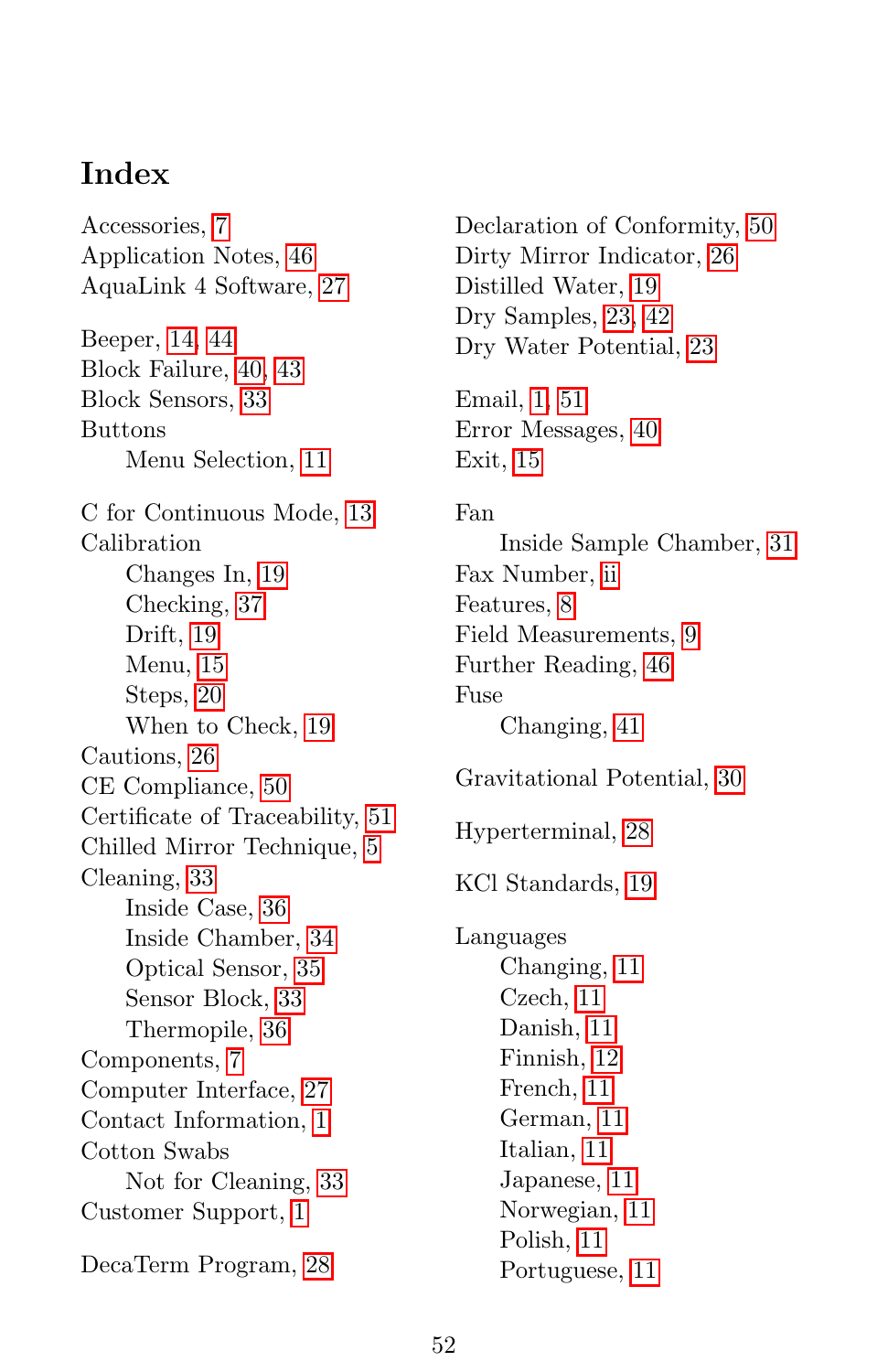Spanish, [11](#page-14-4) Swedish, [11](#page-14-4) Leaf Measuring Water Potential in Continuous Mode, [13](#page-16-1) LED, [14,](#page-17-3) [44](#page-47-1) Linear Offset Adjusting for, [20](#page-23-1) Loaner Service, [39](#page-42-2) Location for Reading, [7](#page-10-3) Main Menu, [8,](#page-11-2) [11](#page-14-4) Maintenance, [33](#page-36-2) Matric Potential, [30](#page-33-3) Menu Main Menu, [11](#page-14-4) System Configuration, [14](#page-17-3) Molality Verification Standards, [19](#page-22-4) Osmotic Potential, [30,](#page-33-3) [32](#page-35-1) Peltier Cooler, [5](#page-8-2) Phone Number, [ii](#page-1-0) Plant Samples, [25](#page-28-3) Portability, [9](#page-12-1) Preparing Salt Solutions, [48](#page-51-2) Pressure Potential, [30](#page-33-3) Read Time Affected by Sample Temperature, [24](#page-27-1) Long, [40,](#page-43-2) [41](#page-44-0) Reading Modes, [12](#page-15-1) Continuous, [13](#page-16-1) Fast, [13](#page-16-1) Precise, [12](#page-15-1) Readings Cautions, [26](#page-29-0)

How WP4C Takes, [25](#page-28-3) Taking Readings, [25](#page-28-3) References, [46](#page-49-2) Repair Costs, [39](#page-42-2) Instructions, [38](#page-41-2) Shipping, [38](#page-41-2) Sample Dry Water Potential, [23](#page-26-1) Not at Room Temperature, [24](#page-27-1) Preparation, [22](#page-25-3) Slow Water Emitting, [41](#page-44-0) Spilling, [26](#page-29-0) Too Dry, [42](#page-45-0) Too Hot, [26](#page-29-0) Sample Cups Cleaning, [22](#page-25-3) Filling, [22](#page-25-3) Sealing, [22](#page-25-3) Sample Equilibration Screen, [17](#page-20-1) Saturated Salts, [48](#page-51-2) Seller's Liability, [2](#page-5-3) Sensor Performance Screen, [44](#page-47-1) Specifications, [4](#page-7-3) Technical Support, [1](#page-4-2) Temperature Effect on Water Potential, [31](#page-34-1) Hot Samples, [26](#page-29-0) Impact on Readings, [6](#page-9-1) Instrument, [26](#page-29-0) Samples not at Room Temperature, [24](#page-27-1) Setting, [15](#page-18-1) Triangle, [40,](#page-43-2) [43](#page-46-0) Troubleshooting, [40](#page-43-2) USB

#### 53